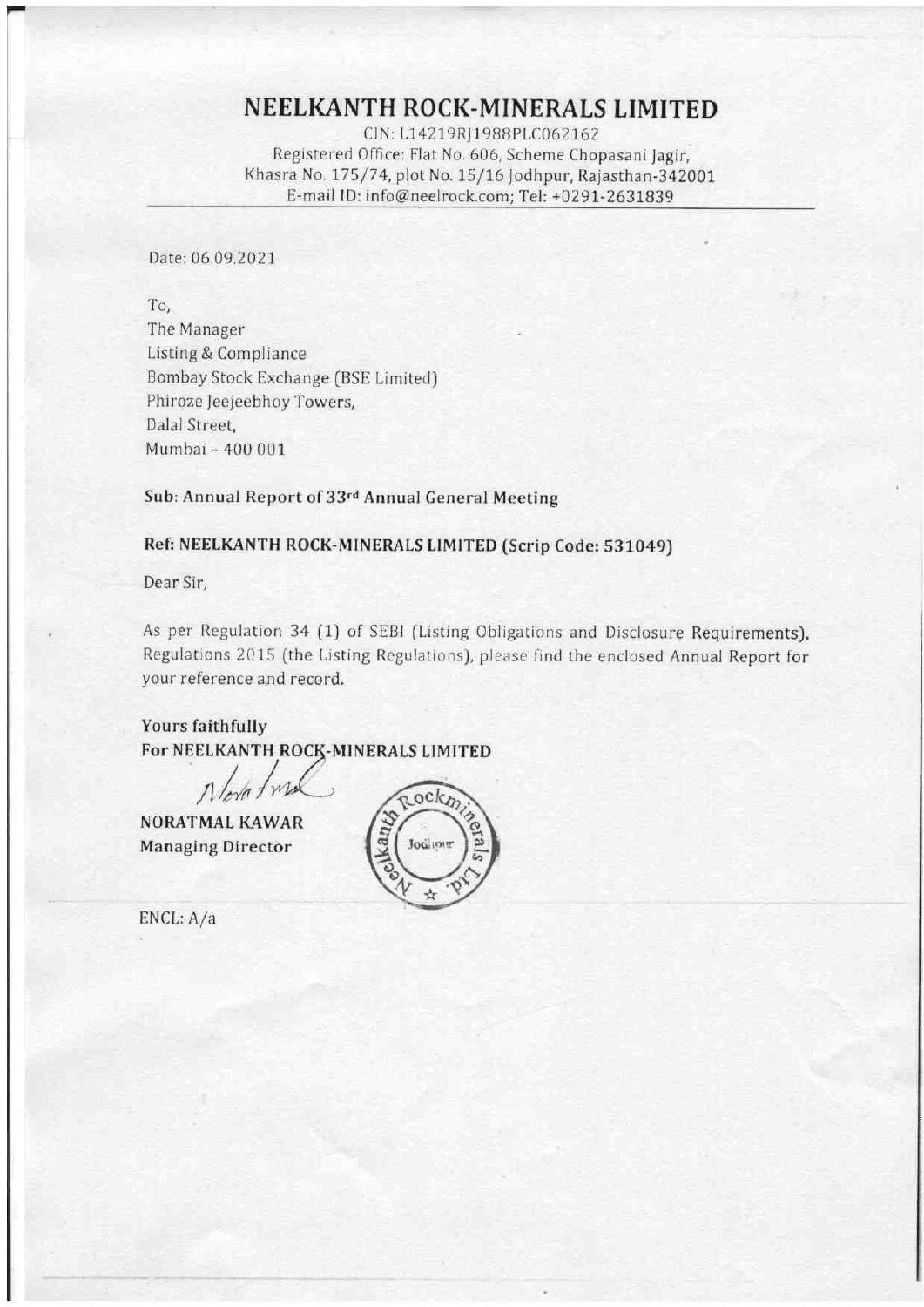# **33RD ANNUAL REPORT 2020 - 2021**

# **NEELKANTH ROCK-MINERALS LIMITED**

**CIN: L14219RJ1988PLC062162 Registered Office: Flat No. 606, Scheme Chopasani Jagir, Khasra No. 175/74, plot No. 15/16 Jodhpur, Rajasthan-342001 (India) E-mail ID: info@neelrock.com; Tel: 0291-2631839**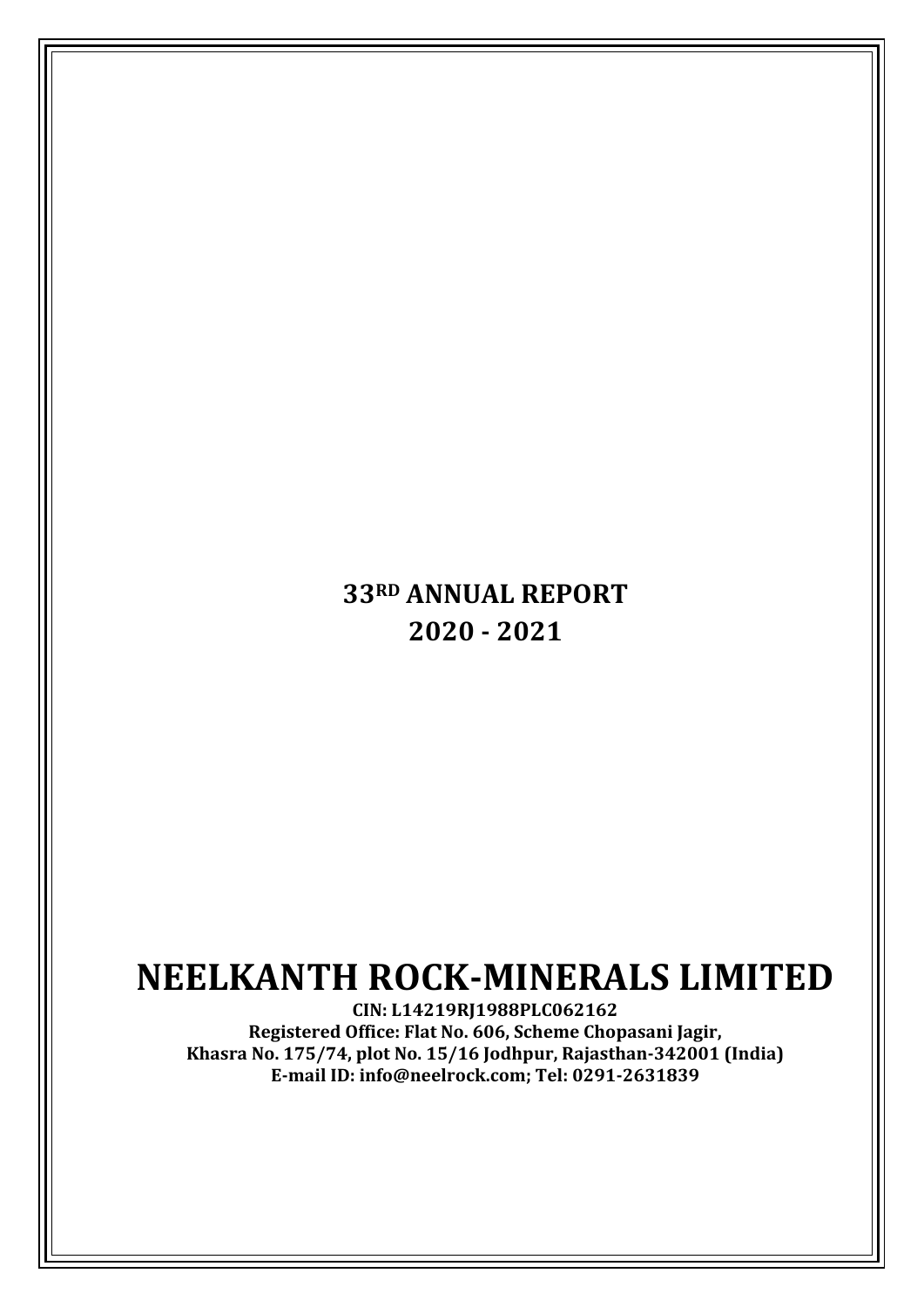### **NEELKANTH ROCK-MINERALS LIMITED**

#### **BOARD OF DIRECTORS**

- Shri Noratmal Kawar  **Chairman & Managing Director** Shri Anil Sayarchand Kawar - Director Smt Shweta Vikash Kawar - Director
	-
	-
	-
- Shri Naresh Kumar Jain Independent Director
- Shri Rajendra Kumar Abani Independent Director

#### **STATUTORY COMMITTEES**

#### **AUDIT COMMITTEE**

| Shri Rajendra Kumar Abani | $\sim$ | Chairman |
|---------------------------|--------|----------|
| Shri Naresh Kumar Jain    |        | Member   |
| Shri Anil Kawar           | $\sim$ | Member   |

#### **NOMINATION & REMUNERATION COMMITTEE**

| Shri Naresh Kumar Jain    | $\blacksquare$           | Chairman |
|---------------------------|--------------------------|----------|
| Shri Rajendra Kumar Abani | $\blacksquare$           | Member   |
| Smt Shweta Vikash Kawar   | $\overline{\phantom{0}}$ | Member   |

#### **STAKEHOLDER'S RELATIONSHIP COMMITTEE**

| Shri Naresh Kumar Jain    | $\overline{\phantom{a}}$ | Chairman |
|---------------------------|--------------------------|----------|
| Shri Rajendra Kumar Abani | $\sim$                   | Member   |
| Shri Anil Kawar           | $\sim$                   | Member   |

#### **COMPANY SECRETARY**

Ms. Kritika Jain

#### **CHIEF FINANCIAL OFFICER**

Mr. Rameshwar Jangid

#### **STATUTORY AUDITORS RAHUL SHAH & CO.**

Chartered Accountants Shaho Ki Pole, Pungal Para Jodhpur – 342001, Rajasthan Email: carahulshah1726@gmail.com

#### **SECRETARIAL AUDITORS SKJ & ASSOCIATES**

Practising Company Secretary 21A, 2nd Floor, Shankar Seth Building,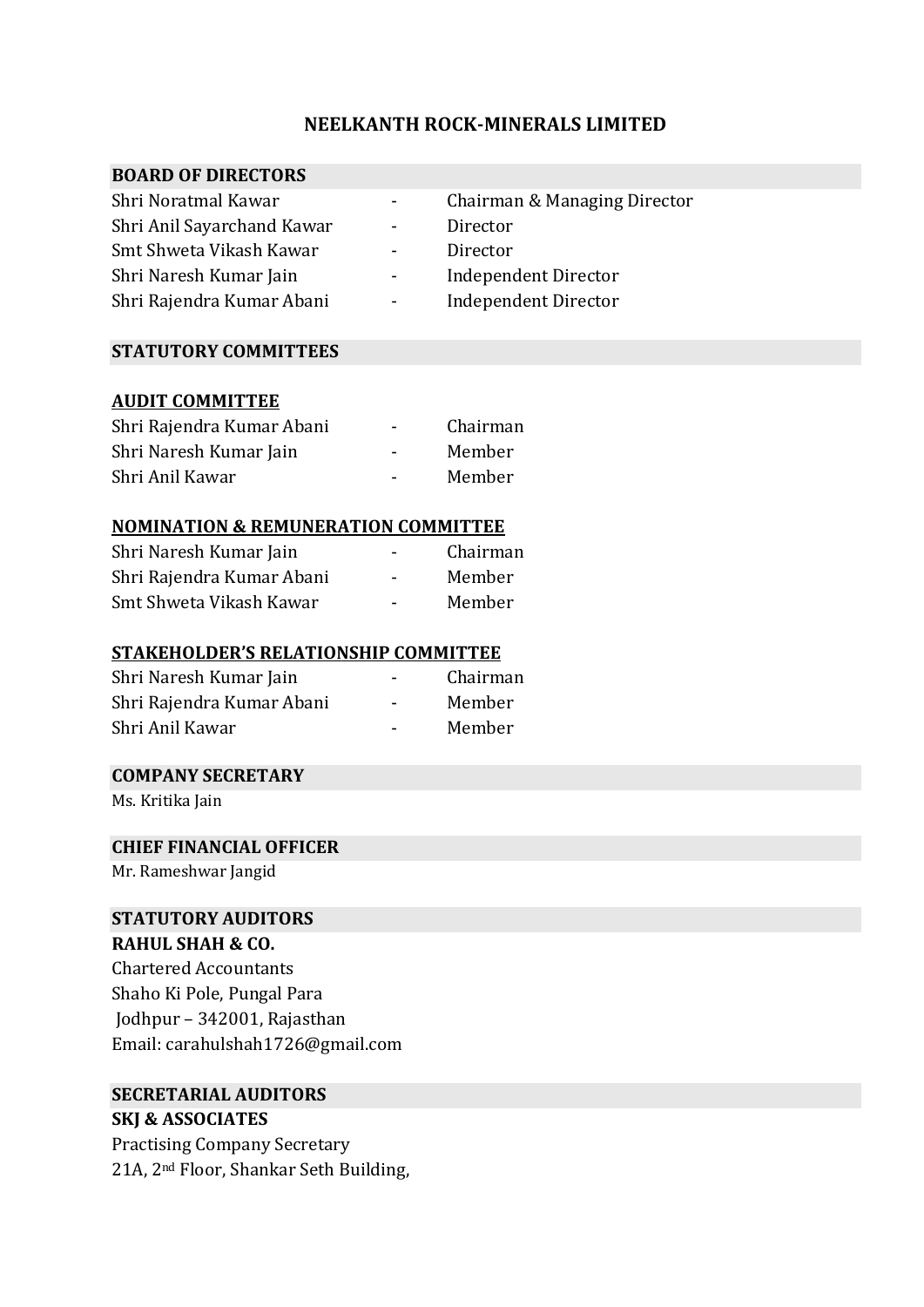382, J.S.S. Road Chira Bazar Mumbai- 400002 Email: [skjandassociates@gmail.com](mailto:skjandassociates@gmail.com)

#### **BANKERS**

IDBI Bank

#### **REGISTERED OFFICE**

### **Neelkanth Rock-Minerals Limited**  CIN: **L14219RJ1988PLC062162**

Regd. Flat No. 606, Scheme Chopasani Jagir, Khasra No. 175/74, plot No. 15/16 Jodhpur, Rajasthan-342001 (India) Tel: +0291-2631839 E-mail ID: info@neelrock.com; Website: www.neelrock.com

#### **REGISTRAR & TRANSFER AGENT**

#### **Universal Capital Securities Private Limited**

21/25 Shakil Niwas, Opp. Satya Saibaba Temple, Mahakali Caves Road, Andheri (East), Mumbai – 400093, Maharashtra Tel: +91 (22) 2820 7203-05 / 2825 7641 Fax: +91 22 2820 / 7207 Email: info@unisec.in Website: www.unisec.in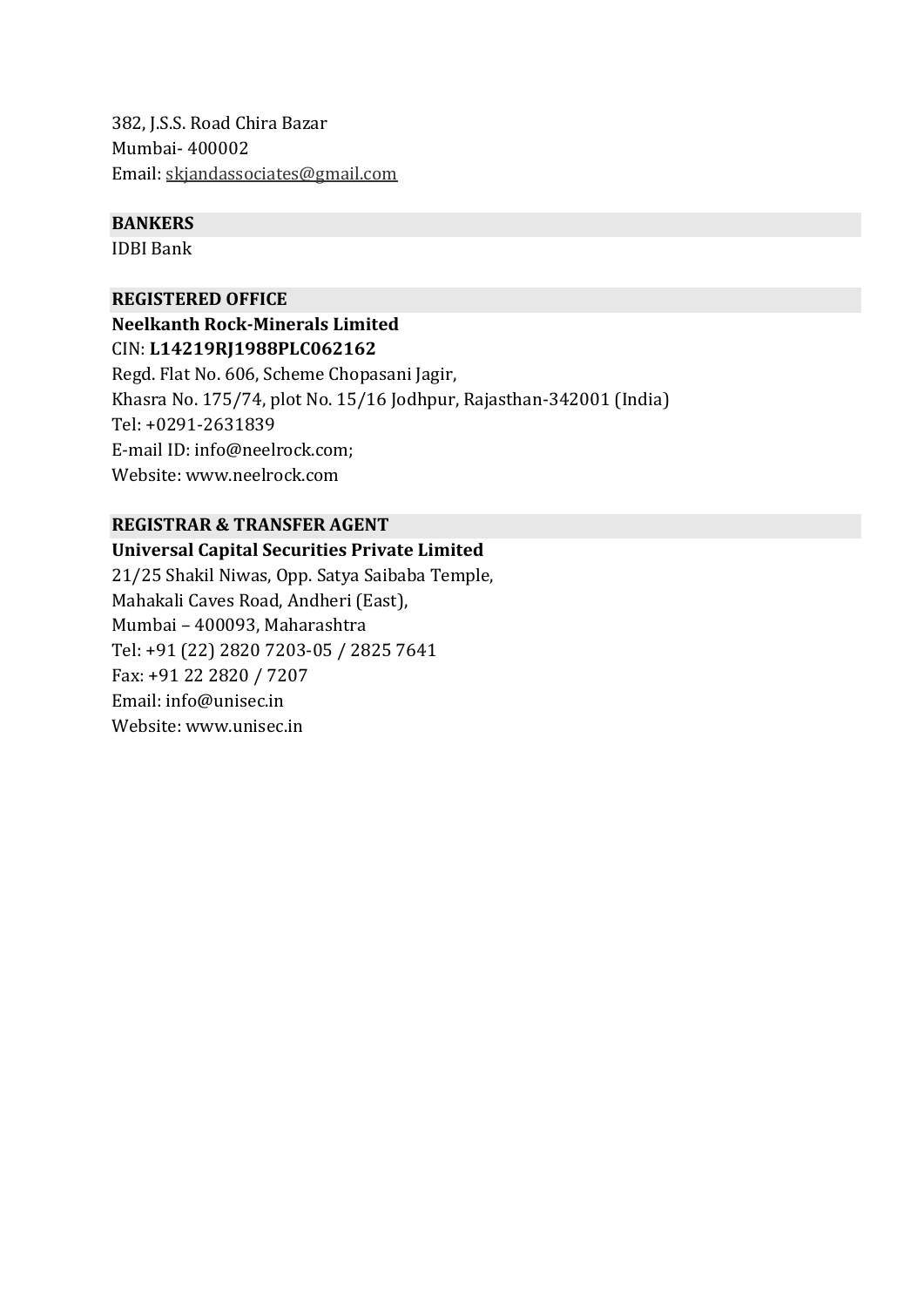# **NEELKANTH ROCK-MINERALS LIMITED**

CIN: L14219RJ1988PLC062162 Registered Office: Flat No. 606, Scheme Chopasani Jagir, Khasra No. 175/74, plot No. 15/16 Jodhpur, Rajasthan-342001 E-mail ID: info@neelrock.com; Tel: +0291-2631839

#### **NOTICE OF 33RD ANNUAL GENERAL MEETING**

**NOTICE** is hereby given that 33RD Annual General Meeting of NEELKANTH ROCK-MINERALS LIMITED will be held on Thursday, the 30<sup>th</sup> day of September, 2021 at 10:30 A.M. at the Registered Office of the Company at Flat No. 606, Scheme Chopasani Jagir, Khasra No. 175/74, plot No. 15/16 Jodhpur, Rajasthan-342001 to transact the following business:

#### **ORDINARY BUSINESS:**

- 1. To receive, consider and adopt the Audited Financial Statements of the Company for the Financial Year ended 31st March 2021, and the Report of the Auditors and Board of Directors thereon.
- 2. To appoint a Director in place of Mrs. Shweta Vikash Kawar (DIN: 07119867), who retires by rotation and being eligible, offers herself for re-appointment.

#### **FOR AND ON BEHALF OF THE BOARD OF NEELKANTH ROCK-MINERALS LIMITED sd/-**

**NORATMAL KAWAR**  *Managing Director* 

Place: Jodhpur, Date: 06th September, 2021

#### **Registered Office:**

Flat No. 606, Scheme Chopasani Jagir, Khasra No. 175/74, plot No. 15/16 Jodhpur, Rajasthan-342001 CIN: **L14219RJ1988PLC062162** Website[: www.neelrock.com](http://www.neelrock.com/)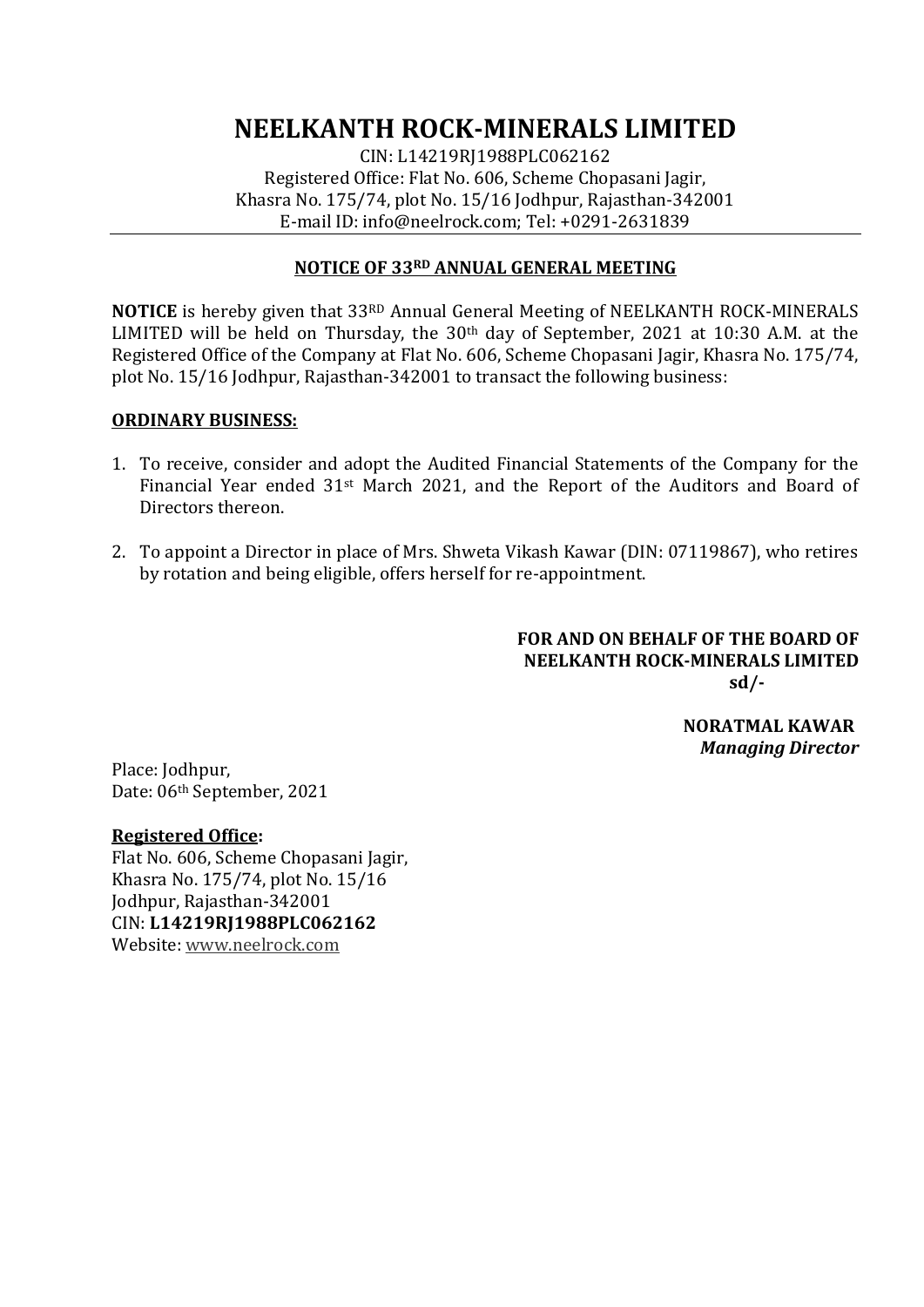#### **NOTES:**

- 1. A MEMBER ENTITLED TO ATTEND AND VOTE AT THE MEETING IS ENTITLED TO APPOINT A PROXY TO ATTEND AND VOTE INSTEAD OF HIM SELF/ HER SELF AND THE PROXY NEED NOT BE A MEMBER. Proxies, in order to be effective, must be received by the company not later than 48 hours before the commencement of the meeting. Proxy form is annexed to the Notice.
- 2. A person can act as a proxy on behalf of Members not exceeding fifty and holding in the aggregate not more than ten percent of the total share capital of the Company carrying voting rights. A Member holding more than ten percent of the total share capital of the Company carrying voting rights may appoint a single person as proxy and such person shall not act as a proxy for any other Member. Proxies submitted on behalf of limited companies, societies, etc., must be supported by an appropriate resolution/authority as applicable. The Proxy-holder shall prove his identity at the time of attending the Meeting.
- 3. The Register of Members and Share Transfer Books of the Company will remain closed from 24.09.2021 to 30.09.2021 (both days inclusive) for the purpose of Annual Closure.
- 4. The Company's Equity shares are listed at BSE Limited, Phiroze Jeejeebhoy Towers, Dalal Street, Mumbai – 400001 and the Company has paid the Listing Fees to the said Stock Exchanges.
- 5. Members seeking clarifications on the Annual Report are requested to send in written queries to the Company at least one week before the date of the Meeting. This would enable the Company to compile the information and provide replies in the meeting
- 6. Pursuant to sections 101 and 136 of the Companies Act, 2013 read with the Rules framed thereunder, the Notice calling the Annual General Meeting along with the Annual Report 2020-21 would be sent by electronic mode to those Members whose e-mail addresses are registered with the Depository or the Company's Registrar and Transfer Agents, unless the Members have requested for a physical copy of the same. For Members who have not registered their e-mail addresses, physical copies would be sent by the permitted mode.
- 7. Members are requested to support this Green Initiative by registering/updating their email addresses with the Depository Participant (in case of Shares held in dematerialized form) or with Universal Capital Securities Pvt. Ltd. (in case of Shares held in physical form) which will enable the Company to forward all the requisite information in electronic mode.
- 8. Corporate Members intending to send their authorized representatives to attend the Annual General Meeting are requested to send to the Company a certified copy of the Board Resolution authorizing their representative to attend and vote on their behalf at the Annual General Meeting.
- 9. Register of Directors and Key Managerial Personnel of the Company and their Shareholding maintained under Section 170 of the Companies Act, 2013 will be available for inspection by the members at AGM.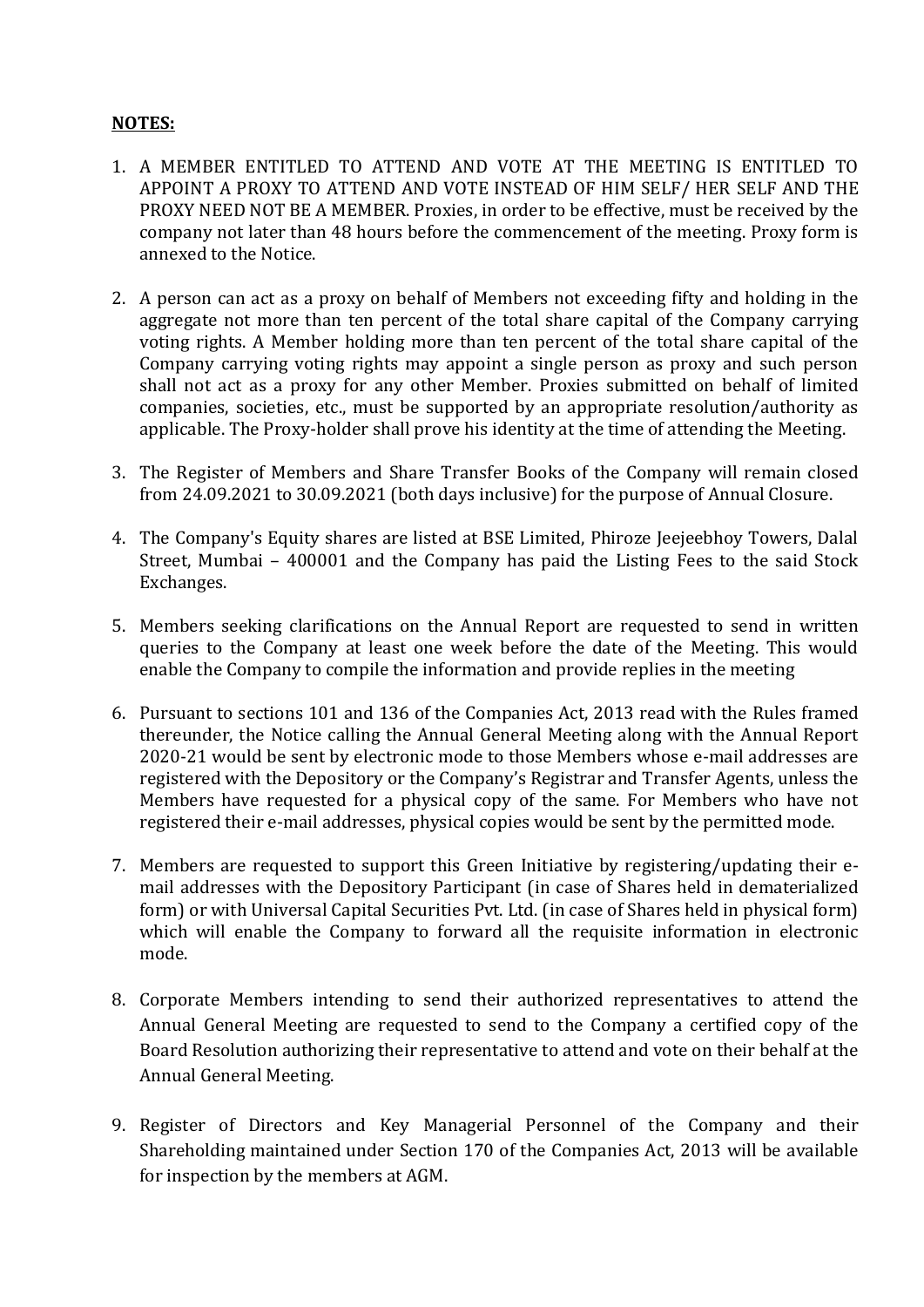- 10. The Register of Contracts and Arrangement in which the Directors are interested, maintained under Section 189 of the Companies Act, 2013 will be available for inspection by the members at the AGM.
- 11. Members are requested to make all correspondence in connection with shares held by them by addressing letters directly to the Company or its RTA quoting their Folio number or their Client ID number with DP ID number, as the case may be.
- 12. Members holding shares in physical form in identical order of names in more than one folio are requested to send to the Company or Universal Capital Securities Private Limited, the details of such folios together with the share certificates for consolidating their holding in one folio. A consolidated share certificate will be returned to such Members after making requisite changes thereon.
- 13. Members holding shares in dematerialized form are requested to intimate all changes pertaining to nominations, change of address, change of name, e-mail address, contact numbers, etc., to their Depository Participant (DP). Changes intimated to the DP will then be automatically reflected in the Company's records which will help the Company and the Company's Registrars and Transfer Agents, Universal Capital Securities Private Limited to provide efficient and better services. Members holding shares in physical form are requested to intimate such changes to Universal Capital Securities Private Limited
- 14. In case of joint holders attending the meeting, the Member whose name appears as the first holder in the order of names as per the Register of Members of the Company will be entitled to vote.
- 15. Members are requested to intimate to the Company queries, if any, on the accounts at least 10 days before the Meeting to enable the management to keep the required information available at the meeting.
- 16. Members / Proxies are requested to bring their copies of Annual Report with them for the Annual General Meeting and the attendance slip duly filled in for attending the Meeting. No copies of the Annual Report will be distributed at the meeting.
- 17. In view of the amendment made to Section 139 of the Companies Act, 2013 vide the Companies (Amendment) Act, 2017 which is effective from 7th May, 2018, annual ratification of appointment of statutory auditors have been done away with. Hence no resolution has been proposed for the same.
- 18. The Securities and Exchange Board of India (SEBI) has mandated the submission of Permanent Account Number (PAN) by every participant in securities market. Members holding shares in electronic form are, therefore, requested to submit their PAN/Bank Account particulars to their Depository Participants with whom they are maintaining their demat accounts. Members holding shares in physical form can submit their PAN/Bank Account details to the Company/RTA for registration of transmission/transposition, deletion of name etc.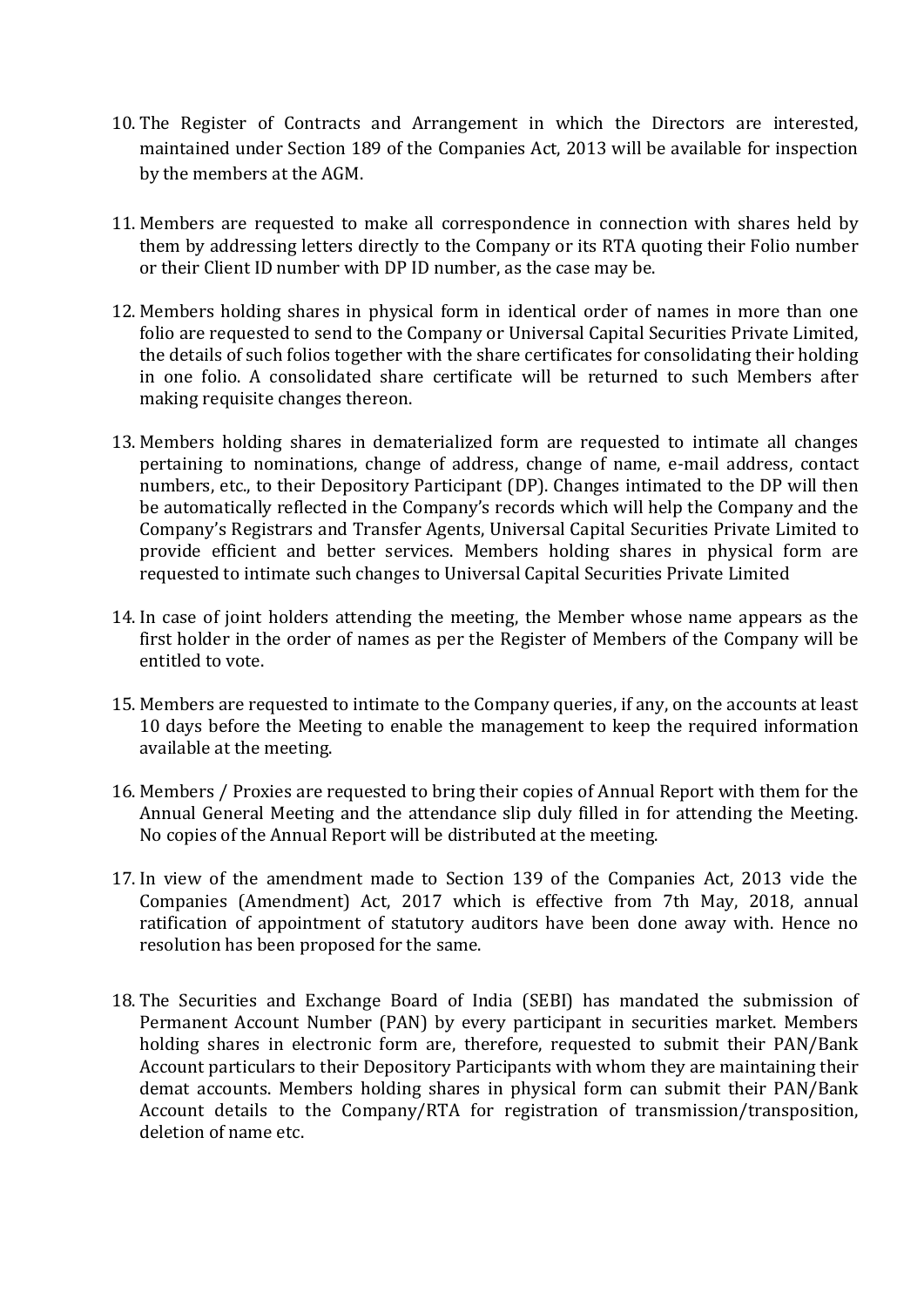19. In accordance with the provisions of Section 108 of the Companies Act, 2013, Rule 20 of the Companies (Management and Administration) Rule 2014 as amended by the Companies (Management and Administration) Rule, 2015 and Regulation 44 of SEBI (Listing Obligations and Disclosure Requirements) Regulations,2015. The stated items of business may be transacted through electronic voting system and the Company is providing facility for voting by electronic means ("remote e‐voting") to its Members. The Company has engaged the services of Central Depository Services (India) Limited ("CDSL") for providing remote e-voting facilities to the Members, enabling them to cast their vote in a secure manner.

### **INSTRUCTIONS FOR E-VOTING**

- i. The voting period commence on  $27<sup>th</sup>$  September 2021 at 09:00 A.M. and ends on  $29<sup>th</sup>$ September 2021 at 05:00 P.M. During this period shareholders' of the Company, holding shares either in physical form or in dematerialized form, as on the cut-off date (record date) of 23rd September 2021 may cast their vote electronically. The e-voting module shall be disabled by CDSL for voting thereafter.
- ii. Shareholders who have already voted prior to the meeting date would not be entitled to vote at the meeting venue.
- iii. The shareholders should log on to the e-voting website [www.evotingindia.com.](http://www.evotingindia.com/)
- iv. Click on Shareholders.
- v. Now Enter your User ID
	- a. For CDSL: 16 digits beneficiary ID,
	- b. For NSDL: 8 Character DP ID followed by 8 Digits Client ID,
	- c. Members holding shares in Physical Form should enter Folio Number registered with the Company.
- vi. Next enter the Image Verification as displayed and Click on Login.
- vii. If you are holding shares in demat form and had logged on to [www.evotingindia.com](http://www.evotingindia.com/) and voted on an earlier voting of any company, then your existing password is to be used.

### viii. If you are a first time user follow the steps given below:

|                     | For Members holding shares in Demat Form and Physical Form          |  |  |  |  |  |  |
|---------------------|---------------------------------------------------------------------|--|--|--|--|--|--|
| <b>PAN</b>          | Enter your 10 digit alpha-numeric *PAN issued by Income Tax         |  |  |  |  |  |  |
|                     | Department (Applicable for both demat shareholders as well as       |  |  |  |  |  |  |
|                     | physical shareholders)                                              |  |  |  |  |  |  |
|                     | • Members who have not updated their PAN with the Company/          |  |  |  |  |  |  |
|                     | Depository Participants are requested to use the first two          |  |  |  |  |  |  |
|                     | letters of their names (in CAPITAL LETTERS) and the 8 digits        |  |  |  |  |  |  |
|                     | of the sequence number, in the PAN field.                           |  |  |  |  |  |  |
|                     | • In case the sequence number is less than 8 digits, enter the      |  |  |  |  |  |  |
|                     | applicable number of 0's before the number after the first two      |  |  |  |  |  |  |
|                     | characters of the name in CAPITAL LETTERS, e.g. if your name        |  |  |  |  |  |  |
|                     | is Ramesh Kumar with sequence number 1 then enter                   |  |  |  |  |  |  |
|                     | RA00000001, in the PAN field.                                       |  |  |  |  |  |  |
| <b>DOB</b>          | Enter the date of birth as recorded in your demat account or in the |  |  |  |  |  |  |
|                     | Company records for the said demat account or Folio No in           |  |  |  |  |  |  |
|                     | dd/mm/yyyy format OR                                                |  |  |  |  |  |  |
| Dividend            | Enter the Dividend Bank Details as recorded in your demat account   |  |  |  |  |  |  |
| <b>Bank Details</b> | or in the Company records for the said demat account or Folio No.   |  |  |  |  |  |  |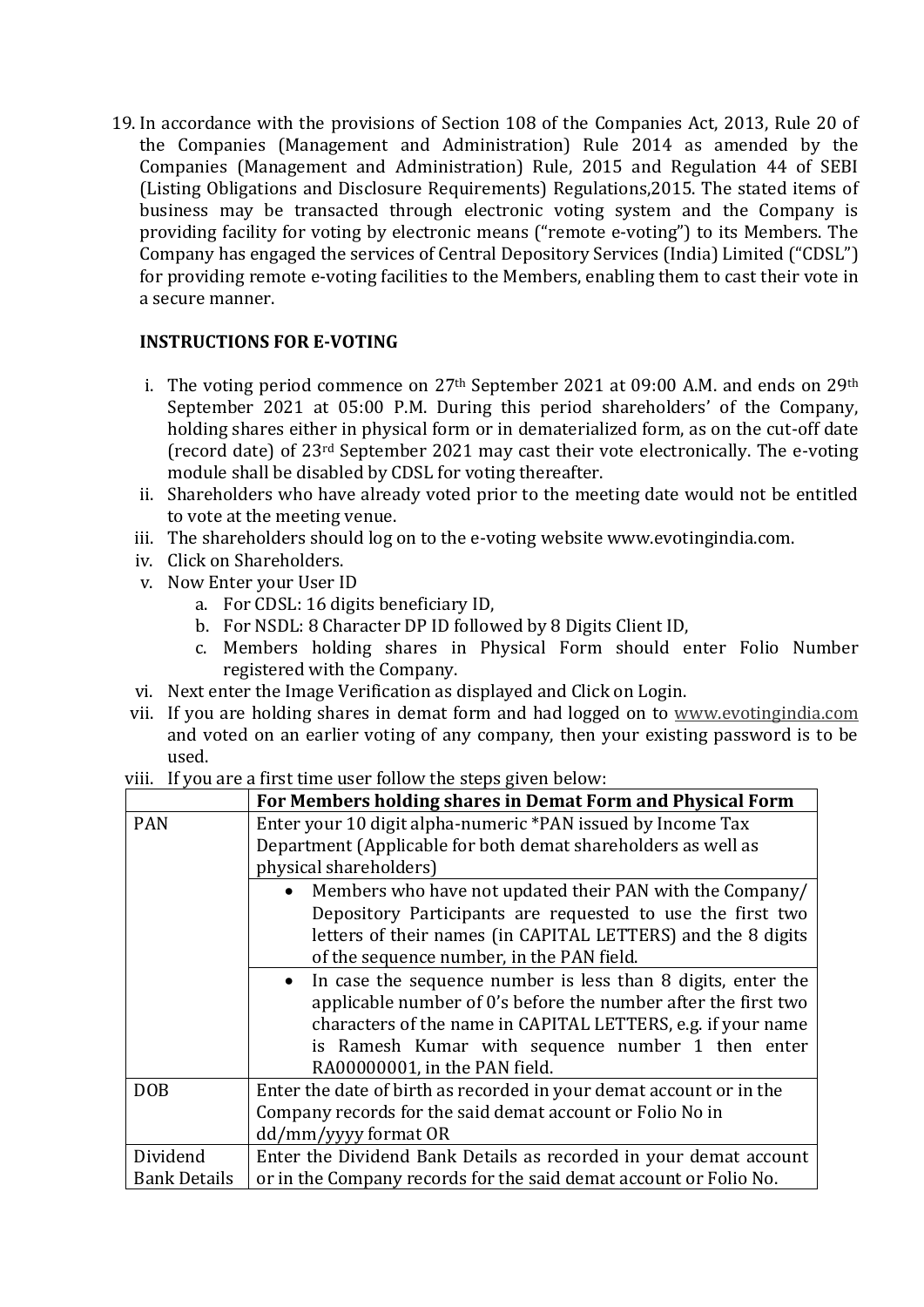If both the details are not recorded with the depository or Company please enter the Member ID /Folio number in the Dividend Bank details field as mentioned above.

- ix. After entering these details appropriately, click on "SUBMIT" tab.
- x. Members holding shares in physical form will then directly reach the Company selection screen. However, members holding shares in demat form will now reach 'Password Creation' menu wherein they are required to mandatorily enter their login password in the new password field. Kindly note that this password is to be also used by the demat holders for voting for resolutions of any other company on which they are eligible to vote, provided that company opts for e-voting through CDSL platform. It is strongly recommended not to share your password with any other person and take utmost care to keep your password confidential.
- xi. For Members holding shares in physical form, the details can be used only for e-voting on the resolutions contained in this Notice.
- xii. Click on the "Electronic Voting Sequence Number" (EVSN) for the Neelkanth Rock-Minerals Limited on which you choose to vote.
- xiii. On the voting page, you will see "RESOLUTION DESCRIPTION" and against the same the option "YES/NO" for voting. Select the option YES or NO as desired. The option YES implies that you assent to the Resolution and option NO implies that you dissent to the Resolution.
- xiv. Click on the "RESOLUTIONS FILE LINK" if you wish to view the entire Resolution details.
- xv. After selecting the resolution you have decided to vote on, click on "SUBMIT". A confirmation box will be displayed. If you wish to confirm your vote, click on "OK", else to change your vote, click on "CANCEL" and accordingly modify your vote.
- xvi. Once you "CONFIRM" your vote on the resolution, you will not be allowed to modify your vote.
- xvii. You can also take a print of the votes cast by clicking on "Click here to print" option on the Voting page.
- xviii. If a demat account holder has forgotten the login password then Enter the User ID and the image verification code and click on Forgot Password & enter the details as prompted by the system.
	- xix. Shareholders can also cast their vote using CDSL's mobile app m-Voting available for android based mobiles. The m-Voting app can be downloaded from Google Play Store. IPhone and Windows phone users can download the app from the App Store. Please follow the instructions as prompted by the mobile app while voting on your mobile.

#### xx. **Note for Non – Individual Shareholders and Custodians**

- Non-Individual shareholders (i.e. other than Individuals, HUF, NRI etc.) and Custodian are required to log on to www.evotingindia.com and register themselves as Corporates.
- A scanned copy of the Registration Form bearing the stamp and sign of the entity should be emailed to [helpdesk.evoting@cdslindia.com.](mailto:helpdesk.evoting@cdslindia.com)
- After receiving the login details a Compliance User should be created using the admin login and password. The Compliance User would be able to link the account(s) for which they wish to vote on.
- The list of accounts linked in the login should be emailed to helpdesk.evoting@cdslindia.com and on approval of the accounts they would be able to cast their vote.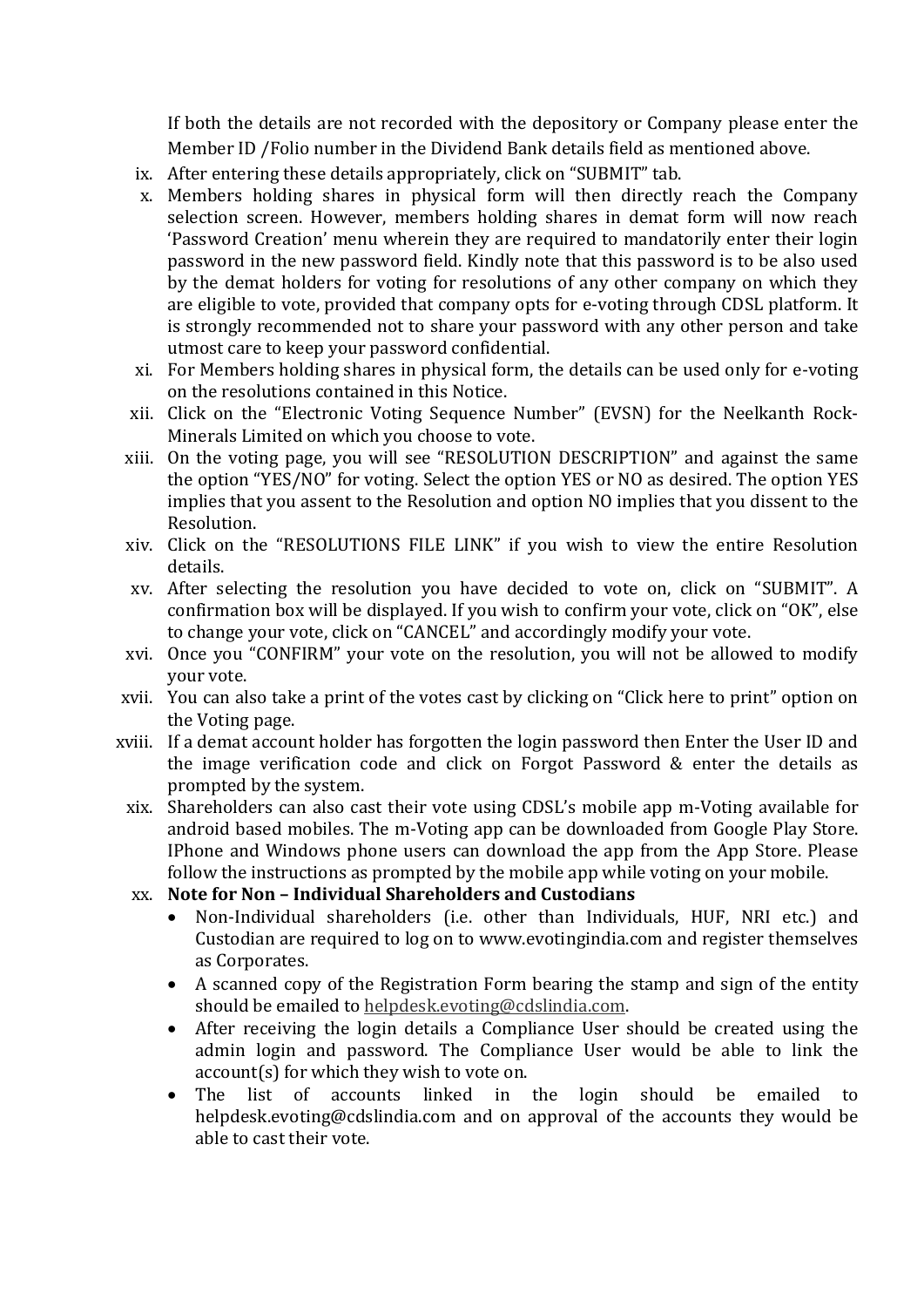A scanned copy of the Board Resolution and Power of Attorney (POA) which they have issued in favor of the Custodian, if any, should be uploaded in PDF format in the system for the scrutinizer to verify the same.

In case you have any queries or issues regarding e-voting, you may refer the Frequently Asked Questions ("FAQs") and e-voting manual available at [www.evotingindia.com,](http://www.evotingindia.com/) under help section or write an email to [helpdesk.evoting@cdslindia.com](mailto:helpdesk.evoting@cdslindia.com)

- 20. The login ID and password for e-voting along with process, manner and instructions for evoting is being sent to the members who have not registered their e-mail ids with the Company/their respective Depository Participant along with physical copy of the Notice. Those members who have registered their e-mail IDs with the Company/their respective Depository Participant are being forwarded the login ID and password for e-voting along with process, manner and instruction by e-mail.
- 21. Members are requested to send all communication relating to shares to the Company's Share Transfer Agents (Physical and Electronic) at M/s UNIVERSAL CAPITAL SECURITIES PRIVATE LIMITED, 21/25 Shakil Niwas, Opp. Satya Saibaba Temple, Mahakali Caves Road, Andheri (East), Mumbai – 400093, Maharashtra. Further, kindly note that members holding shares in physical form and intending to transfer their shares have to furnish the PAN particulars of transferee along with the share transfer deeds for affecting the physical share transfer.
- 22. Any person becoming a Member of the Company after the dispatch of the Notice of the Meeting and holds shares as on the cut-off date i.e. 23<sup>rd</sup> September, 2021 can exercise their voting rights through remote e‐voting by following the instructions listed hereinabove or by voting facility provided at the meeting.
- 23. The Company has appointed Ms. Kusum Garg, proprietor of G. Kusum & Co., Company Secretaries (ACS 44957/PCS 19362) as Scrutinizer for conducting the remote electronic voting process in a fair and transparent manner.
- 24. The Scrutinizer shall submit his report, to the Chairman, on the votes cast in favour or against, if any, within a period of three working days from the date of conclusion of the evoting period.
- 25. The Chairman, or any other person authorized by the Chairman, shall declare the result of the voting forthwith. The result declared along with the consolidated Scrutinizer's Report<br>shall be blaced on the Company's website shall be placed on the Company's website [www.neelrock.com](http://www.neelrock.com/) and on the website of CDSL- https://www.evotingindia.co.in immediately after the result is declared by the Chairman and the same shall be simultaneously communicated to the BSE.
- 26. The resolution shall be deemed to be passed on the date of AGM, subject to the receipt of sufficient votes.
- 27. The results declared along with the Consolidated Scrutinizer's report shall be disseminated to the Stock Exchanges.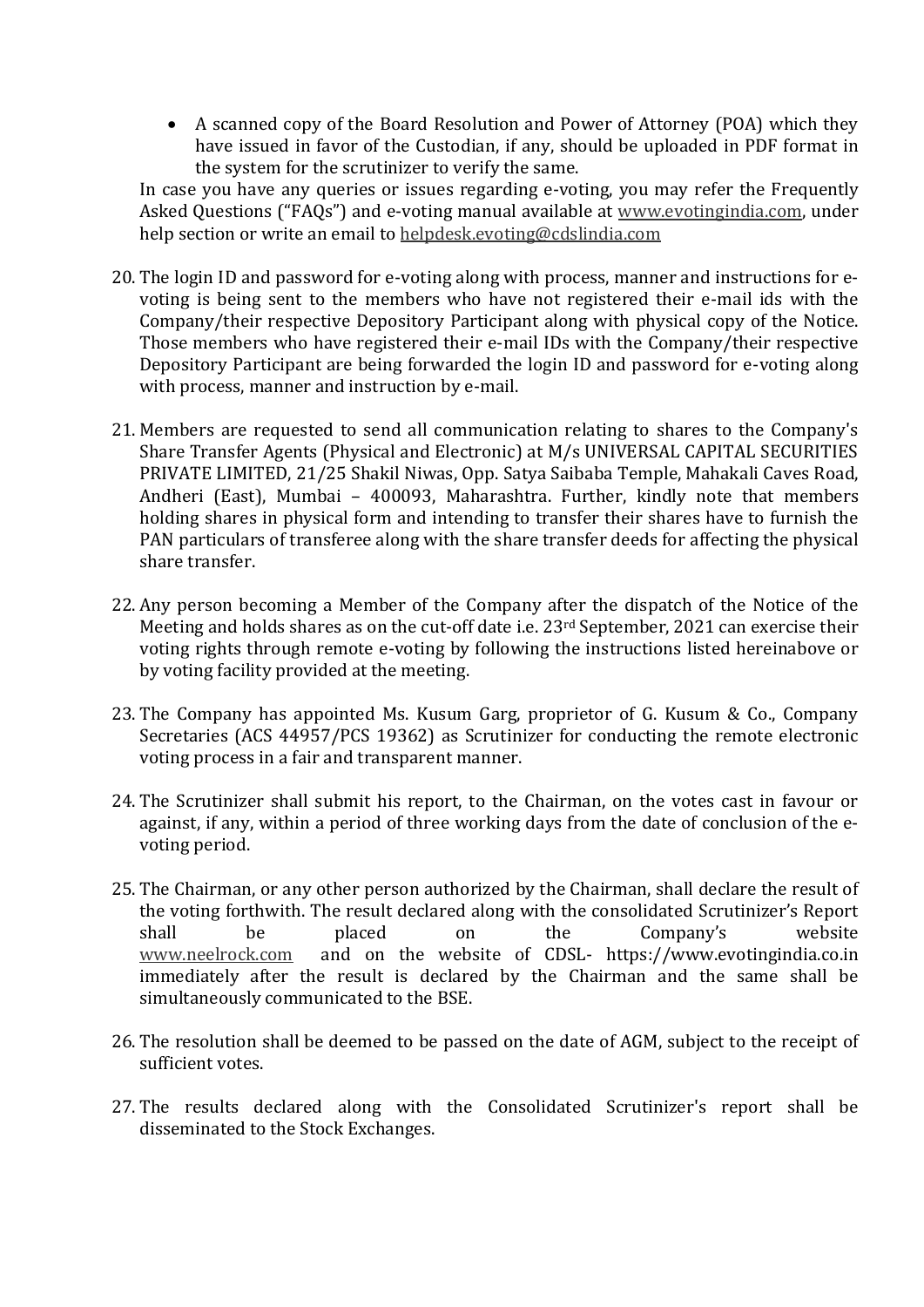- 28. Pursuant to Section 72 of the Companies Act, 2013, members holding shares in physical form may file nomination in the prescribed Form SH-13 and for cancellation / variation in nomination in the prescribed Form SH-14 with the Company's RTA. In respect of shares held in electronic / demat form, the nomination form may be filed with the respective Depository.
- 29. The relevant details of Director seeking appointment under Item No. 2 above pursuant to Regulation 36 (3) of Securities and Exchange Board of India (Listing Obligation and Disclosure Requirements) Regulations, 2015 are also annexed.
- 30. All documents referred to in the accompanying notice are open for inspection at the Registered Office of the Company on all working days between 10:00 am to 12:00 pm up to the date of Annual General Meeting.
- 31. The route map of the venue of the Meeting is given in the Notice.

#### **FOR AND ON BEHALF OF THE BOARD OF NEELKANTH ROCK-MINERALS LIMITED**

 **sd/- NORATMAL KAWAR**  *Managing Director* 

Place: Jodhpur, 06th September, 2021

#### **Registered Office:**

Flat No. 606, Scheme Chopasani Jagir, Khasra No. 175/74, plot No. 15/16 Jodhpur, Rajasthan-342001 CIN: **L14219RJ1988PLC062162** Website[: www.neelrock.com](http://www.neelrock.com/) 

#### **DETAILS OF DIRECTORS SEEKING APPOINTMENT AND RE-APPOINTMENT AT THE FORTHCOMING ANNUAL GENERAL MEETING (IN PURSUANCE OF REGULATION 36 OF THE SEBI (LISTING OBLIGATIONS AND DISCLOSURE REQUIREMENTS) REGULATIONS, 2015)**

#### **Item No. 2**

Pursuant to Section 152 (6) of the Companies Act, 2013, Mrs. Shweta Vikash Kawar (DIN: 07119867), retires by rotation at this AGM and being eligible, is proposed for re-appointment. Mrs. Shweta Vikash Kawar has expressed her intention to act as a Director, if reappointed.

Mrs. Shweta Vikash Kawar, the Director of the Neelkanth Rock-Minerals Limited. A Commerce Graduate has Extensive Knowledge and Experience in marketing and brand development. Neelkanth Rock-Minerals Limited is being ably guided by Mrs. Shweta Vikash Kawar through her analytical and professional approach.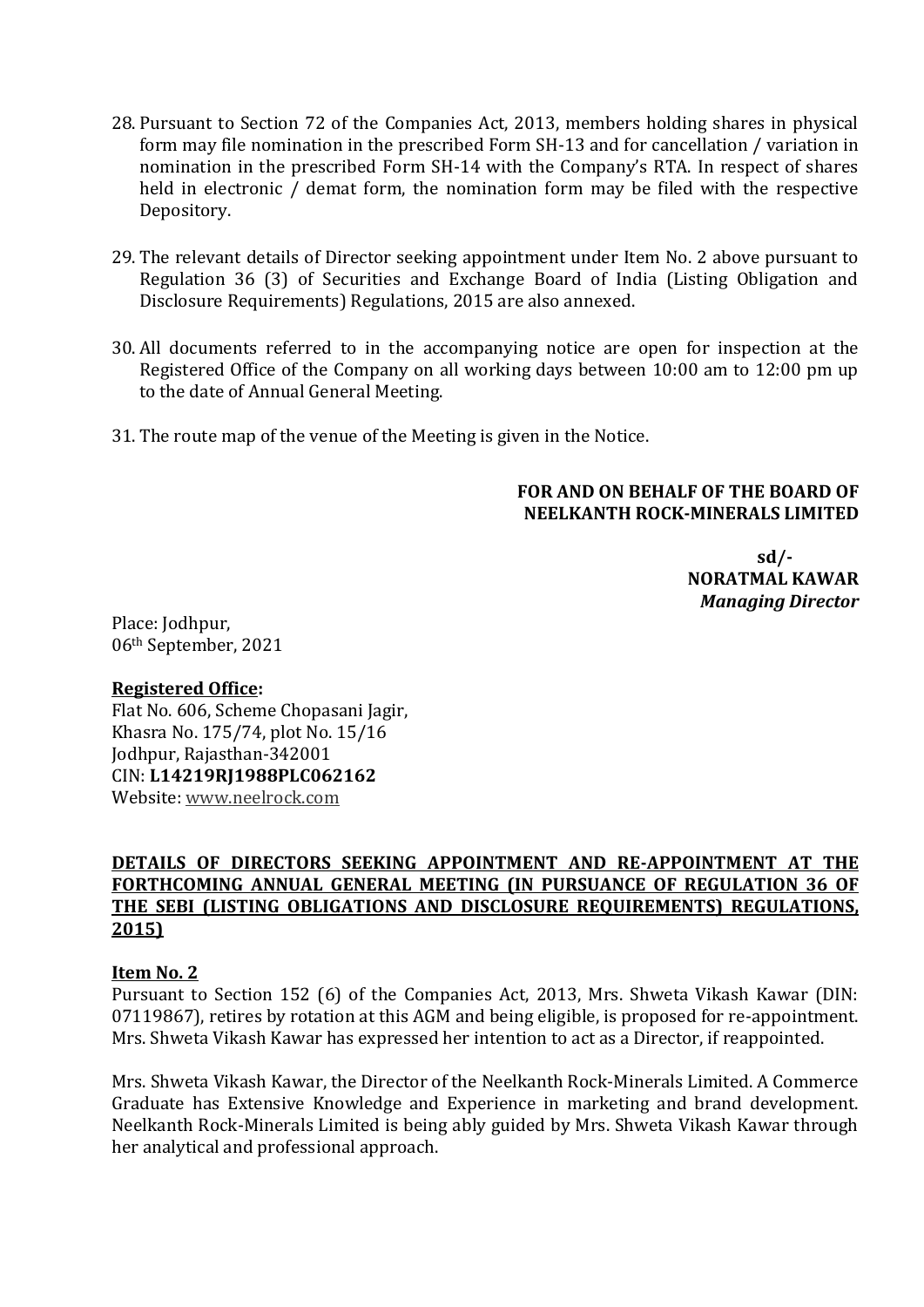Mrs. Shweta Vikash Kawar holds Nil Equity shares (as on 31st March, 2021) of your company. She is on the Board of your company from 30th March, 2015.

Mrs. Shweta Vikash Kawar is the Daughter in law of Mr. Noratmal Kawar and Mr. Anil Kawar.

|  |                                        |  |  | Pursuance to Regulation 36(3) of the SEBI (Listing Obligations & Disclosure |  |
|--|----------------------------------------|--|--|-----------------------------------------------------------------------------|--|
|  | <b>Requirements) Regulations, 2015</b> |  |  |                                                                             |  |

| Name of the Director      | Shweta Vikash Kawar (DIN: 07119867)                                     |  |
|---------------------------|-------------------------------------------------------------------------|--|
| Date of Birth             | 27/09/1982                                                              |  |
| Shareholding              | Nil Equity shares (as on 31.03.2021)                                    |  |
| Qualification             | Graduated in Commerce                                                   |  |
| Relationship<br>between   |                                                                         |  |
| directors inter-se        | Daughter in law of Mr. Noratmal Kawar and Mr. Anil Kawar.               |  |
| Nature of expertise       | Extensive Knowledge and Experience in marketing and                     |  |
|                           | brand development.                                                      |  |
| Name of Companies in      | Other Directorship:                                                     |  |
| which<br>he/she<br>holds  | <b>None</b>                                                             |  |
| directorship              |                                                                         |  |
| Name of Committees of the | Committee positions held in Company:                                    |  |
| Companies in which he/    | Member of Nomination and Remuneration Committee<br>$\bullet$            |  |
| she holds Membership      | <b>Committee Positions held in other Public Companies:</b><br>$\bullet$ |  |
| (as on 31.03.2021)        | <b>NIL</b>                                                              |  |

Except Mrs. Shweta Vikash Kawar Herself and Mr. Noratmal Kawar and Mr. Anil Kawar, relative of Mrs. Shweta Vikash Kawar, none of the other Directors / Key Managerial Personnel of the Company and their relatives is, in any way, concerned or interested, financially or otherwise, in the ordinary resolution set out at Item No. 2 of the Notice.

The Board commends this resolution for your approval.

#### **FOR AND ON BEHALF OF THE BOARD OF NEELKANTH ROCK-MINERALS LIMITED**

 **sd/- NORATMAL KAWAR**  *Managing Director* 

Place: Jodhpur, 06th September, 2021

#### **Registered Office:**

Flat No. 606, Scheme Chopasani Jagir, Khasra No. 175/74, plot No. 15/16 Jodhpur, Rajasthan-342001 CIN: **L14219RJ1988PLC062162** Website[: www.neelrock.com](http://www.neelrock.com/)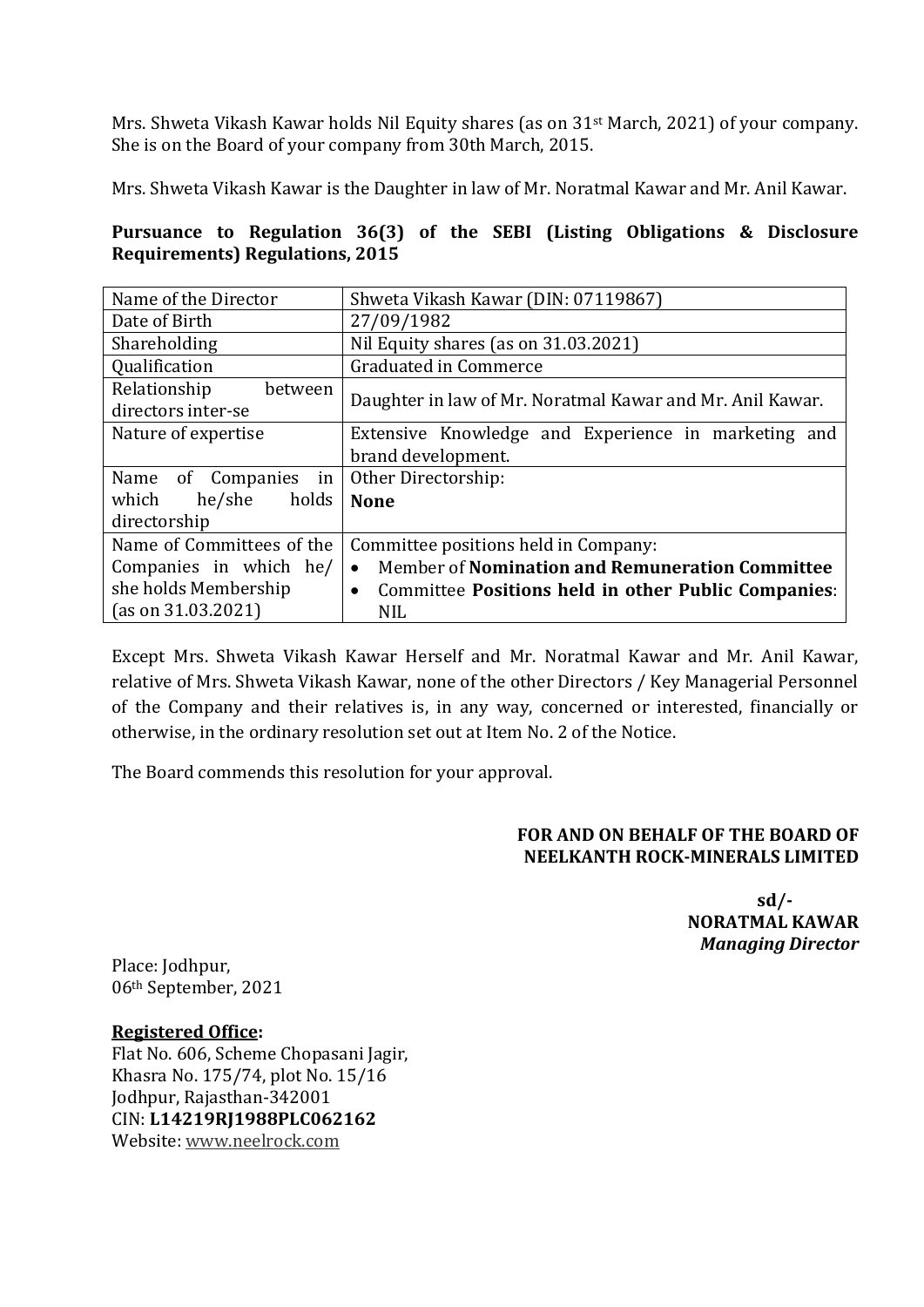#### **DIRECTOR'S REPORT**

(Pursuant to the provisions of Sub Section (3) of Section 134 of the Companies Act, 2013)

#### **To, The Shareholders of NEELKANTH ROCK-MINERALS LIMITED**

On behalf of the Board of Directors, it is our pleasure to present the 33rd Annual Report together with the Audited Statement of Accounts of NEELKANTH ROCK-MINERALS LIMITED ("the Company") for the Financial Year ended 31st March, 2021.

#### **FINANCIAL HIGHLIGHTS/PERFORMANCE OF THE COMPANY:**

The performance of the Company during the year has been as under:

|                                                |            | (Amount in Rs.) |
|------------------------------------------------|------------|-----------------|
|                                                | 31.03.2021 | 31.03.2020      |
| <b>Revenue From Operations</b>                 | 0          | 0               |
| Other Income                                   | 26090688   | 3562685         |
| <b>Total Revenue</b>                           | 26090688   | 3562685         |
| <b>Total Expenses</b>                          | 4540845    | 2829435         |
| Profit/(Loss) Before Exceptional Items And Tax | 21549842   | 733251          |
| <b>Exceptional Items</b>                       | 0.00       | 0.00            |
| Profit/(Loss) Before Tax                       | 21549842   | 733251          |
| Tax Expenses                                   |            |                 |
| <b>Current Tax</b>                             | 4083980    | 184896          |
| Deferred Tax                                   | 2147414    | 6033            |
| Income Tax Paid                                | 0.00       | 0.00            |
| <b>Total Tax Expense</b>                       | 6231394    | 190929          |
| Profit/(Loss) For The Year                     | 15318448   | 542321          |

#### **PERFORMANCE AND OPERATIONS**

During the year, the No Revenue from Operations of your Company, your Company's has profit of Rs. 1,53,18,448/- vis-à-vis Rs. 5,42,321/- in the previous year.

The closure of the Company's unit has posed a challenge for the Company. Your directors are exploring alternate avenues to make the Company operative.

#### **Factory Sale**

The Company has sold its factory situated at 18 K.M. Stone, Jodhpur Barmer Road, Village-Narnadi Jodhpur, Rajasthan - 342001, pursuant to section 180(1)(a) of companies act, 2013 with the consent of the shareholders through postal ballot.

#### **Company Response to Covid-19 pandemic**

The massive outbreak of the COVID-19 pandemic all across the globe has had a destabilizing impact on most businesses. As a responsible and resilient Company, we have worked to mitigate the effects of the crisis with agile responses. As reports of the spread of Corona Virus started coming in, the Company stepped up efforts to protect the health of its employees. The following measures were put in place to protect our employees' health and ensuring continuation of work under this grave scenario: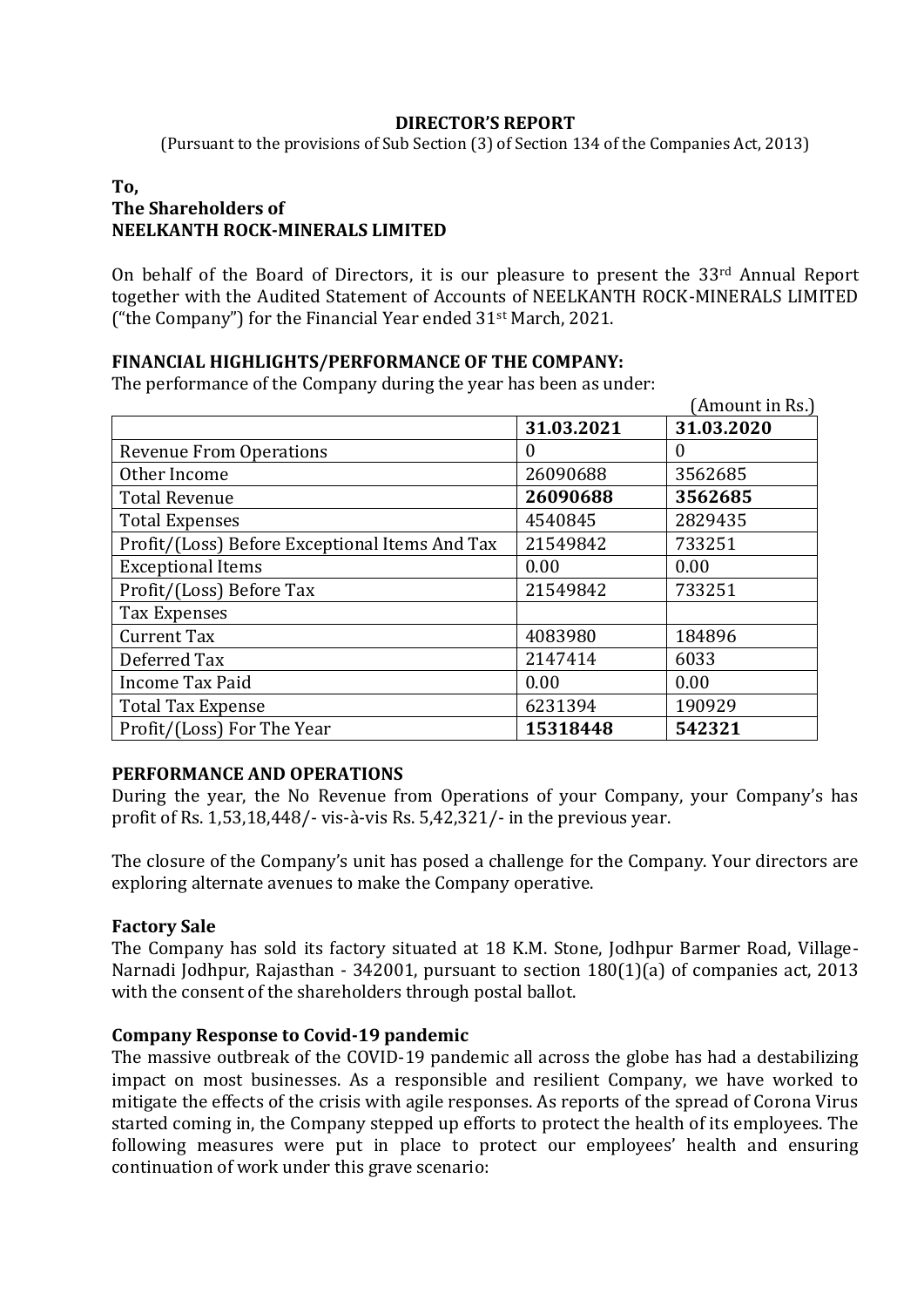• Safe behavior across all our locations by limiting the size of gatherings/meetings and avoiding external visitors to the premises, besides asking employees to avoid in-person meetings and encouraging video conference.

• Security personnel at all our offices were provided infrared non-contact temperature sensors to screen all employees and visitors entering the premises.

• High contact areas like elevator buttons, door handles, handrails, bathroom taps etc. were sanitised at regular intervals.

#### **INDIAN ACCOUNTING STANDARD**

The Ministry of Corporate Affairs (MCA) on February 16, 2015, notified that Indian Accounting Standards (IND AS) are applicable to certain classes of companies from April 1, 2016 with a transition date of April 1, 2015. IND AS has replaced the previous Indian GAAP prescribed under Section 133 of the Companies Act, 2013 ("the Act") read with Rule 7 of the Companies (Accounts) Rules, 2014. IND AS is applicable to the Company from April 1, 2017.

#### **COMPLIANCE WITH THE ICSI SECRETARIAL STANDARD:**

The relevant Secretarial Standards issued by the Institute of Company Secretaries of India (ICSI) related to the Board Meetings and General Meeting have been complied with by the Company.

#### **TRANSFER TO RESERVES**

The company except its profits/losses does not propose any amount to transfer to the General Reserves.

#### **DIVIDEND:**

Your Board of Directors is not recommended any dividend.

#### **SUBSIDIARIES / ASSOCIATES:**

Your Company had no subsidiaries, Joint Venture or Associate Company during the year under review.

#### **PARTICULARS OF LOANS, GUARANTEES, INVESTMENTS AND SECURITIES:**

The details of Loans, Guarantees, Securities and Investments made during the financial year ended 31st March, 2021 are given in the notes to the Financial Statements in compliance with the provisions of Section 186 of the Companies Act, 2013 read with Companies (Meetings of Board and its Powers) Rules, 2014.

#### **CHANGES IN THE NATURE OF THE BUSINESS**

There is no change in the nature of business of the Company.

#### **DEPOSITS:**

Your Company has not accepted any deposits during the year within the meaning of Section 73 of the Companies Act, 2013 and the Companies (Acceptance of Deposits) Rules, 2014.

#### **PARTICULARS OF CONTRACTS OR ARRANGEMENTS WITH RELATED PARTIES REFFERED TO IN SUB-SECTION (1) OF SECTION 188:**

The Company has not entered into any of the Contracts or arrangements with related parties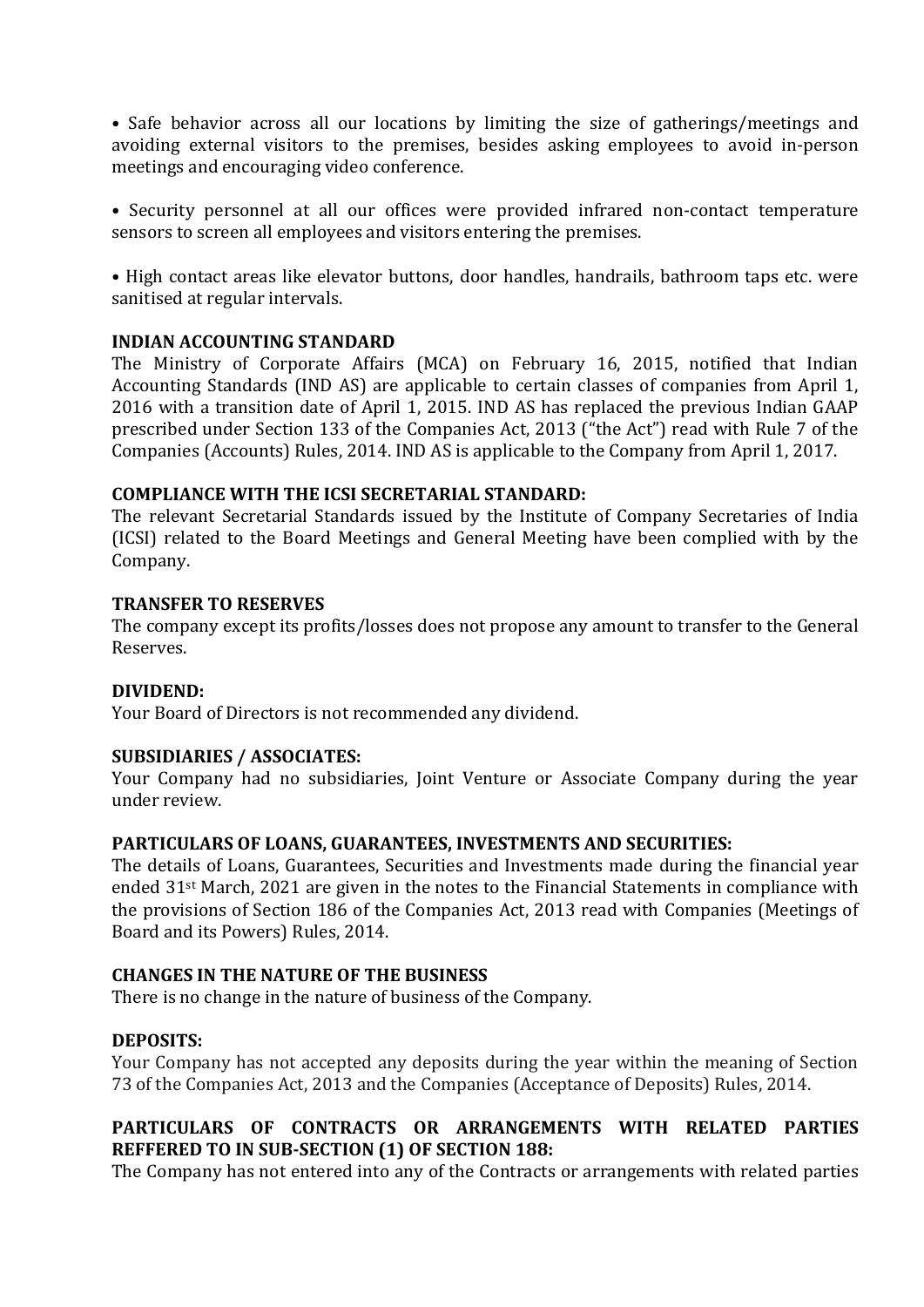as per the provisions of sub – section (1) of section 188 of the Companies Act, 2013

#### **EXTRACT OF ANNUAL RETURN:**

Pursuant to Section 92(3) read with Section 134(3) (a) of the Act, the Annual Return as on March 31, 2021 is available on the Company's website - www.neelrock.com.

#### **SHARE CAPITAL:**

The Authorised Share Capital of the Company as on  $31<sup>st</sup>$  March, 2021 was Rs. 5,50,00,000 divided in 55,00,000 Equity Shares of Rs. 10/- each and the Paid-up Equity Share Capital of the Company as on date was Rs. 5,04,37,000 divided in 50,43,700 Equity Shares of Rs. 10/ each.

During the year under review, the Company has not issued any shares with or without differential voting rights nor granted stock options, sweat equity, or bonus shares.

#### **DIRECTORS AND KEY MANAGERIAL PERSONNEL:**

The Board consists of Executive and Non-Executive Directors, including Independent Directors who are having wide and varied experience in different disciplines of corporate functioning. The Directors and Key Managerial Personnel of the Company are:

| S.NO | <b>NAME OF DIRECTOR'S / KMP</b> | <b>POSITION HELD</b>         |
|------|---------------------------------|------------------------------|
| 1.   | Mr. Noratmal Kawar              | Chairman & Managing Director |
| 2.   | Mr. Anil Sayarchand Kawar       | Director                     |
| 3.   | Mrs. Shweta Vikash Kawar        | <b>Women Director</b>        |
| 4.   | Mr. Rajendra Kumar Abani        | <b>Independent Director</b>  |
| 5.   | Mr. Naresh Kumar Jain           | <b>Independent Director</b>  |
| 6.   | Rameshwar Jangid                | Chief Financial Officer      |
| 7.   | Ms. Kritika Jain                | <b>Company Secretary</b>     |

During the financial year Ms. Kritika Jain, has been appointed as Company Secretary and Compliance Officer with effect from 15th September, 2020

Ms. Kritika Jain, resigned from the post of Company Secretary and Compliance Officer with effect from 04th August, 2021.

During the financial year Mr. Noratmal Kawar Re-appointed as a Managing Director by the Board of Directors and the same has approved by the members of the Company with effect from 27th March, 2020 to 26th March, 2023.

During the financial year Rajendra Kumar Abani and Mr. Naresh Kumar Jain Re-appointed as Independent Director of the Company As an Independent Director of the Company for next five years.

#### **DIRECTORS RETIRE BY ROTATION:**

As per the provisions of the Companies Act, 2013, Mrs. Shweta Vikash Kawar, retires by rotation at the forthcoming AGM and being eligible, offers herself for reappointment. The Board recommends her reappointment.

#### **PERFORMANCE EVALUATION OF THE BOARD:**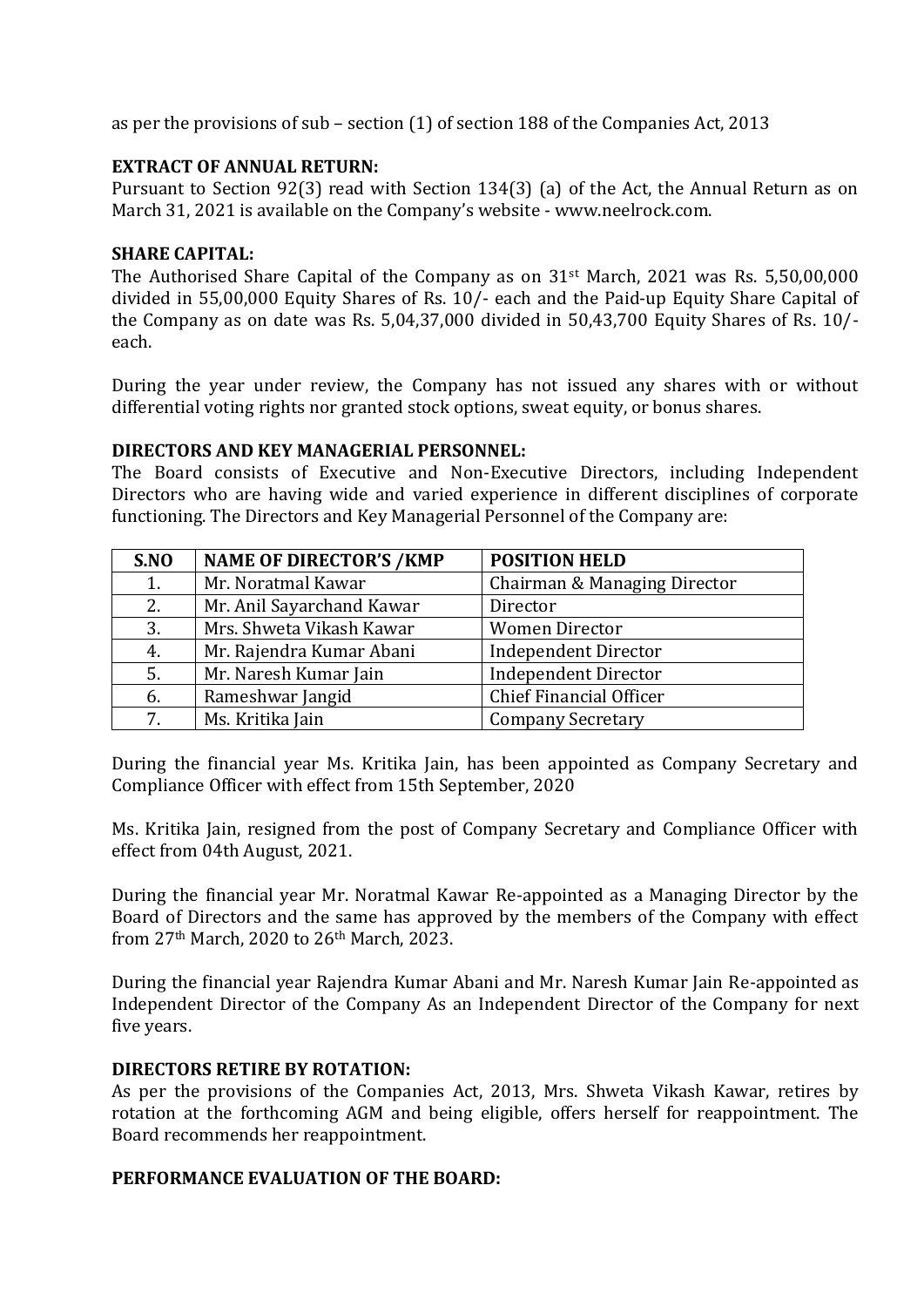During the year under review, pursuant to the provisions of Section 178 of the Companies Act, 2013 and SEBI (Listing Obligations and Disclosure Requirements) Regulations, 2015 the evaluation of performance of all Directors is undertaken annually. The company has implemented a system of evaluating performance of the Board of Directors and of its Committees and individual Directors on the basis of a structured questionnaire which comprise evaluation criteria taking into consideration various performance related aspects.

The Board of Directors has expressed their satisfaction with the valuation process.

### **DECLARATION GIVEN BY INDEPENDENT DIRECTORS:**

The Company has received necessary declaration from all Independent Director as per Section 149(7) of the Companies Act, 2013, that he/she meets the criteria of independence laid down in Section 149(6) of the Companies Act, 2013 and Regulation 16 (b) of SEBI (Listing Obligations and Disclosure Requirements) Regulation, 2015.

#### **NUMBER OF BOARD MEETINGS:**

During the financial year under review, 8(Eight) Board Meetings were convened and held. The details of which are given in the Corporate Governance Report. The intervening gap between the meetings was within the period of 120 days as prescribed under the Companies Act, 2013 and Regulation 17 of SEBI Listing Regulations, 2015.

#### **DIRECTORS' RESPONSIBILITY STATEMENT:**

Pursuant to clause (c) of sub-Section (3) of Section 134 of the Act, the Directors would like to state that:

- a) in the preparation of the annual accounts for financial year ended March 31, 2021, the applicable accounting standards have been followed along with proper explanation relating to material departures;
- b) the Directors have selected such accounting policies and applied them consistently, and made judgments and estimates that are reasonable and prudent, so as to give a true and fair view of the state of affairs of the Company as at March 31, 2021 and of the profit of the Company for that period;
- c) the Directors have taken proper and sufficient care for the maintenance of adequate accounting records, in accordance with the provisions of the Act for safeguarding the assets of the Company, and for preventing and detecting fraud and other irregularities;
- d) the Directors have prepared the annual accounts for the year ended March 31, 2021, on a going concern basis;
- e) the Directors have laid down internal financial controls to be followed by the Company and that such internal financial controls are adequate and are operating effectively; and
- f) The Directors have devised proper systems to ensure compliance with the provisions of all applicable laws and that such systems are adequate and operating effectively.

### **STATUTORY AUDITORS:**

There are no qualifications, reservations, adverse remarks or disclaimers in the Statutory Auditor's Report on the Financial Statements of the Company of the company for the financial year 2020-21 and hence does not require any explanations or comments.

#### **STATUTORY AUDITOR REPORT:**

A copy of the Auditor's Report for the year ended on March 31, 2021 along with the standalone financial statements thereon forms part of the Annual Report. The Notes on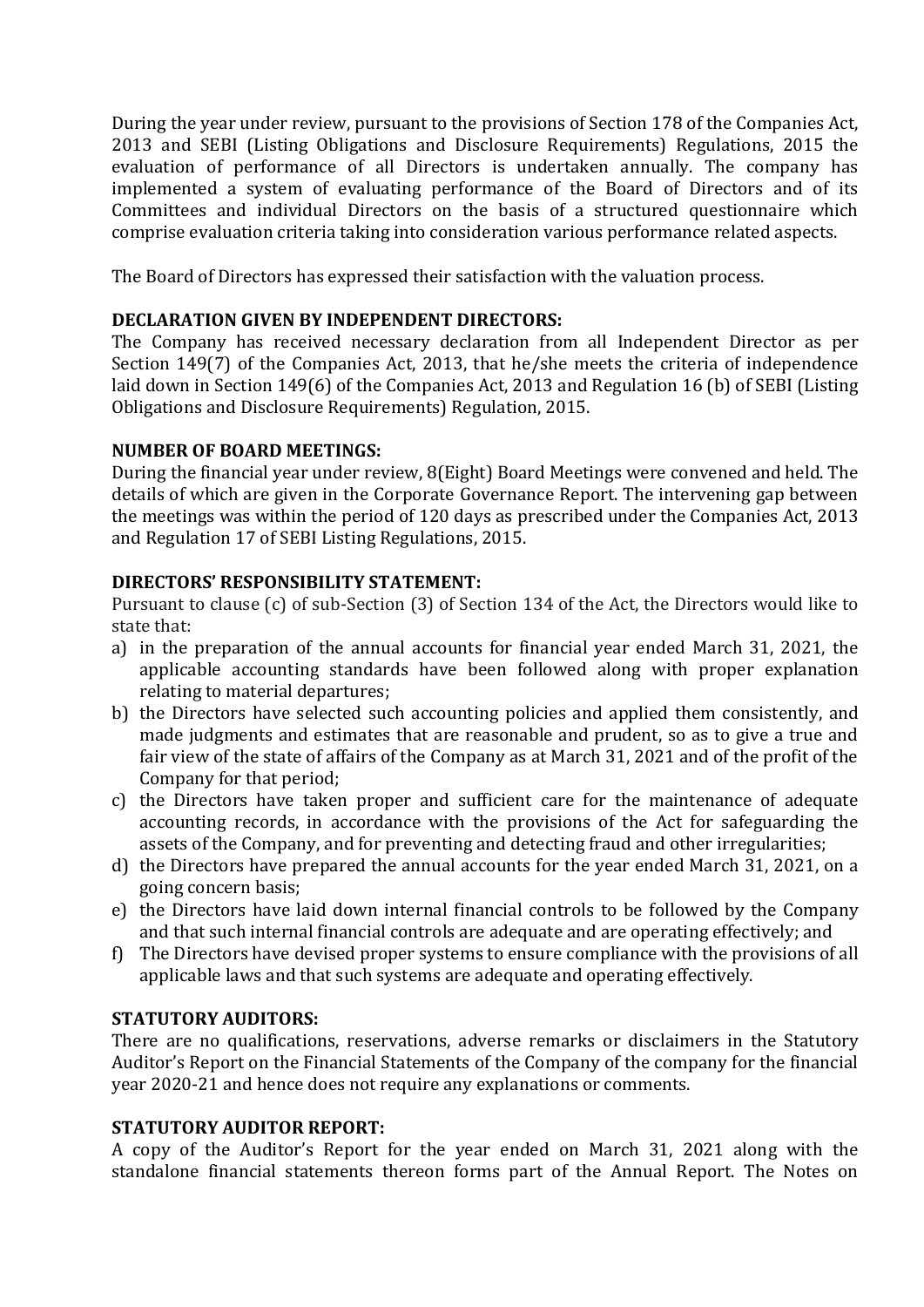Financial Statements referred to in the Auditor's Report are self-explanatory and do not call for any further comments and there are no qualification remarks made by the Auditors in their report, hence no explanation is required in this regard.

The Statutory Auditors have not reported any incident of fraud to the Audit Committee of the Company in the year under section 143(12) of the Companies Act, 2013.

#### **COST AUDITOR:**

The Cost audit of the Company has not been conducted for the financial year 2020 -2021 as provisions of Section 148 of the Companies Act, 2013 are not applicable on the Company

#### **SECRETARIAL AUDIT REPORT:**

Pursuant to the provisions of section 204 of the Companies Act, 2013 and the Companies (Appointment and Remuneration of Managerial Personnel) Rules, 2014, the Company has appointed M/s SKJ & Associates, Practicing Company Secretaries to undertake the Secretarial Audit of the Company for the financial year 2020-21.

In terms of provisions of sub-section 1 of section 204 of the Companies Act, 2013, the Company has annexed to this Board Report as Annexure-I, a Secretarial Audit Report given by the Secretarial Auditor. The response of your directors on the observation made in Secretarial Audit Report is as follows:

#### **Response to Point No. 1:**

The Company is in process of finding suitable candidate to act as an Internal Auditor.

#### **Response to Point No. 2:**

The Company is in the process of dematerialization of promoters shares.

#### **MANAGEMENT DISCUSSION AND ANALYSIS REPORT:**

The Management Discussion and Analysis forms an integral part of this Report and gives details of the overall industry structure, developments, performance and state of affairs of the Company's business, internal controls and their adequacy, risk management systems and other material developments during the financial year.

Management Discussion and Analysis Report is presented in a separate section forms part of the Annual Report as Annexure-II.

#### **CODE OF CONDUCT FOR PREVENTION OF INSIDER TRADING**

The Board of Directors has adopted the Insider Trading Policy in accordance with the requirements of the SEBI (Prohibition of Insider Trading) Regulation, 2015. The Insider Trading Policy of the Company lays down guidelines and procedures to be followed, and disclosures to be made while dealing with shares of the Company, as well as the consequences of violation. The policy has been formulated to regulate, monitor and ensure reporting of deals by employees and to maintain the highest ethical standards of dealing in Company securities.

#### **CORPORATE GOVERNANCE:**

The Company is committed to maintain the highest standards of Corporate Governance and adhere to the Corporate Governance requirements. The Report on Corporate Governance with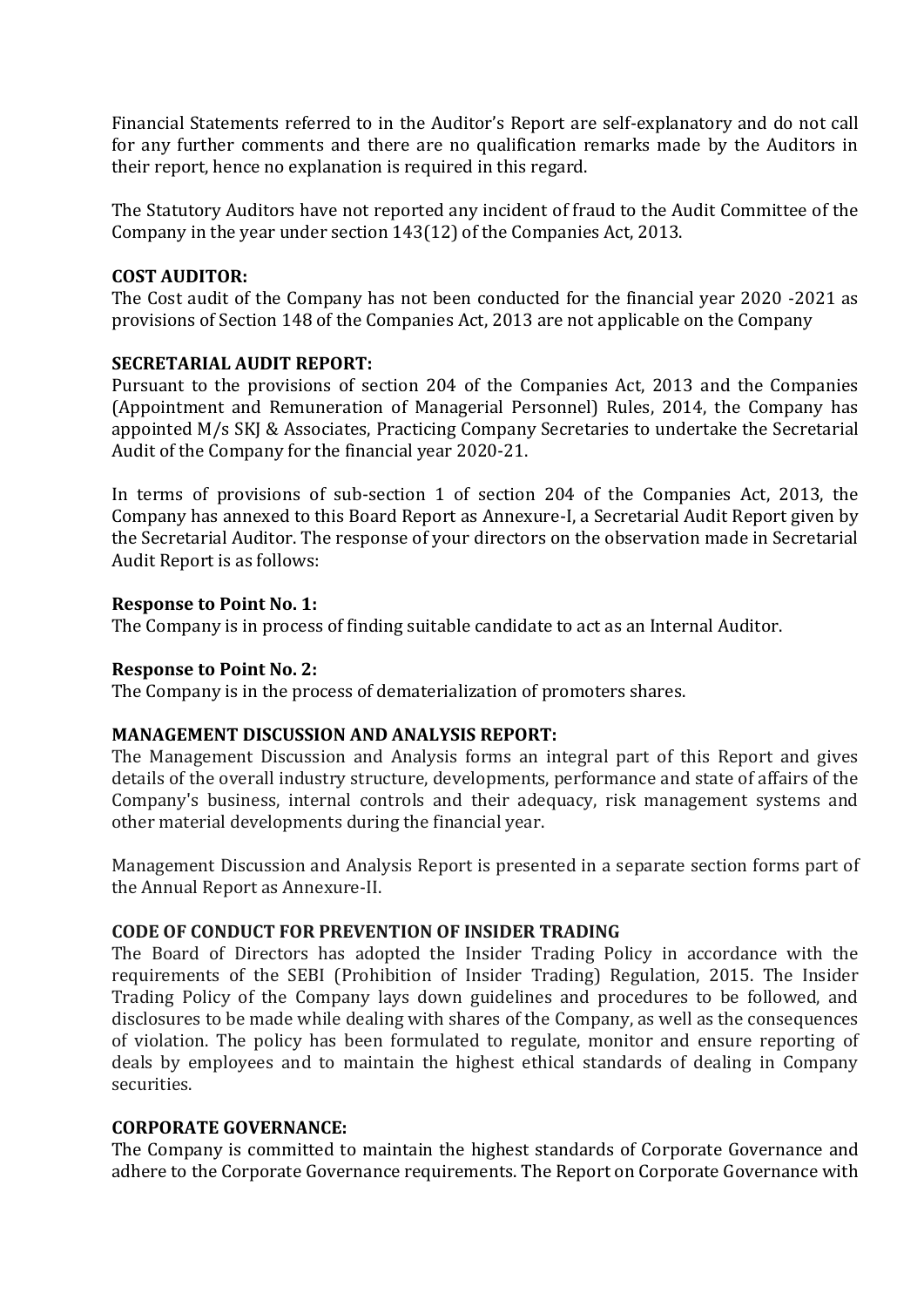auditor's certificate thereon in terms of Regulation 34 Listing Regulations, 2015 read with Schedule V of said regulations forms part of the Annual Report.

#### **CORPORATE SOCIAL RESPONSIBILITY:**

Pursuant to the provision of section 135 of the Companies Act, 2013 the company is not required to undertake Corporate Social Responsibility activities.

#### **SECRETARIAL STANDARDS OF ICSI**

The Company confirms compliance with the applicable requirements of Secretarial Standards 1 and 2.

#### **PARTICULARS OF EMPLOYEES:**

There are no employees who are receiving remuneration exceeding of Rs. 8.5 lakh per month or Rs. 1.20 Crore per annum under rule 5(2) of the Companies (Appointment and Remuneration of Managerial Personnel) Rules, 2014.

#### **ENERGY CONSERVATION, TECHNOLOGY ABSORPTION AND FOREIGN EXCHANGE EARNINGS AND OUTGO:**

The information pertaining to conservation of energy, technology absorption, Foreign exchange Earnings and outgo as required under Section 134 (3)(m) of the Companies Act, 2013 read with Rule 8(3) of the Companies (Accounts) Rules, 2014 is furnished as follows:

#### **CONSERVATION OF ENERGY**

- $\triangleright$  The steps taken or impact on conservation of energy; NIL
- $\triangleright$  The steps taken by the company for utilizing alternate sources of energy; NIL
- $\triangleright$  The capital investment on energy conservation equipments; NIL

#### **TECHNOLOGY ABSORPTION**

- $\triangleright$  the efforts made towards technology absorption: NIL
- $\triangleright$  the benefits derived like product improvement, cost reduction, product development or import substitution: NIL
- $\triangleright$  in case of imported technology (imported during the last three years reckoned from the beginning of the financial year): NIL
	- a. the details of technology imported: NA
	- b. the year of import: NA
	- c. whether the technology been fully absorbed: NA
	- d. if not fully absorbed, areas where absorption has not taken place, and the reasons thereof; and the expenditure incurred on Research and Development: NA

#### **FOREIGN EXCHANGE EARNINGS AND OUTGO**

During the period under review there was no foreign exchange earnings or out flow.

| S. No.<br><b>Particulars</b> |                           | <b>Current Year</b> |
|------------------------------|---------------------------|---------------------|
|                              | Foreign exchange earnings | Nil                 |
| (i)                          | Foreign exchange outgo    | Nil                 |

#### **VIGIL MECHANISM**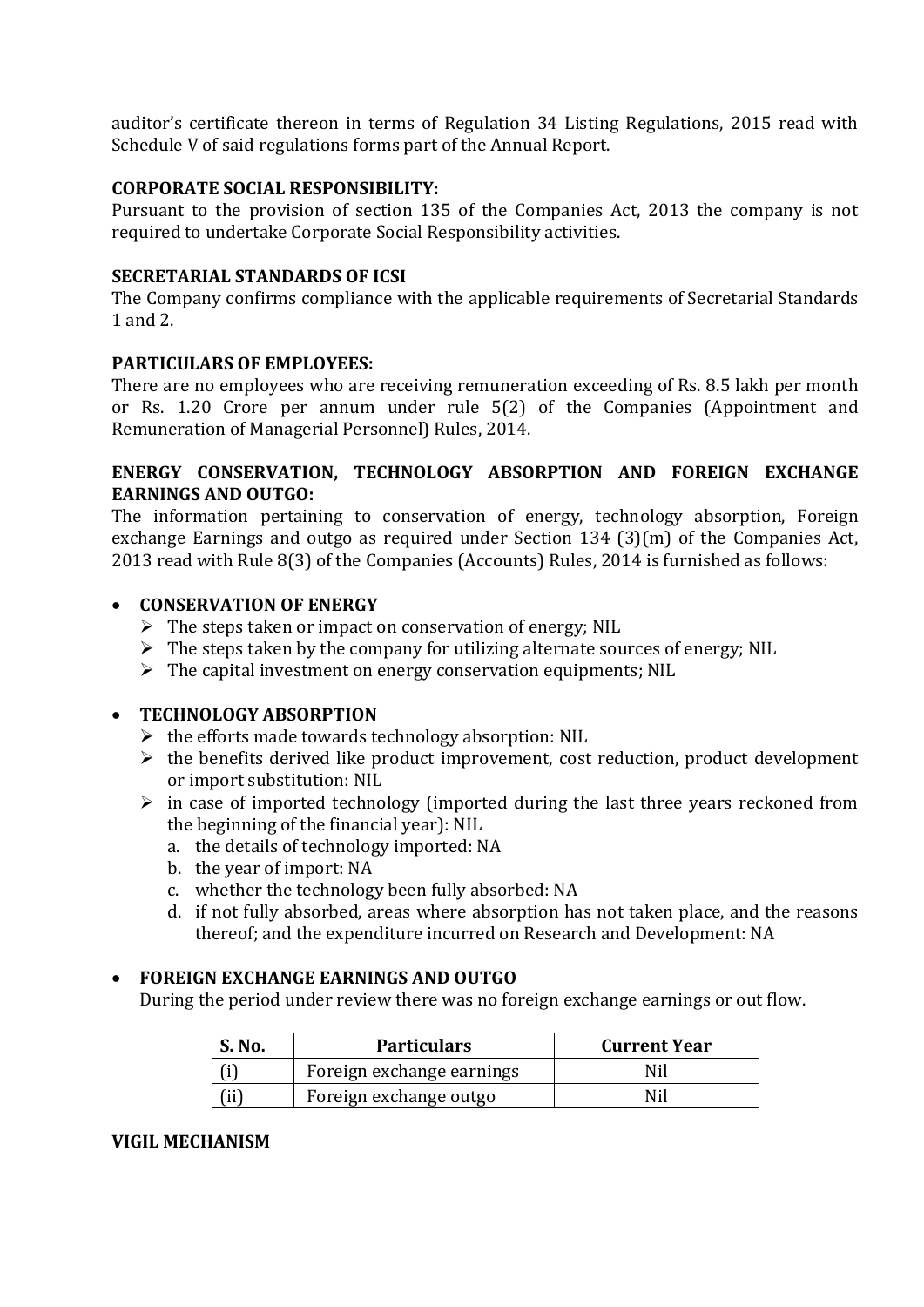The Company has adopted a Whistle Blower Policy establishing vigil mechanism, to provide a formal mechanism to the Directors and employees to report concerns about unethical behavior, actual or suspected fraud or violation of Code of Conduct and Ethics. It also provides for adequate safeguards against the victimization of employees who avail of the mechanism and provides direct access to the Chairperson of the Audit Committee in exceptional cases. It is affirmed that no personnel of the Company has been denied access to the Audit Committee. The Whistle Blower Policy aims for conducting the affairs in a fair and transparent manner by adopting highest standards of professionalism, honesty, integrity and ethical behavior.

#### **RISK MANAGEMENT:**

The Company has been undertaking periodic review of its operations to address various risks impacting it and consequently measures are taken to mitigate or minimize the risks. Normal foreseeable risks to the Company's assets are adequately covered by comprehensive insurance. The Company's risk management approach and practices continued to focus on minimizing the adverse impact of risks on its business objectives and to enable the Company to leverage market opportunities based on risk-return parity.

#### **COMMITTEES OF THE BOARD**

The Board has **3 (Three) Committees** – the Audit Committee, Nomination and Remuneration Committee and Stakeholders Relationship Committee. All committees consist of majority of Independent Directors. The Composition and terms of reference, details of meetings and other matters has been mentioned in the **Corporate Governance Report** of this Annual Report.

#### **MATERIAL CHANGES AND COMMITMENTS:**

There were no material changes and commitments, affecting the financial position of the Company which has occurred from the end of financial year i.e. March 31, 2021 to the date of Directors Report.

#### **DETAILS OF SIGNIFICANT & MATERIAL ORDERS PASSED BY THE REGULATORS OR COURTS OR TRIBUNALS IMPACATING THE GOING CONCERN STATUS AND COMPANY'S OPERATION IN FUTURE**

During the year under review there was no such orders passed by the regulators or courts or tribunals impacting the going concern status and company's operations in future.

#### **DETAILS OF APPLICATION MADE OR ANY PROCEEDING PENDING UNDER THE INSOLVENCY AND BANKRUPTCY CODE, 2016 (31 OF 2016) DURING THE YEAR ALONG WITH THEIR STATUS AS AT THE END OF THE FINANCIAL YEAR:**

There are no applications made or any proceeding pending against the Company under Insolvency and Bankruptcy Code, 2016 (31 of 2016) during the financial year.

## **DETAILS OF DIFFERENCE BETWEEN AMOUNT OF THE VALUATION DONE AT THE TIME OF ONE TIME SETTLEMENT AND THE VALUATION DONE WHILE TAKING LOAN FROM THE BANKS OR FINANCIAL INSTITUTIONS ALONG WITH THE REASONS THEREOF:**

There are no instances of one time settlement during the financial year.

#### **INTERNAL CONTROL SYSTEMS AND THEIR ADEQUACY:**

The Company has an Internal Control System, commensurate with the size, scale and complexity of its operations. To maintain its objectivity and independence, the Internal Audit function reports to the Chairman of the Audit Committee of the Board.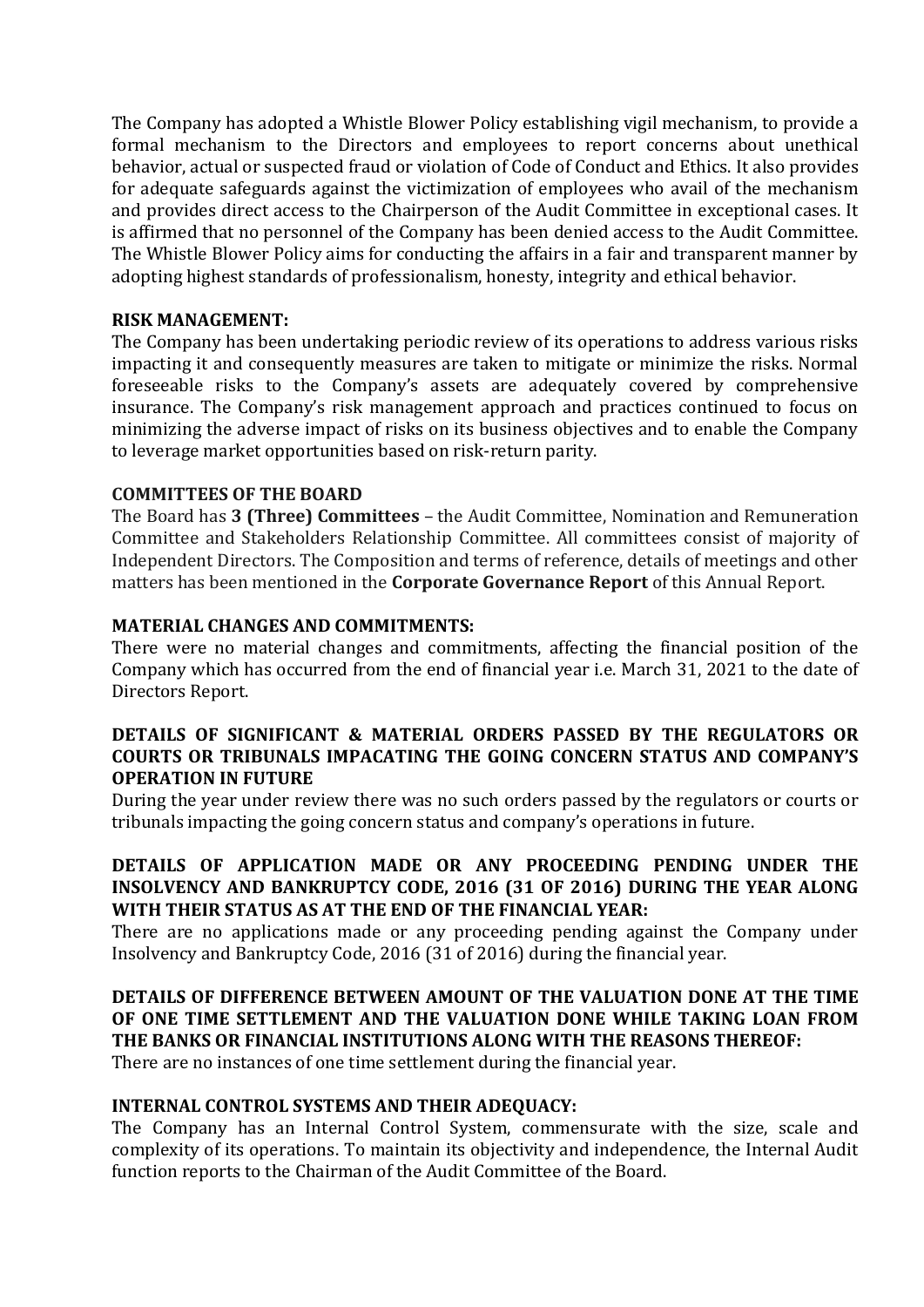The Internal Audit Department monitors and evaluates the efficacy and adequacy of internal control system in the Company, its compliance with operating systems, accounting procedures and policies at all locations of the Company and its subsidiaries. Based on the report of internal audit function, process owners undertake corrective action in their respective areas and thereby strengthen the controls. Significant audit observations and corrective actions thereon are presented to the Audit Committee of the Board.

#### **GREEN INITIATIVE**

Electronic copies of the Annual Report 2020-2021 and Notice of the 33rd Annual General Meeting are sent to all members whose email addresses are registered with the Company/ Depository Participant(s). For members who have not registered their email addresses, physical copies of the Annual Report 2020-2021 and the Notice of the **33rd Annual General Meeting** under Section 101 of the Companies Act, 2013 are send through permitted mode. Members requiring physical copies can send a request to the Company.

Your Company provides **e-voting** facility to all its members to enable them to cast their votes electronically on all resolutions set forth in the Notice. This is pursuant to Section 108 of the Companies Act, 2013 and Rule 20 of the Companies (Management and Administration) Amendment Rules, 2015. The instructions for e-voting are provided in the Notice.

The Company has entered into an arrangement with Central Depository Service (India) Limited (CDSL), the authorized agency for this purpose, to facilitate such e-voting for its members.

#### **POLICY ON SEXUAL HARASSMENT**

The company has in place a policy for prevention of sexual harassment in accordance with the requirements of the Sexual Harassment of women at workplace (Prevention, Prohibition & Redressal) Act, 2013. Internal Complaints Committee has been set up to redress complaints received regarding sexual harassment. All employees (permanent, contractual, temporary, trainees) are covered under this policy. The Company did not receive any complain during the year 2020-21.

#### **ACKNOWLEDGMENTS:**

The Directors take this opportunity to place on record their sincere thanks to the suppliers, customers, strategic partners, Banks and Financial Institutions, Insurance Companies, Central and State Government Departments and the shareholders for their support and co-operation extended to the Company from time to time. Directors are pleased to record their appreciation of the sincere and dedicated services of the employees and workmen at all levels

#### **For and on behalf of Board**

**Date: 06/09/2021 Place: Jodhpur** 

**Anil Kawar DIN: 00464523 Director** 

**Noratmal Kawar DIN: 00464435 Managing Director**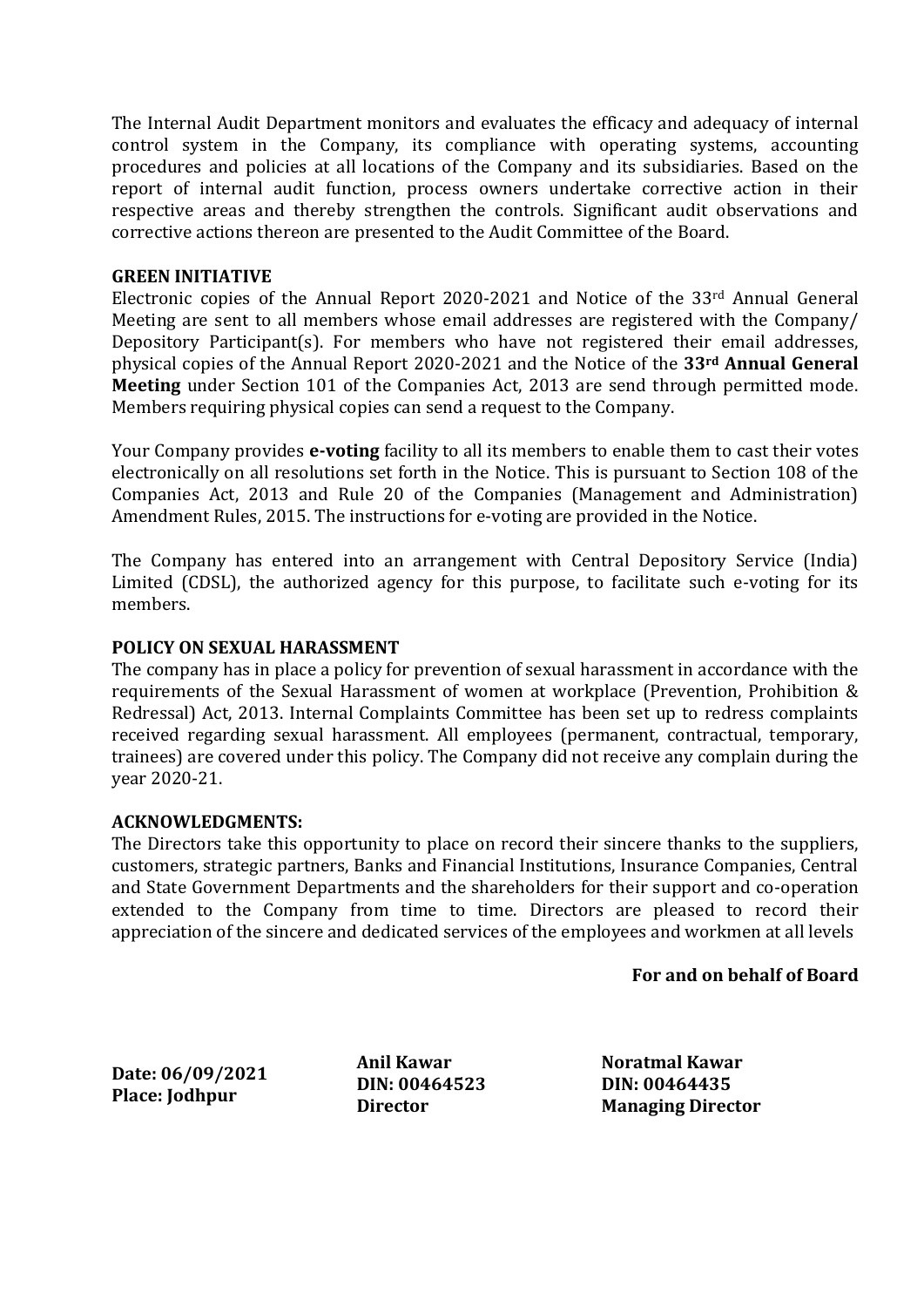#### **FORM NO. MR-3 SECRETARIAL AUDIT REPORT (For the Financial Year ended 31st March, 2021)**

*[Pursuant to section 204(1) of the Companies Act, 2013 and Rule No.9 of the Companies (Appointment and Remuneration of Managerial Personnel) Rules, 2014]*

#### To, The Members, **Neelkanth Rock minerals Limited**  Jodhpur, Rajasthan

We have conducted the secretarial audit of the compliance of applicable statutory provisions and the adherence to good corporate practices by Neelkanth Rock minerals Limited (hereinafter called the Company). Secretarial Audit was conducted in a manner that provided us a reasonable basis for evaluating the corporate conducts/statutory compliances and expressing my opinion thereon.

Based on my verification of the Company's books, papers, minute books, forms and returns filed and other records maintained by the Company and the information, also electronic data provided by the Company, its officers, agents and authorized representatives during the conduct of secretarial audit, the explanations and clarifications given to us and the representations made by the management and considering the relaxations granted by the Ministry of Corporate Affairs and Securities and exchange Board of India warranted due to the spread of the COVID-19 pandemic, we hereby report that in our opinion, the Company has, during the audit period covering the financial year ended on 31<sup>st</sup> March, 2021 complied with the statutory provisions listed hereunder and also that the Company has proper Boardprocesses and compliance-mechanism in place to the extent, in the manner and subject to the reporting made hereinafter.

We have examined the books, papers, minute books, forms and returns filed and other records maintained by the Company for the financial year ended on 31st March, 2021, according to the provisions of:

- 1. The Companies Act, 2013 (the Act) and the rules made thereunder;
- 2. The Securities Contracts (Regulation) Act, 1956 ('SCRA') and the rules made there under;
- 3. The Depositories Act, 1996 and the Regulations and Bye-laws framed there under;
- 4. Foreign Exchange Management Act, 1999 and the rules and regulations made there under to the extent of Foreign Direct Investment, Overseas Direct Investment and External Commercial Borrowings;
- 5. The following Regulations and Guidelines prescribed under the Securities and Exchange Board of India Act, 1992 ('SEBI Act') as amended from time to time:
	- a) The Securities and Exchange Board of India (Substantial Acquisition of Shares and Takeovers) Regulations, 2011;
	- b) The Securities and Exchange Board of India (Prohibition of Insider Trading) Regulations, 2015;
	- c) The Securities and Exchange Board of India (Issue of Capital and Disclosure Requirements) Regulations, 2018 (Not Applicable as the Company has not issued any further capital under the regulations during the period under review);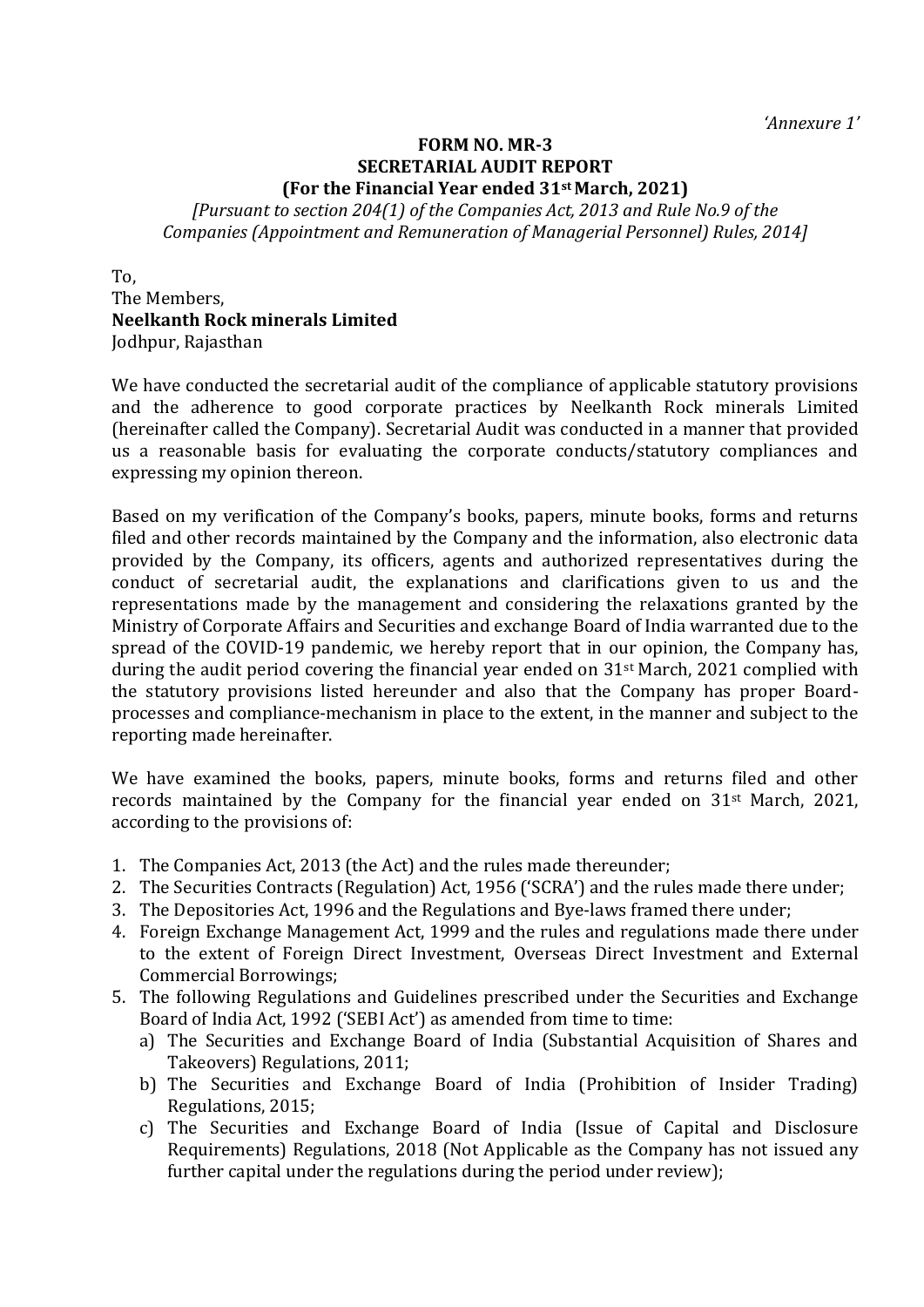- d) The Securities and Exchange Board of India (Employee Stock Option Scheme and Employee Stock Purchase Scheme) Guidelines, 1999 and The Securities and Exchange Board of India (Share Based Employee Benefits) Regulations, 2014 (Not applicable as the Company does not have ESOP Scheme/shares);
- e) The Securities and Exchange Board of India (Issue and Listing of Debt Securities) Regulations, 2008 (Not applicable as the Company has not issued & listed Debt Securities);
- f) The Securities and Exchange Board of India (Registrars to an Issue and Share Transfer Agents) Regulations, 1993 regarding the Companies Act and dealing with client;
- g) The Securities and Exchange Board of India (Delisting of Equity Shares) Regulations, 2009 (Not applicable as the Company has not delisted /proposed to delist its equity shares from stock exchange during the financial year under review); and
- h) The Securities and Exchange Board of India (Buyback of Securities) Regulations, 2018 (Not applicable as the Company has not bought back / proposed to buyback any of its securities during the financial year under review);
- 6. The management has confirmed that there is/ are no sector specific laws applicable to the Company during the Audit Period.

We have also examined compliance with the applicable clauses of the following:

- i. Secretarial Standards issued by The Institute of Company Secretaries of India with respect to Board and General Meetings.
- ii. The Listing Agreements entered into by the Company with BSE Limited read with the SEBI (Listing Obligations and Disclosure Requirements) Regulations, 2015.

During the period under review the Company has complied with the provisions of the Act, Rules, Regulations, Guidelines, Standards, etc. as mentioned above subject to following observation:

 As per section 138 (1) of the Companies Act, 2013, the Company is required to appoint Internal Auditor. The Company has not appointed the same. In this regard the management of the Company has provided the following reply:

The Company is in process of finding suitable candidate to act as an Internal Auditor.

- As per Regulation 31 (2) of SEBI (Listing Obligations and Disclosure Requirements) Regulations, 2015, hundred percent of shareholding of promoter(s) and promoter group is not in dematerialized form.
- We observed that the term of the Managing Director of the Company had expired on 26<sup>th</sup> March, 2020, however the Board in its meeting held on 10<sup>th</sup> June, 2020 ratified the same and intimation of the said was not given to concerned stock Exchange for reappointment.

#### **We further report that**

The Board of Directors of the Company is duly constituted with proper balance of Executive Directors, Non-Executive Directors and Independent Directors.

Adequate notice is given to all directors to schedule the Board Meetings, agenda and detailed notes on agenda were sent at least seven days in advance, and a system exists for seeking and obtaining further information and clarifications on the agenda items before the meeting and for meaningful participation at the meeting.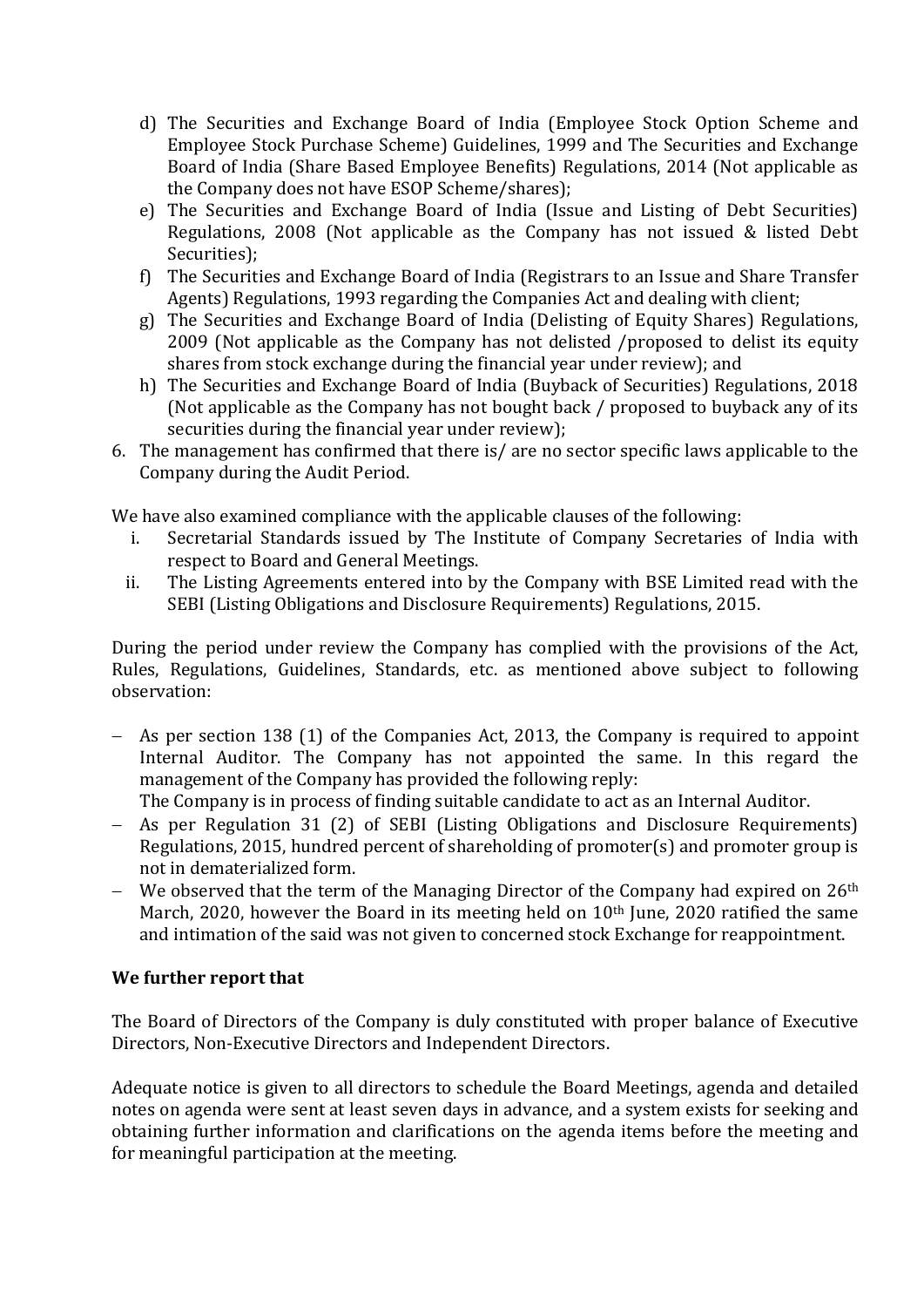Majority decision is carried through while the dissenting members' views, if any, are captured and recorded as part of the minutes.

We further report that there are adequate systems and processes in the Company commensurate with the size and operations of the Company to monitor and ensure compliance with applicable laws, rules, regulations and guidelines.

We further report that during the audit period, specific events/actions in pursuance of the above referred laws, rules, regulations, guidelines etc., having a major bearing on the Company's Affairs are mentioned below:

- The Company has passed Special Resolution through Postal Ballot declared on 21st January, 2021 for Sale of Factory pursuant to Section 180 (1) ( a) of the Companies Act, 2013.

> **For SKJ & Associates Company Secretaries**

**Place: Mumbai Date: 06.09.2021**

**SATISH KUMAR JAIN Proprietor (FCS :6398/PCS:6632) UDIN: F006398C000907023**

This report is to be read with our letter of even date which is annexed herewith and forms an integral part of this report.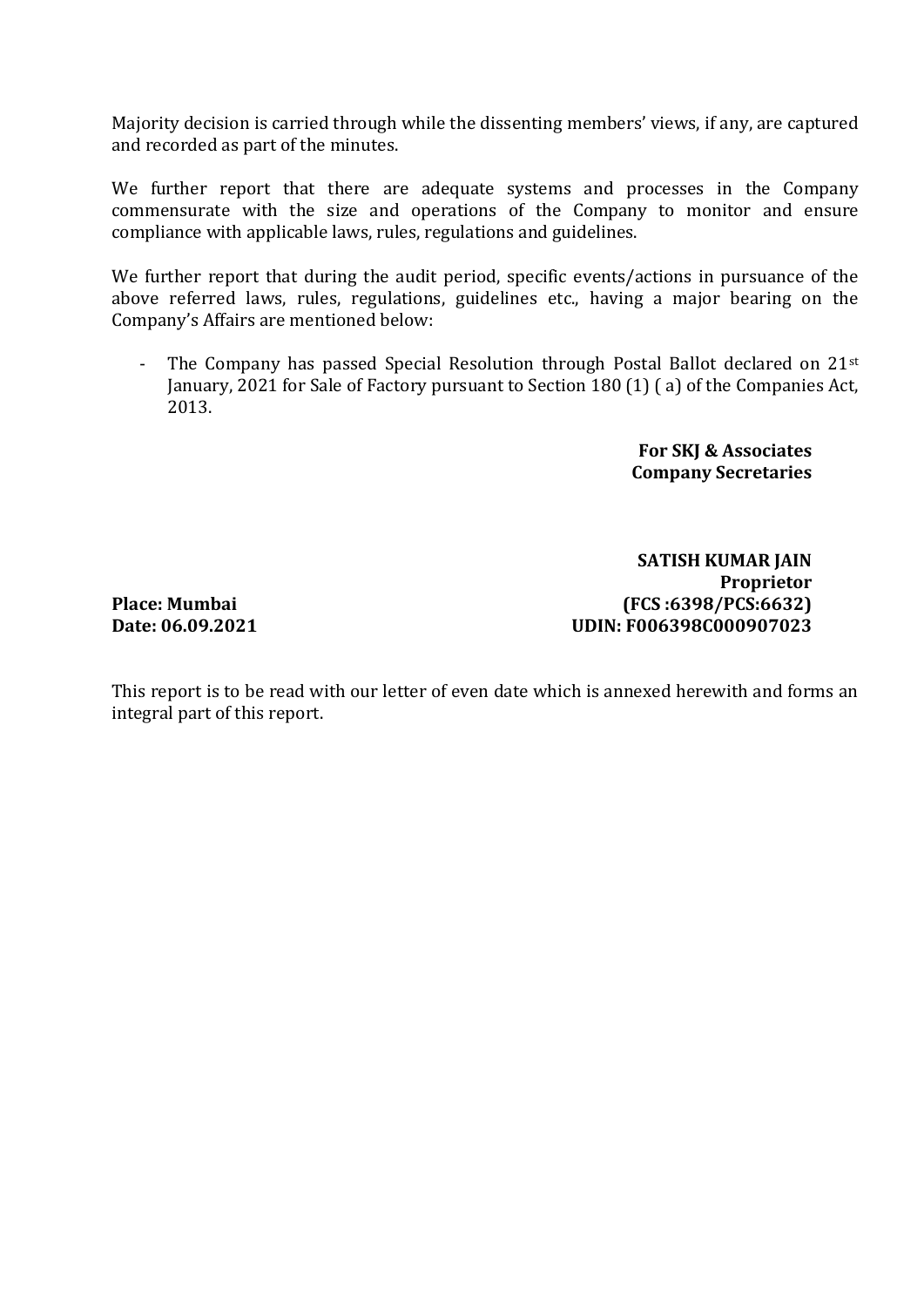#### **ANNEXURE TO THE SECRETARIAL AUDIT REPORT**

To, The Members, **Neelkanth Rockminerals Limited**  Jodhpur, Rajasthan

Our report of even date is to be read along with this letter.

- 1. Maintenance of Secretarial Records is the responsibility of the management of the Company. Our responsibility is to express an opinion on these secretarial records based on our audit.
- 2. We have followed the audit practices and processes as were appropriate to obtained reasonable assurance about the correctness of the contents of the secretarial records. The verification was done on test basis to ensure that correct facts are reflected in secretarial records, we believe that the processes and practices, we followed provide are reasonable basis for our opinion.
- 3. We have not verified the correctness and appropriateness of financial records and books of accounts of the Company. We relied on the statutory report provided by the Statutory Auditor of the Company for the financial year ending 31st March, 2021.
- 4. Wherever required we have obtained the management representation about the compliance of laws, rules and regulations and happening of events etc.
- 5. The compliance of the provision and other applicable laws, rules, regulations, standards is the responsibility of management. Our examination was limited to the verification of procedures on test basis.
- 6. The secretarial audit reports neither an assurance as to the future liability of the Company nor of the efficacy or effectiveness with which the management has conducted the affairs of the Company.

**For SKJ & Associates Company Secretaries** 

**SATISH KUMAR JAIN Proprietor (FCS :6398/PCS:6632) UDIN: F006398C000907023** 

**Place: Mumbai Date:06.09.2021**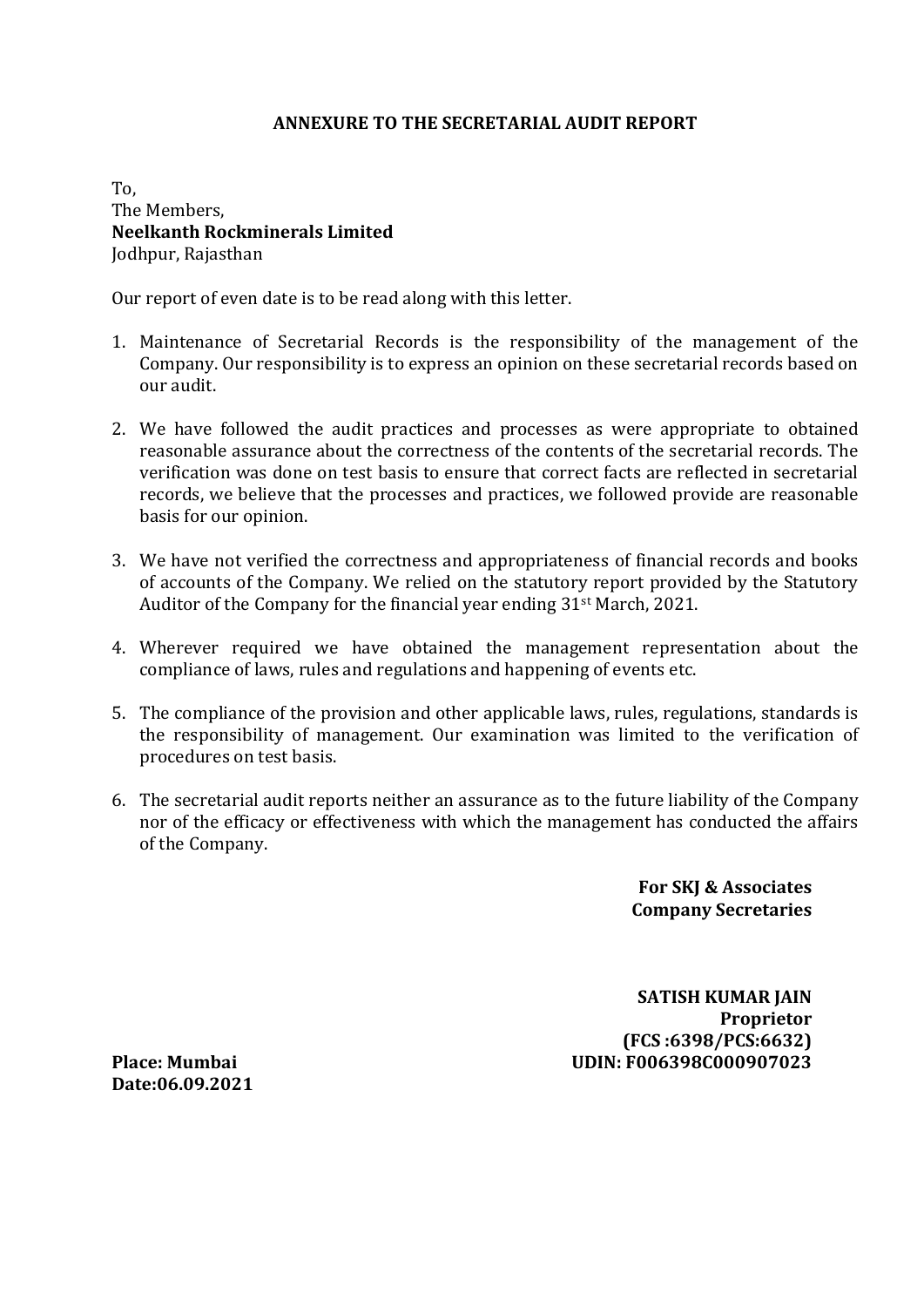#### **MANAGEMENT DISCUSSION AND ANALYSIS REPORT**

Pursuant to the regulation 34 read with the Schedule V of the SEBI (Listing obligations and Disclosures Requirements) Regulations, 2015 you're Directors wish to report as follows:

#### **Industry Structure and Development**

Indian granite industry is one of the world's major producers of granite, Indian granite is well placed among various come up during this year and the competition has become fierce.

#### **Opportunities**

The Granite continues to be in demand in developed world due to its natural characteristics and aesthetic look.

#### **Risk and Threats**

Competition from new granite processing countries like China & Brazil along with existing establishment

#### **Segment Wise Performance**

The Company currently operates in only one Segment.

#### **Outlook**

The company will continue consolidate its position being unforeseen circumstances and subject to currency fluctuation.

#### **Internal Control System and Their Adequacy**

The Company has a proper and adequate system of internal control commensurate with its size & nature of business.

#### **Human Resources Development**

The industrial relations remained cordial throughout the year.

#### **Cautionary Statement**

Certain statements in the directors' report and management discussion and analysis report reflecting the company's projections, estimates, objectives and expectations may constitute 'forward looking statements' within the meaning of applicable laws and regulations. Actual results may differ from such projections, estimates, objectives and expectations due to economic and climatic conditions effecting government regulations, policies, taxations and other factors on which the Company does not have any direct

#### **For and on behalf of Board**

**Date: 06/09/2021 Place: Jodhpur** 

**Anil Kawar DIN: 00464523 Director** 

**Noratmal Kawar DIN: 00464435 Managing Director**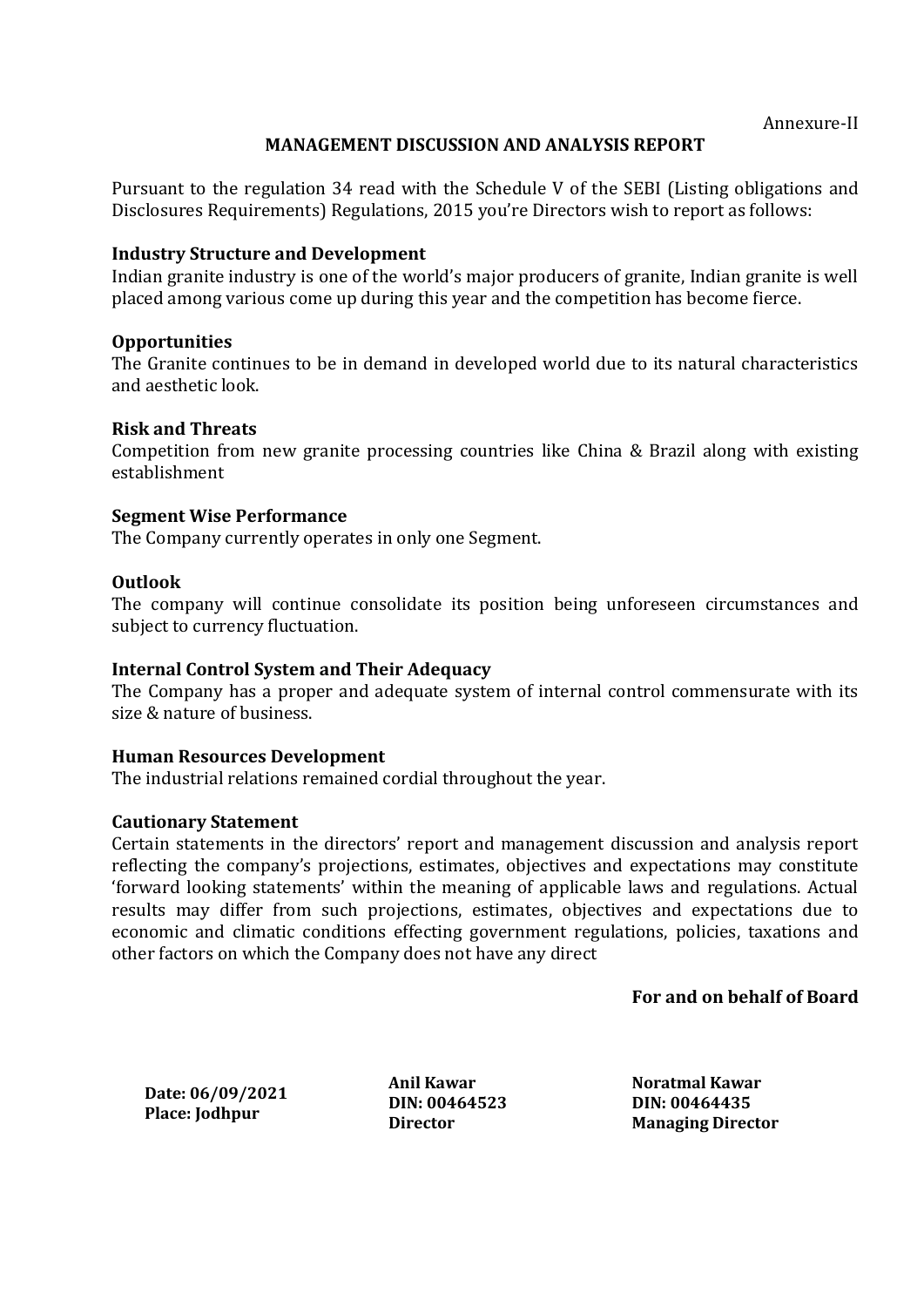#### **REPORT ON CORPORATE GOVERNANCE**

#### **COMPANY'S PHILOSOPHY ON CORPORATE GOVERNANCE:**

Corporate Governance is viewed as both the structure and relationship which determine corporate direction and performance. It refers to the set of systems, principles and processes by which Company is governed.

Your Company has always practiced Corporate Governance of the highest standard and follows a culture that is built on core values and ethics.

Your company is committed towards transparency in all its dealings and places high emphasis on business principles and believes the good corporate Governance goes beyond working results and financial priority and is pre-requisite for attainment of excellent performance. The Company's business practices are based on the conviction that good business sense underpins good ethics. The Company believes that adopting the best corporate governance practices is not only non – negotiable but it is the foundation to good business.

The report of Corporate Governance is prepared in accordance with SEBI (Listing Obligations and Disclosures Requirements) Regulations, 2015 (hereinafter referred to as 'Listing Regulations').

#### **BOARD OF DIRECTORS:**

#### **a) Composition and Category of Directors:**

In terms of compliance with the regulation 17 of SEBI (Listing Obligations and Disclosure Requirements) Regulations, 2015 "SEBI Listing Regulations, 2015", the Company endeavour to have an optimum combination of Executive and Non-Executive Directors to maintain the independence of the Board and separate the functions of Governance and Management through Board and Committees. As at March 31, 2021, the Board of Directors ("Board") comprises of Five Directors, The composition and category of the Board of Directors is as follows:

| S No           | <b>Name of Director</b>     | <b>Designation</b>                     | Category                                   |
|----------------|-----------------------------|----------------------------------------|--------------------------------------------|
| 1              | Mr. Noratmal Kawar          | Chairman &<br><b>Managing Director</b> | <b>Executive Director (Promoter)</b>       |
| 2              | Mr. Anil Kawar              | Director                               | <b>Executive Director (Promoter)</b>       |
| 3              | Mrs. Shweta Vikas<br>Kawar  | Director                               | Non-Executive Women<br>Director (Promoter) |
| $\overline{4}$ | Mr. Rajendra Kumar<br>Abani | Director                               | Non-Executive Independent<br>Director      |
| 5              | Mr. Naresh Kumar Jain       | Director                               | Non-Executive Independent<br>Director      |

**b) Attendance of each director at the Board meetings and at the last Annual General Meeting:**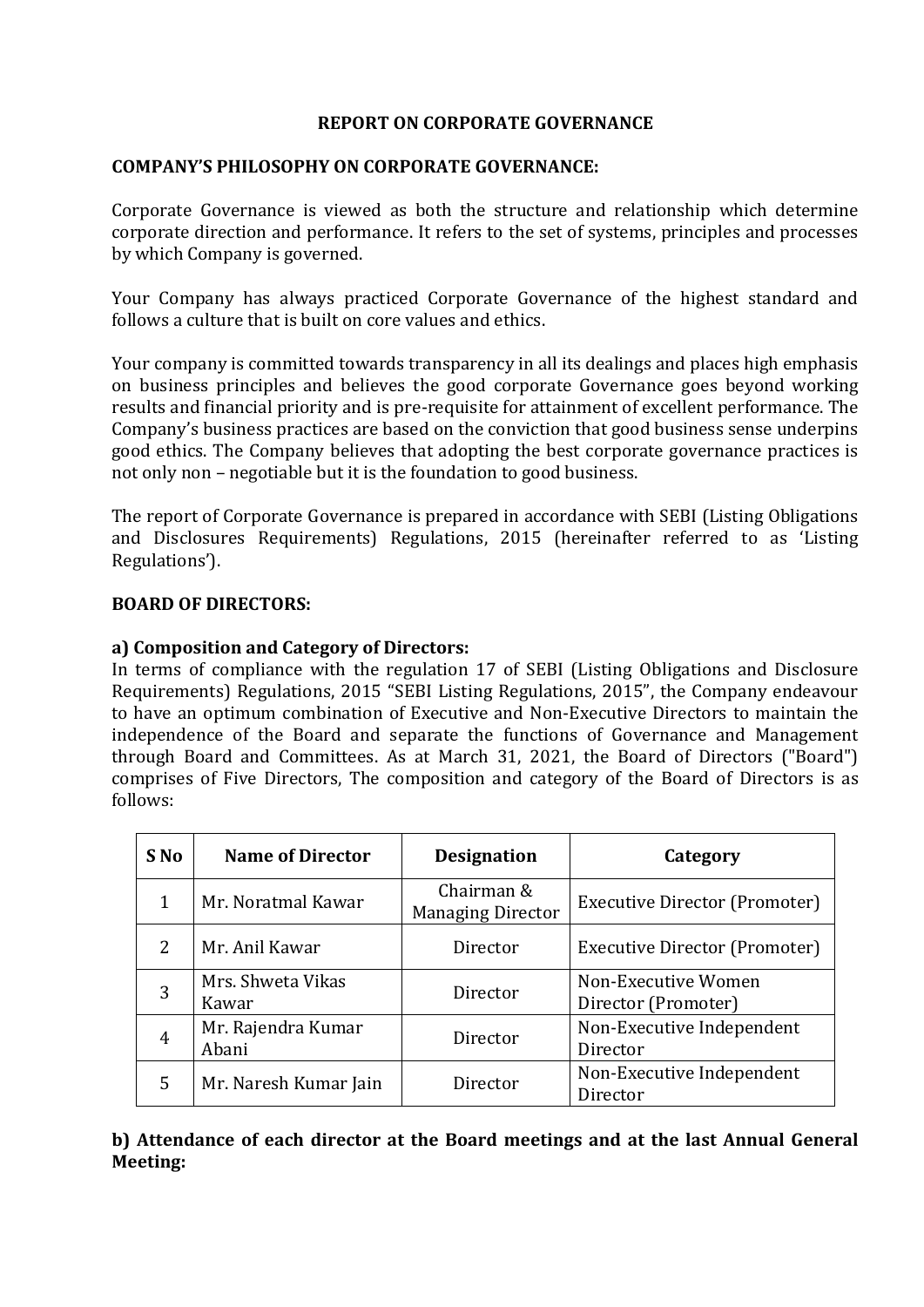The particulars of attendance of Board Meetings and Annual General Meeting by Directors for the financial year ended 31.03.2021 has been set out here below:

| S.        | <b>Name of Director</b>  | <b>No. of Board Meetings</b> | <b>Attendance at</b><br>last AGM on |            |
|-----------|--------------------------|------------------------------|-------------------------------------|------------|
| <b>No</b> |                          | Held                         | <b>Attended</b>                     | 26.11.2020 |
|           | Mr. Noratmal Kawar       | 8                            | 8                                   | Present    |
| 2         | Mr. Anil Kawar           | 8                            | 8                                   | Present    |
| 3         | Mrs. Shweta Vikas Kawar  | 8                            | 8                                   |            |
| 4         | Mr. Rajendra Kumar Abani | 8                            | 8                                   |            |
| 5         | Mr. Naresh Kumar Jain    | 8                            | 8                                   |            |

## **c) Number of Other Directorships, Committee Membership(s) & Chairmanship(s):**

The position of Other Directorships, Committee Membership(s) & Chairmanship(s) by Directors for the financial year ended 31.03.2021 has been set out here below:

| S.<br>No. | <b>Name of the Director</b> | <b>Other</b><br><b>Directorships</b> | Committee<br><b>Membership</b> | Committee<br>Chairmanship |
|-----------|-----------------------------|--------------------------------------|--------------------------------|---------------------------|
|           | Mr. Noratmal Kawar          |                                      |                                |                           |
| 2         | Mr. Anil Kawar              |                                      |                                |                           |
| 3         | Mrs. Shweta Vikas Kawar     |                                      |                                |                           |
| 4         | Mr. Rajendra Kumar Abani    |                                      |                                |                           |
| 5         | Mr. Naresh Kumar Jain       |                                      |                                |                           |

- The number of total directorships is in accordance with Section 165 of the Companies Act, 2013.
- The Number of Directorships, Committee memberships and Chairmanships of all listed and unlisted companies are within the limits as per Regulation 26 of SEBI (LODR) Regulations, 2015 and erstwhile Clause 49(II)(D)(2) of the Listing Agreement.

### **d) Number of Board Meetings held and the date on which held:**

In terms of compliance with the requirement of Regulation 17(2) of SEBI (LODR) Regulations, 2015, Eight Board Meetings were held during the financial year ended 31.03.2021, as against the minimum requirement of four meetings. The maximum time gap between any of two consecutive meetings did not exceed One Hundred and Twenty days.

The dates on which the Board meetings were held are:

1. 10th June, 2020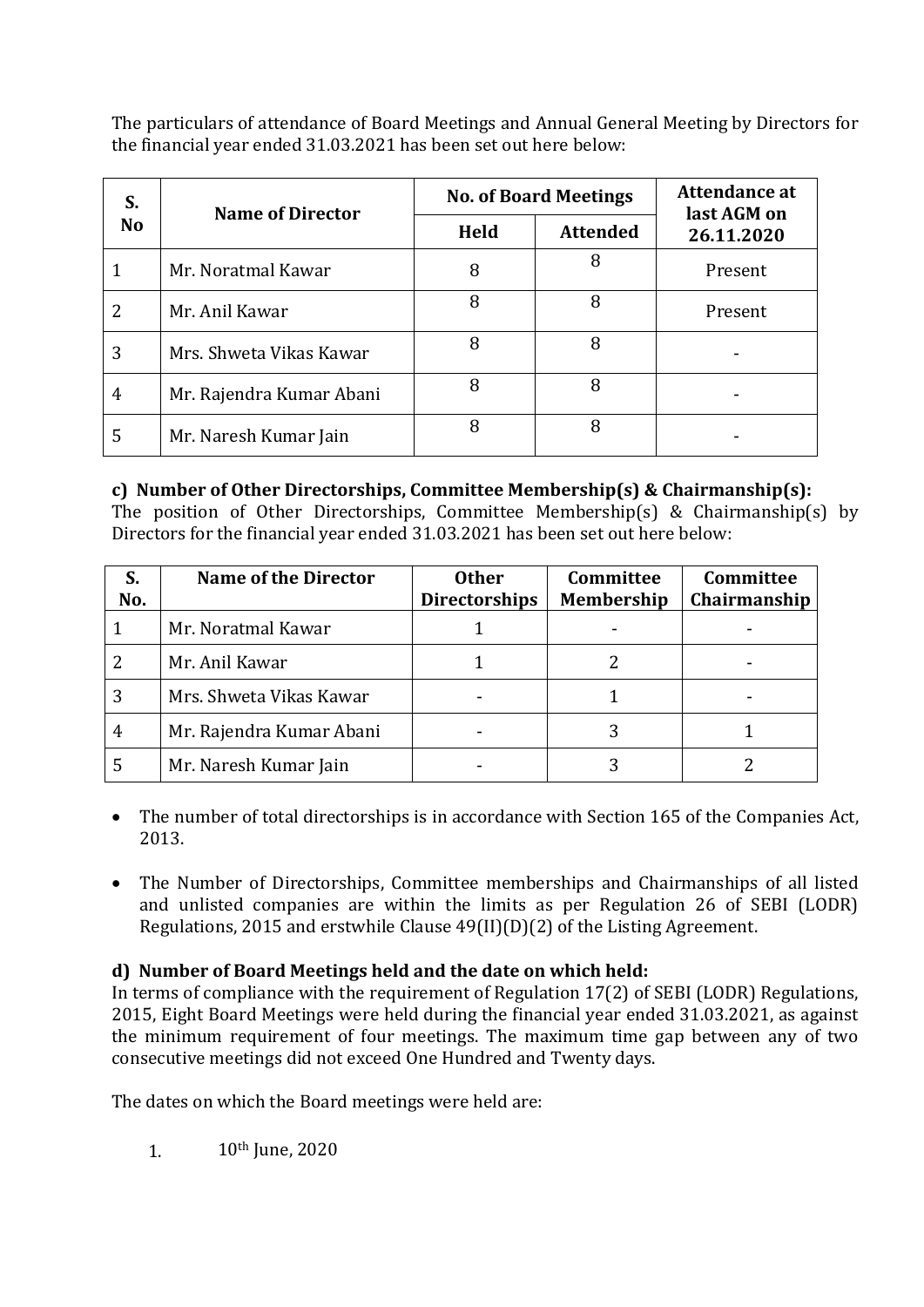- 2. 30th June, 2020
- 3. 21st August, 2020
- 4. 15th September, 2020
- 5. 30th October, 2020
- 6. 12th November, 2020
- 7. 07th December, 2020
- 8. 13th February, 2021

#### **e) Disclosure of relationship between directors inter-se**

Mr. Noratmal Kawar, Chairman & Managing Director is the Brother of Anil Kawar. Other than Mr. Noratmal Kawar, Chairman & Managing Director & Mr. Anil Kawar, Director none of the Directors are related to any other Director.

#### **f) Shares held by Non-Executive Directors**

The number of equity shares of the Company held by the non-executive directors, as on 31.03.2021 are as follows:

| S. No. | Name of the Director     | <b>No of Equity Shares</b> |
|--------|--------------------------|----------------------------|
|        | Mrs. Shweta Vikas Kawar  | Nil                        |
| 2      | Mr. Rajendra Kumar Abani | Nil                        |
| २      | Mr. Naresh Kumar Jain    | Nil                        |

#### **BOARD COMMITTEES:**

Details of the Board Committees and other related information are provided hereunder:

### **1. AUDIT COMMITTEE:**

#### **(a) Brief description of terms of reference:**

The role and terms of reference of the Audit Committee are set out in Regulation 18(3) read with Part C of Schedule II of the SEBI Listing Regulations and Section 177 of the Companies Act, 2013, besides other terms as may be referred to by the Board of Directors of the Company. The terms of reference of the Audit Committee broadly are:

- 1. Review of financial reporting systems;
- 2. Ensuring compliance with regulatory guidelines;
- 3. Reviewing the quarterly, half yearly and annual financial results;
- 4. Approval of annual internal audit plan;
- 5. Review and approval of related party transactions;
- 6. Discussing the annual financial statements and auditor's report before submission to the Board with particular reference to the
	- (i) Director's Responsibility Statement;
	- (ii) Major accounting entries;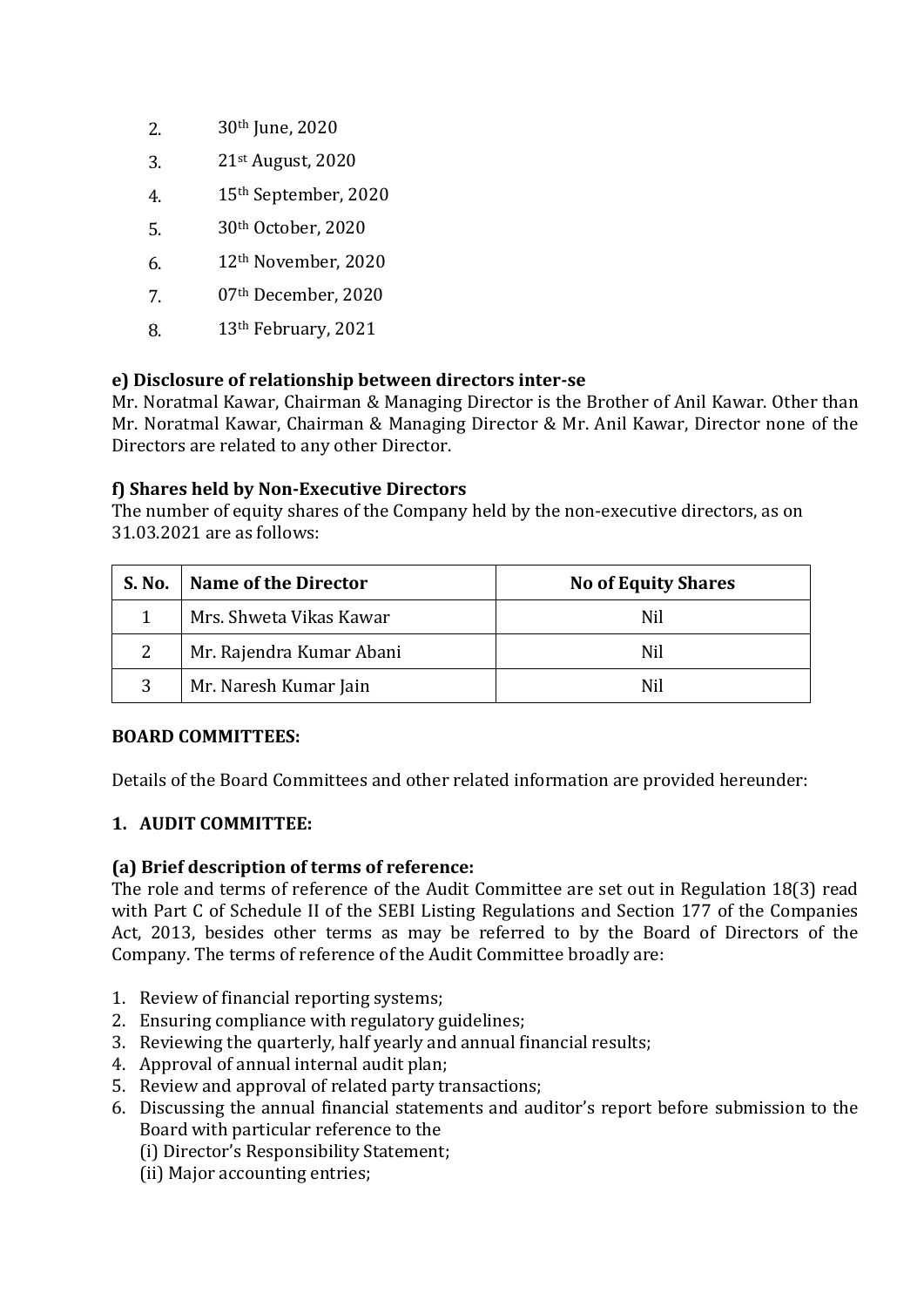(iii) Significant adjustments in financial statements arising out of audit findings;

- (iv) Compliance with listing requirements etc.;
- 7. Interaction with statutory auditor;
- 8. Recommendation for appointment and remuneration of auditors; and
- 9. Reviewing and monitoring the auditor's independence and performance etc.

Further the Audit Committee also mandatorily reviews the following information:

- 1. Management discussion and analysis of financial condition and results of operations;
- 2. Statement of significant related party transactions submitted by management;
- 3. Management letters / letters of internal control weaknesses issued by the statutory auditors;
- 4. The appointment, removal and terms of remuneration of the internal auditor shall be subject to review by the audit committee; and
- 5. Statement of deviations:
	- (a) Quarterly statement of deviation(s) including report of monitoring agency, if applicable, submitted to stock exchange(s) in terms of Regulation 32(1) of SEBI Listing Regulations;
	- (b) Annual statement of funds utilized for purposes other than those stated in the offer document/prospectus/notice in terms of Regulation 32(7) of SEBI Listing Regulations.

In addition to the above, the Audit Committee also reviews the financial statements, minutes and details of investments made by the company.

#### **(b) Composition, Name of members and Chairman:**

As on March 31, 2021, the Audit Committee of the Board comprises of two (2) Independent Directors and one (1) Eexecutive Director. The Chairperson of the Audit Committee is Independent Director. The composition of the Committee is in compliance with the provisions of Section 177 of the Companies Act, 2013 and Regulation 18 of the SEBI Listing Regulations:

|    | S. No. Name of Director |                          | <b>Designation</b> |
|----|-------------------------|--------------------------|--------------------|
| 1. | Rajendra Kumar Abani    | $\overline{\phantom{a}}$ | Chairman           |
| 2. | Naresh Kumar Jain       | $\blacksquare$           | Member             |
| 3. | Anil Kawar              | $\blacksquare$           | Member             |

- Statutory Auditors attend the Audit Committee meetings on invitation.
- The minutes of the meetings of the Audit Committee are placed before the Board and discussed in the meeting.

#### **(c) Meetings and attendance during the year:**

- Four Audit Committee Meetings were held during the financial year ended March 31, 2021. The maximum time gap between any of the two meetings was not more than One Hundred and Twenty days.
- The Audit Committee meetings were held on  $30<sup>th</sup>$  June, 2020;  $15<sup>th</sup>$  September, 2020;  $12<sup>th</sup>$ November, 2020 and 13th February, 2021
- **Attendance at the Audit Committee Meeting:**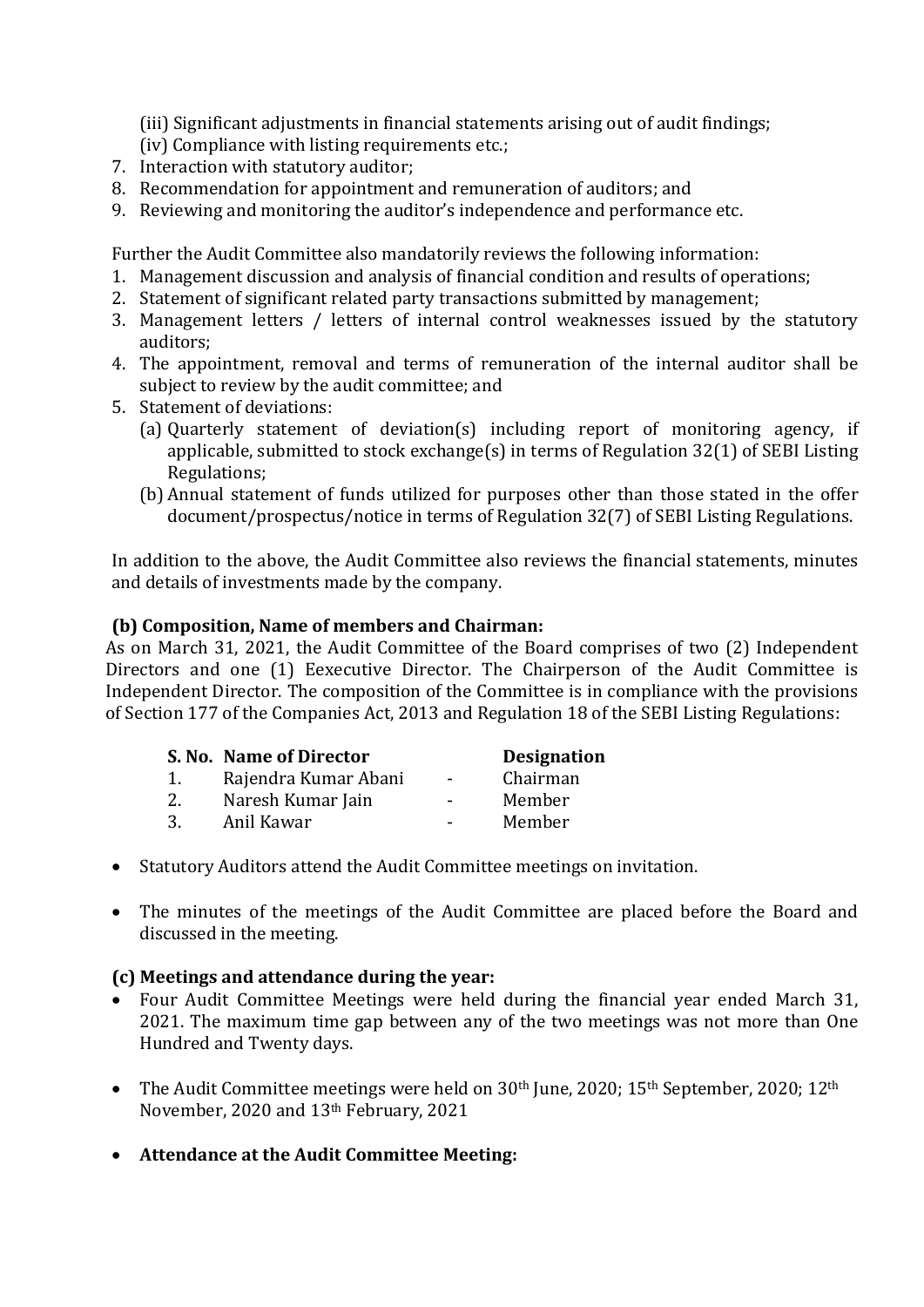| <b>S. No.</b> | Name of the Director | <b>Number of Meetings</b> |                 |  |
|---------------|----------------------|---------------------------|-----------------|--|
|               |                      | Held                      | <b>Attended</b> |  |
|               | Rajendra Kumar Abani |                           |                 |  |
|               | Naresh Kumar Jain    |                           |                 |  |
|               | Anil Kawar           |                           |                 |  |

The Statutory Auditors of the Company have also attended the above meetings on invitation. The recommendations made by the Audit Committee from time to time have been followed by the Company. The Chairman of the Audit Committee has attended the Annual General Meeting to answer the queries raised by the Shareholders regarding Audit and Accounts.

#### **2. NOMINATION & REMUNERATION COMMITTEE:**

#### **a. Brief description of terms of reference**

- Formulation of the criteria for determining qualifications, positive attributes and independence of a director;
- Recommend to the Board a policy, relating to the remuneration of the directors, key managerial personnel and other employees;
- Carry on the evaluation of every director's performance;
- Identifying persons who are qualified to become directors and who may be appointed in senior management in accordance with the criteria laid down, and recommend to the Board their appointment and removal;
- Formulation of criteria for evaluation of Independent Directors and the Board;
- Devising a policy on Board diversity; and
- Any other matter as the Board may decide from time to time.

#### **b. Composition, Name of members and Chairman:**

The Nomination and Remuneration Committee of the Board comprises of two (2) Independent Directors and one (1) Non Eexecutive Director. The following is the composition of the Board.

|     | S. No. Name of Director |                | <b>Designation</b> |
|-----|-------------------------|----------------|--------------------|
| 1.  | Naresh Kumar Jain       | $\blacksquare$ | Chairman           |
| -2. | Rajendra Kumar Abani    | $\blacksquare$ | Member             |
| 3.  | Shweta Vikash Kawar     | $\blacksquare$ | Member             |

The minutes of the meetings of the Nomination and Remuneration Committee are circulated to all the members of the Board.

#### **c. Nomination and Remuneration Committee meetings**

During the period from April 1, 2020 to March 31, 2021, two meeting for Nomination and Remuneration Committee was held on 10.06.2020 and 15.09.2020.

#### **d. Performance evaluation of Directors.**

During the year under review, pursuant to the provisions of the Companies Act, 2013 and SEBI (Listing Obligations and Disclosure Requirements) Regulations, 2015 the evaluation of performance of all Directors is undertaken annually. The company has implemented a system of evaluating performance of the Board of Directors and of its Committees and individual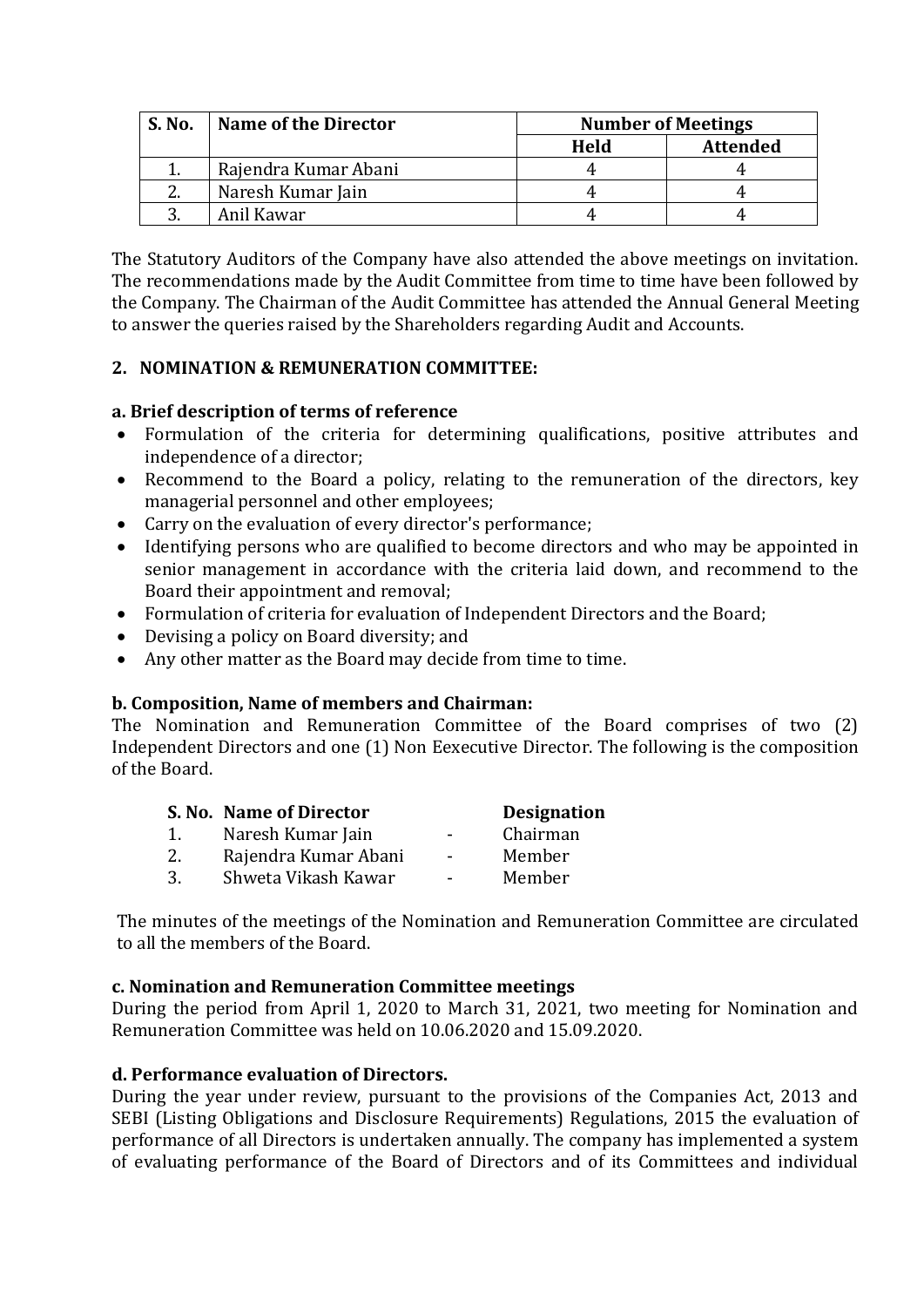Directors on the basis of a structured questionnaire which comprise evaluation criteria taking into consideration various performance related aspects.

The Board of Directors has expressed their satisfaction with the valuation process.

#### **3. STAKEHOLDERS RELATIONSHIP COMMITTEE:**

#### **(a) Brief description of terms of reference:**

The Stakeholders Relationship Committee oversees and reviews all matters connected with the share transfers and also looks into redressing of shareholders complaints like transfer of shares, non-receipt of annual report/dividends etc. The committee oversees the performance of the Registrar of Transfer Agents and recommends measures for overall improvement in the quality of investor services.

#### **(b)Composition:**

|     | S. No. Name of Director |                | <b>Designation</b> |
|-----|-------------------------|----------------|--------------------|
|     | Naresh Kumar Jain       | $\blacksquare$ | Chairman           |
| -2. | Rajendra Kumar Abani    | $\blacksquare$ | Member             |

3. Anil Kawar - Member

#### **(c) Name and Designation of Compliance Officer:**

Ms. Kritika Jain, Company Secretary is acting as Compliance Officer of the Company for the financial year 2020-2021.

Ms. Kritika Jain, resigned from the post of Company Secretary and Compliance Officer with effect from 04th August, 2021.

#### **d) Meeting Details:**

The Stakeholders' Relationship Committee Constituted and met 4 times during the period from April 1, 2020 to March 31, 2021. The meeting of Committee was held on 30.06.2020, 15.09.2020, 12.11.2020 and 13.02.2021.

#### **(d) Number of Shareholders complaints received so far.**

During the financial year ended March 31, 2021, the Company has not received any complaints.

#### **(e) Number of complaints not resolved to the satisfaction of shareholders: NA**

#### **(f) There were no pending complaints as at the year end.**

#### **INDEPENDENT DIRECTORS' MEETING:**

During the year, meeting of Independent Directors was held on 13.02.2021 to review the performance of the Board as a whole on parameters of effectiveness and to assess the quality, quantity and timeliness of flow of information between the management and the Board.

#### **REMUNERATION OF DIRECTORS**

#### **(a) Details of Remuneration of Non – Executive Directors:**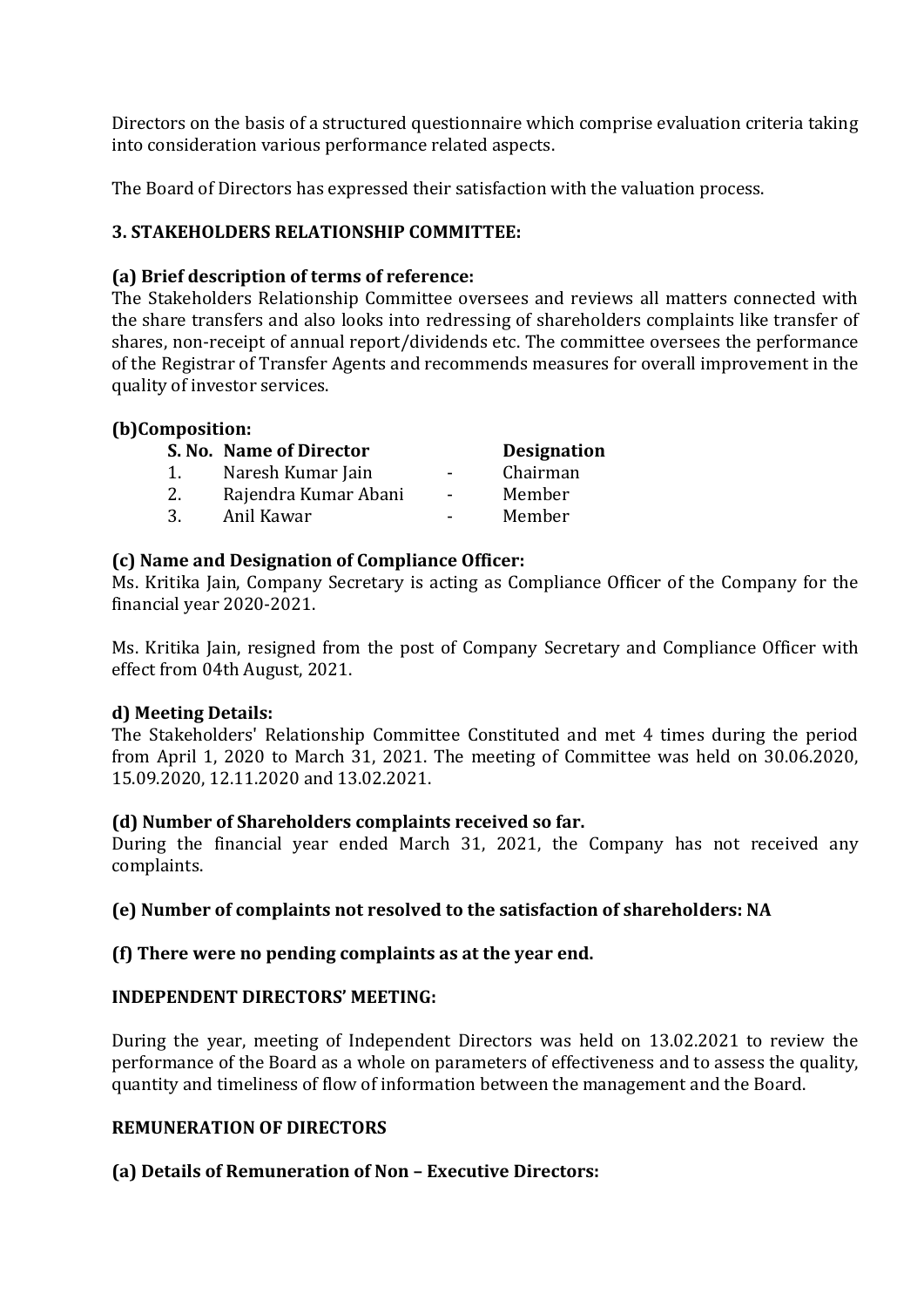- There were no pecuniary transactions with any non-executive director of the Company.
- During the financial year 2020-21, the Company has not paid Sitting Fees to Executive & Non-Executive Directors.

**(Amount in Rs.)** 

#### **(b) Details of Remuneration of Executive Directors:**

|                         | (Amount in Ks.) |     |              |
|-------------------------|-----------------|-----|--------------|
| <b>Name of Director</b> | <b>Salary</b>   | HRA | <b>Total</b> |
| Mr. Noratmal Kawar*     | -               |     | -            |
| Mr. Anil Kawar*         | -               | -   | -            |
| <b>TOTAL</b>            | -               |     | -            |

*\*Mr. Noratmal Kawar, Mr. Anil Kawar voluntarily not drawing salary from the company* 

#### **GENERAL BODY MEETINGS:**

#### **i) Location and Time, where last three Annual General Meetings held:**

| Year               | <b>Locations</b>                    | Date       | <b>Time</b> |
|--------------------|-------------------------------------|------------|-------------|
| 32nd AGM (2019-20) | Registered Office of the<br>Company | 26/11/2020 | 11:00 A.M.  |
| 31st AGM (2018-19) | Registered Office of the<br>Company | 30/09/2019 | 02:00 P.M.  |
| 30th AGM (2017-18) | Registered Office of the<br>Company | 29/09/2018 | 03:00 P.M.  |

#### **ii.) Whether any Special Resolutions passed in the previous 3 Annual General Meetings:**

**32nd AGM (2019-20):** Three No. of Special Resolution Passed during financial year.

**31st AGM (2018-19):** No Special Resolution was passed.

**30th AGM (2017-18):** No Special Resolution was passed.

#### **iii) Special resolution passed through postal ballot:**

During the financial year 2020-21 one Special Resolution was passed through postal ballot.

#### **MEANS OF COMMUNICATION:**

#### **(a)Financial / Quarterly Results:**

The quarterly results of the Company are published in accordance with the requirements of SEBI (Listing Obligations and Disclosure Requirements) Regulations, 2015, in widely circulated newspapers namely The First India (English daily) and Business Remedies (Hindi daily).

#### **(b) Newspapers wherein results normally published**

The results of the Company are published in widely circulated newspapers namely The First India (English daily) and Business Remedies (Hindi daily).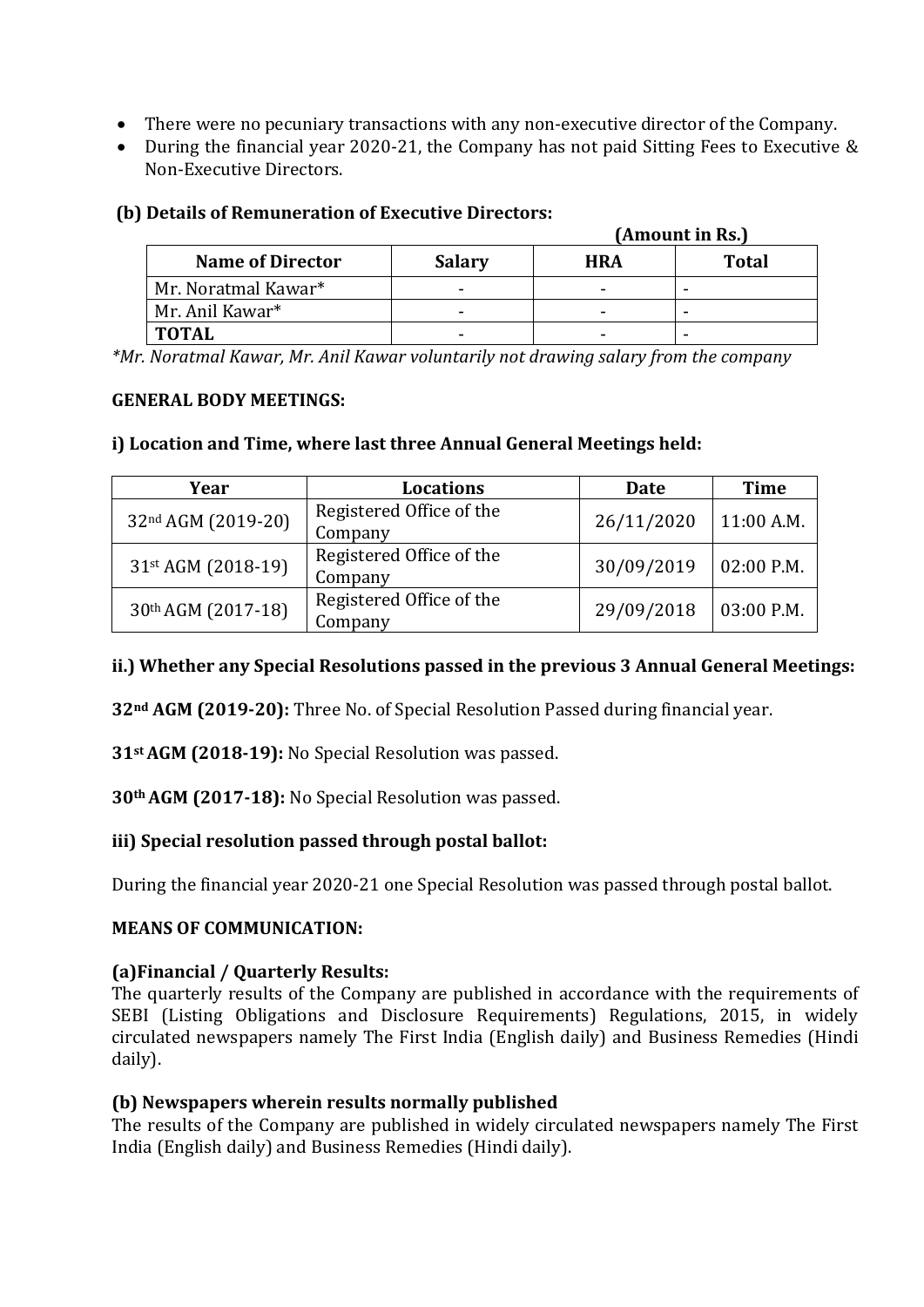### **(c)Presentations made to institutional investors or to the analysts.**

There are no presentations made to the investors/ analysts.

#### **GENERAL SHAREHOLDER INFORMATION:**

| <b>Annual General Meeting</b>          | <b>Date</b> : $30th$ September, 2021                 |  |
|----------------------------------------|------------------------------------------------------|--|
|                                        | <b>Time</b> : 10:30 A.M.                             |  |
|                                        | <b>Venue</b> : Flat No. 606, Scheme Chopasani Jagir, |  |
|                                        | Khasra No. 175/74, plot No. 15/16                    |  |
|                                        | Jodhpur, Rajasthan-342001.                           |  |
| <b>Financial Calendar</b>              | 1st April to 31st March.                             |  |
| <b>Date of Book Closure</b>            | 24.09.2021 to 30.09.2021 (both days inclusive)       |  |
| <b>Dividend Payment Date</b>           | Nil                                                  |  |
| <b>Listing on Stock Exchanges</b>      | <b>BSE Ltd</b>                                       |  |
| <b>Scrip/Security Code</b>             | 531049 on BSE                                        |  |
| <b>ISIN Number for NSDL &amp; CDSL</b> | INE741D01015                                         |  |

The listing fee for the year 2020-21 has been paid to the above stock exchanges.

#### **(a) MARKET PRICE DATA:**

|              |            | <b>BSE</b> |
|--------------|------------|------------|
| <b>Month</b> | High (Rs.) | Low (Rs.)  |
| Apr' 2020    | 6.45       | 6.45       |
| May'2020     | 6.45       | 6.45       |
| Jun' 2020    | 6.45       | 6.45       |
| Jul' 2020    | 6.45       | 6.45       |
| Aug' 2020    | 6.45       | 6.45       |
| Sep' 2020    | 6.40       | 6.40       |
| Oct' 2020    | 6.72       | 6.37       |
| Nov' 2020    | 6.68       | 6.37       |
| Dec' 2020    | 7.00       | 6.37       |
| Jan' 2021    | 9.87       | 7.00       |
| Feb' 2021    | 10.33      | 7.59       |
| Mar' 2021    | 8.60       | 7.20       |

#### **(b) Performance in comparison to BSE SENSEX:**

The performance of the Company's scrip on the BSE as compared to the Sensex is as under:

|                              | <b>April, 2020</b> | <b>March, 2021</b> | % Change |
|------------------------------|--------------------|--------------------|----------|
| Company Share Price(closing) | 6.45               | 7.40               | 12.83    |
| SENSEX (closing)             | 47,751.33          | 55555.79           | 14.05    |

#### **(c) Registrar to an issue & Share Transfer Agents:**

Registrar to an issue & Share Transfer Agents (for shares held in both Physical and Demat mode) are as follows: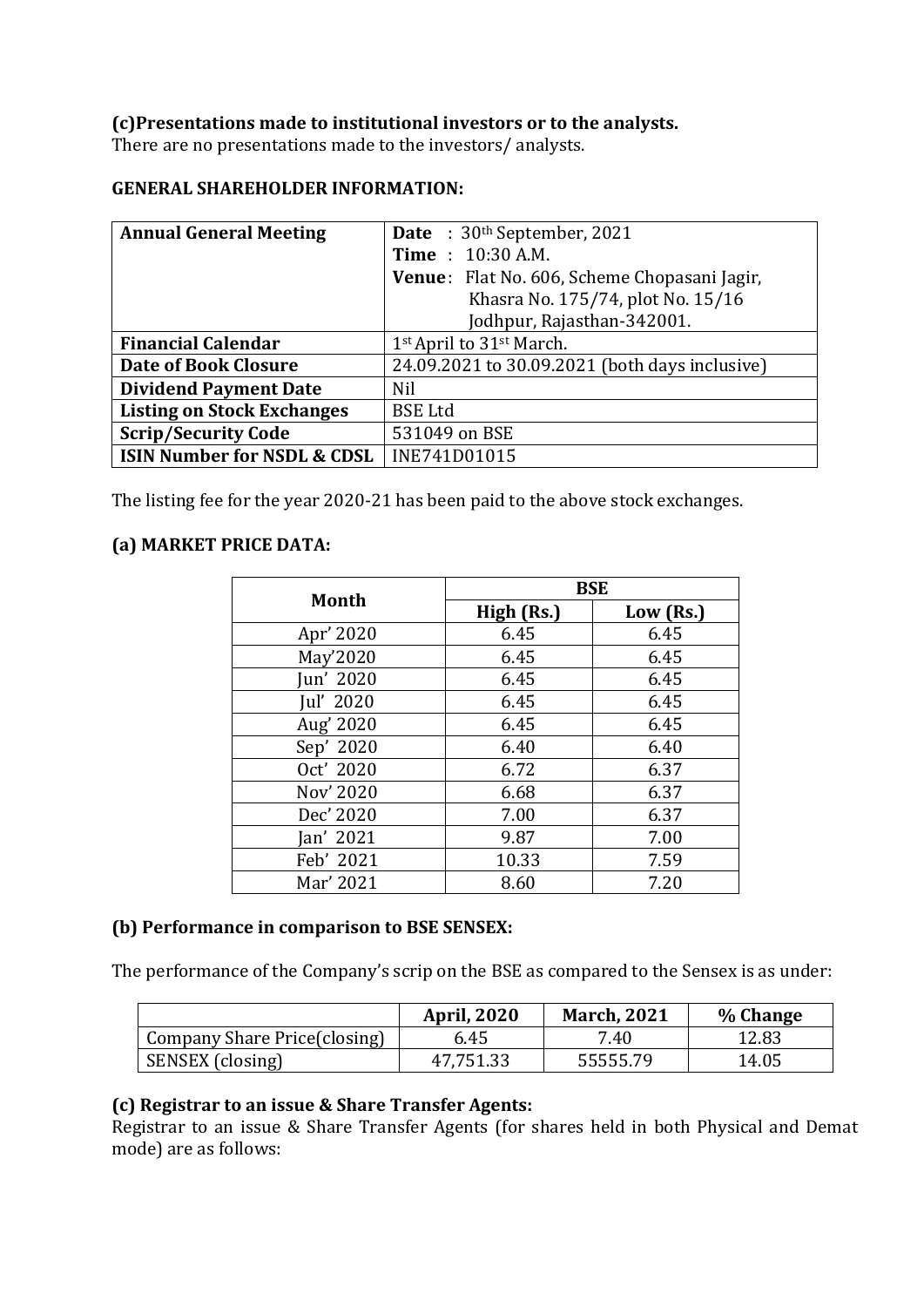#### **UNIVERSAL CAPITAL SECURITIES PRIVATE LIMITED**

(Formerly known as Mondkar Computers Private Limited) 21/25 Shakil Niwas, Opp. Satya Saibaba Temple, Mahakali Caves Road, Andheri (East), Mumbai – 400093, Maharashtra Tel: +91 (22) 2820 7203-05 / 2825 7641 Fax: +91 22 2820 / 7207 Email: info@unisec.in Website: www.unisec.in

### **(d) Share Transfer System**

SEBI vide its Circular No. CIR/MIRSD/8/2012, dated July 5, 2012 has reduced the time-line for registering the transfer of shares to 15 days, the Physical share transfers are processed and the share certificates are returned to the shareholders within a maximum period of 15 days from the date of receipt, subject to the documents being valid and complete in all respects. In compliance with the Listing Agreement with the Stock Exchanges, a Practicing Company Secretary carries out audit of the system of transfer and a certificate to that effect is issued.

#### **(e) Distribution of shareholding**

| S. No. | <b>Description</b>             | <b>Total Shares</b> | % Equity |
|--------|--------------------------------|---------------------|----------|
|        | Promoters                      | 3062611             | 60.72    |
| 2.     | Resident Individuals and HUF's | 1763421             | 34.96    |
| 3.     | <b>Clearing Members</b>        | 71189               | 1.41     |
| 4.     | <b>Bodies Corporate</b>        | 107179              | 2.13     |
| 5.     | NRI/OCBs                       | 39300               | 0.78     |
|        | <b>Total</b>                   | 5043700             | 100.00   |

#### **Shareholding Pattern as on 31st March, 2021:**

#### **Distribution of shareholding as on 31.03.2021:**

| <b>Shares holding of</b><br>nominal value of | No. of<br><b>Shareholders</b> | Percentage<br>of Total | No. of<br><b>Shares Held</b> | % of total<br>shares |
|----------------------------------------------|-------------------------------|------------------------|------------------------------|----------------------|
|                                              |                               | <b>Shareholders</b>    |                              |                      |
| 1-500                                        | 1523                          | 73.825                 | 438333                       | 8.691                |
| 501-1000                                     | 246                           | 11.924                 | 216969                       | 4.302                |
| 1001-2000                                    | 110                           | 5.332                  | 173150                       | 3.433                |
| 2001-3000                                    | 81                            | 3.926                  | 202482                       | 4.015                |
| 3001-4000                                    | 23                            | 1.115                  | 79617                        | 1.579                |
| 4001-5000                                    | 21                            | 1.018                  | 96009                        | 1.904                |
| 5001-10000                                   | 24                            | 1.163                  | 164249                       | 3.257                |
| 10001& Above                                 | 35                            | 1.697                  | 3672891                      | 72.821               |
| Total                                        | 2063                          | <b>100</b>             | 5043700                      | 100.00               |

#### **(f) Dematerialization of Shares & Liquidity**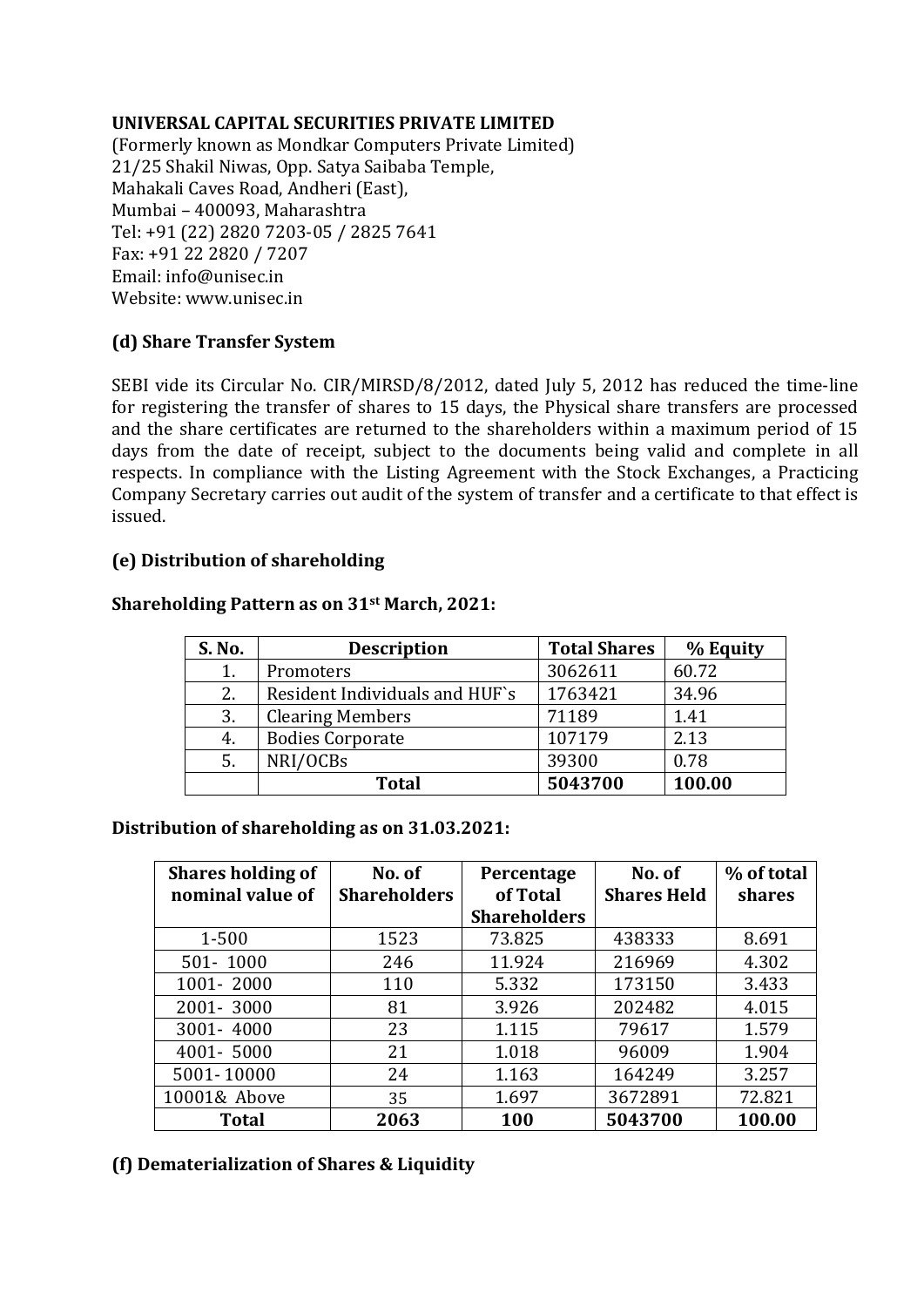The Company's shares are available for dematerialization with both the Depositories, National Securities Depository Limited (NSDL) and Central Depository Services (India) Limited (CDSL).

**4285780** equity shares were dematerialized representing 84.97% of the total paid up equity share capital of the Company as on 31.03.2021.

**(g)** There are no outstanding Global Depository Receipts/ American Depository Receipts or Warrants or any convertible instruments as on the date of 31.03.2021.

**(h)** Commodity price risk or foreign exchange risk and hedging activities;

The Company is not carrying on any Commodity business and has also not undertaken any hedging activities hence same are not applicable to the Company.

#### **(i) Address for correspondence**

| S. No. | <b>Shareholders Correspondence for</b>    | <b>Address</b>                              |
|--------|-------------------------------------------|---------------------------------------------|
| 1.     | Transfer/Dematerialization/               | <b>Universal Capital Securities Private</b> |
|        | Consolidation / Split of shares, Issue of | <b>Limited</b>                              |
|        | Duplicate Share Certificates, Non-        | (Formerly known as Mondkar                  |
|        | receipt of dividend/ Bonus shares,        | Computers Private Limited)                  |
|        | etc., change of address of Members        | 21/25 Shakil Niwas, Opp. Satya              |
|        | and Beneficial Owners and any other       | Saibaba Temple, Mahakali Caves              |
|        | query relating to the shares of the       | Road, Andheri (East), Mumbai -              |
|        | Company.                                  | 400093, Maharashtra                         |
|        |                                           | Tel: +91 (22) 2820 7203-05 /                |
|        |                                           | 2825 7641                                   |
|        |                                           | Fax: +91 22 2820 / 7207                     |
|        |                                           | Email: info@unisec.in                       |
|        |                                           | Website: www.unisec.in                      |
| 2.     | Investor Correspondence / Queries         | <b>Neelkanth Rock-Minerals Limited</b>      |
|        | on Annual Report, Revalidation of         | CIN: L14219RJ1988PLC062162                  |
|        | Dividend Warrants, Sub-Division, etc.     | Regd. Office: Flat No. 606, Scheme          |
|        |                                           | Chopasani Jagir, Khasra No. 175/74,         |
|        |                                           | plot No. 15/16 Jodhpur, Rajasthan-          |
|        |                                           | 342001.                                     |
|        |                                           | Tel: +0291-2631839                          |
|        |                                           | E-mail ID: info@neelrock.com;               |
|        |                                           | Website: www.neelrock.com                   |

#### **OTHER DISCLOSURES**

**(a) Disclosures on materially significant related party transactions that may have potential conflict with the interests of listed entity at large;**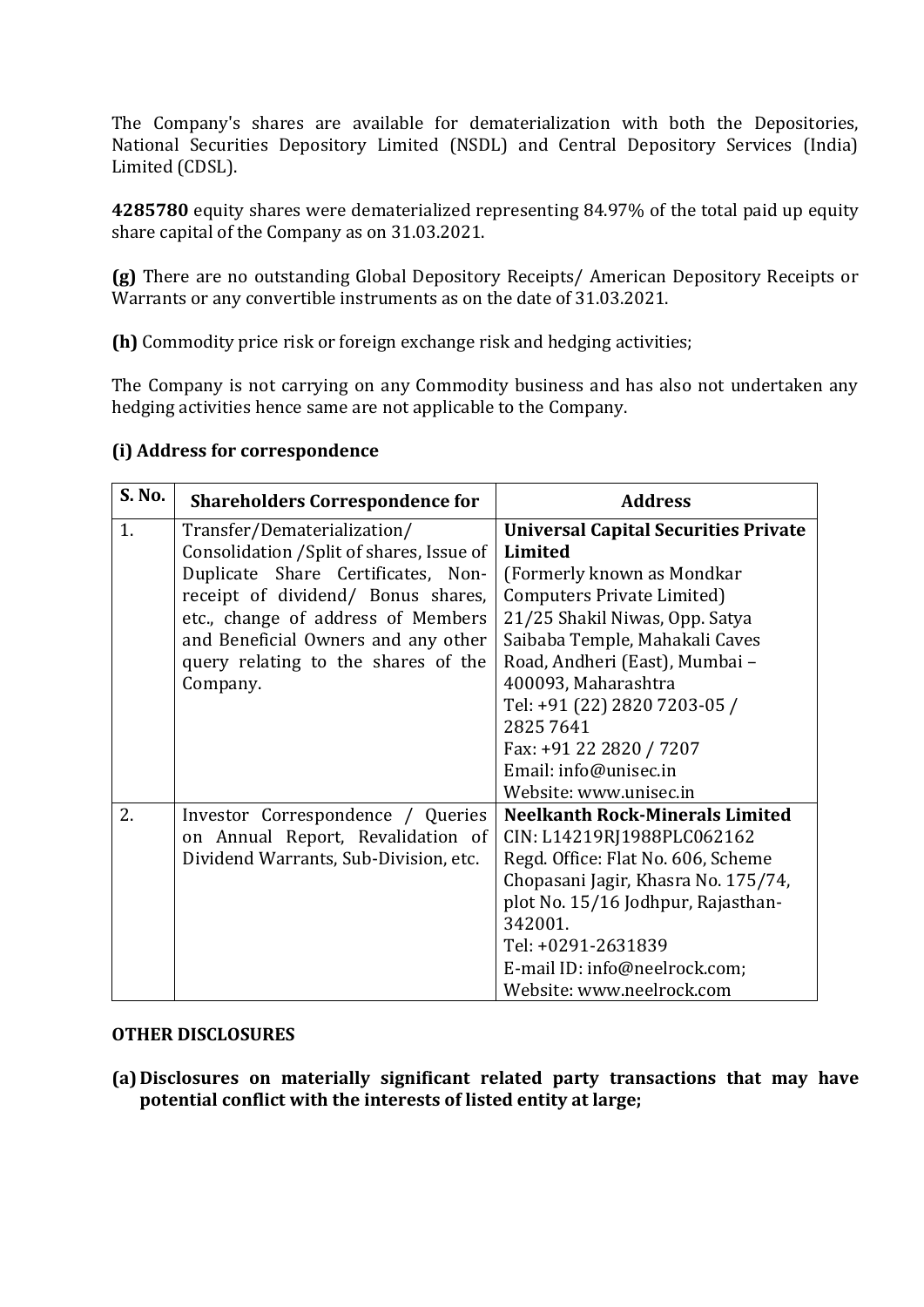Besides the transactions mentioned elsewhere in the Annual Report, there were no materially significant related party transactions during the year conflicting with the interest of the Company.

- **(b)Details of non-compliance by the listed entity, penalties, strictures imposed on the listed entity by stock exchange(s) or the board or any statutory authority, on any matter related to capital markets, during the last three years;** None
- **(c) Details of establishment of vigil mechanism, whistle blower policy, and affirmation that no personnel has been denied access to the audit committee;**

Pursuant to Section 177(9) and (10) of the Companies Act, 2013 and Regulation 22 of the SEBI Listing regulations, 2015, the Company has formulated Whistle Blower Policy for vigil mechanism for Directors and employees to report to the management about the unethical behavior, fraud or violation of Company's code of conduct. The mechanism provides for adequate safeguards against victimization of employees and Directors who use such mechanism and makes provision for direct access to the Chairperson of the Audit Committee in exceptional cases. None of the personnel of the Company has been denied access to the Audit Committee. During the financial year under review, none of the Complaint has received.

- **(d)**The Company complied with the requirements of the Schedule V Corporate Governance report sub-paras (2) to (10) of the Securities and Exchange Board of India (Listing Obligations and Disclosure Requirements) Regulations, 2015.
- **(e) Details of compliance with mandatory requirements and adoption of Discretionary Requirements**

The Company has complied with all the mandatory requirements of Corporate Governance as per Securities and Exchange Board of India (Listing Obligations and Disclosure Requirements) Regulations, 2015. Adoption of non-mandatory requirements pursuant to SEBI (LODR), 2015 is being reviewed by the Board from time to time.

**(f) The Disclosures of the compliance with Corporate Governance requirements specified in regulation 17 to 27and clauses (b) to (i) of sub-regulation (2) of regulation 46 are as follows:** 

| <b>Regulation</b> | <b>Particulars of Regulation</b>                                                | Compliance<br><b>Status (Yes/No)</b> |
|-------------------|---------------------------------------------------------------------------------|--------------------------------------|
| 17                | <b>Board of Directors</b>                                                       | <b>NA</b>                            |
| 18                | <b>Audit Committee</b>                                                          | NA                                   |
| 19                | Nomination and Remuneration Committee                                           | <b>NA</b>                            |
| 20                | <b>Stake Holders Relationship Committee</b>                                     | <b>NA</b>                            |
| 21                | <b>Risk Management Committee</b>                                                | <b>NA</b>                            |
| 22                | Vigil Mechanism                                                                 | <b>NA</b>                            |
| 23                | <b>Related Party Transactions</b>                                               | <b>NA</b>                            |
| 24                | Corporate Governance requirement with<br>respect of Subsidiary of Listed entity | <b>NA</b>                            |
| 25                | Obligation with respect to Independent                                          | <b>NA</b>                            |
|                   | Director                                                                        |                                      |
| 26                | Obligation with respect to Directors and                                        | <b>NA</b>                            |
|                   | <b>Senior Management</b>                                                        |                                      |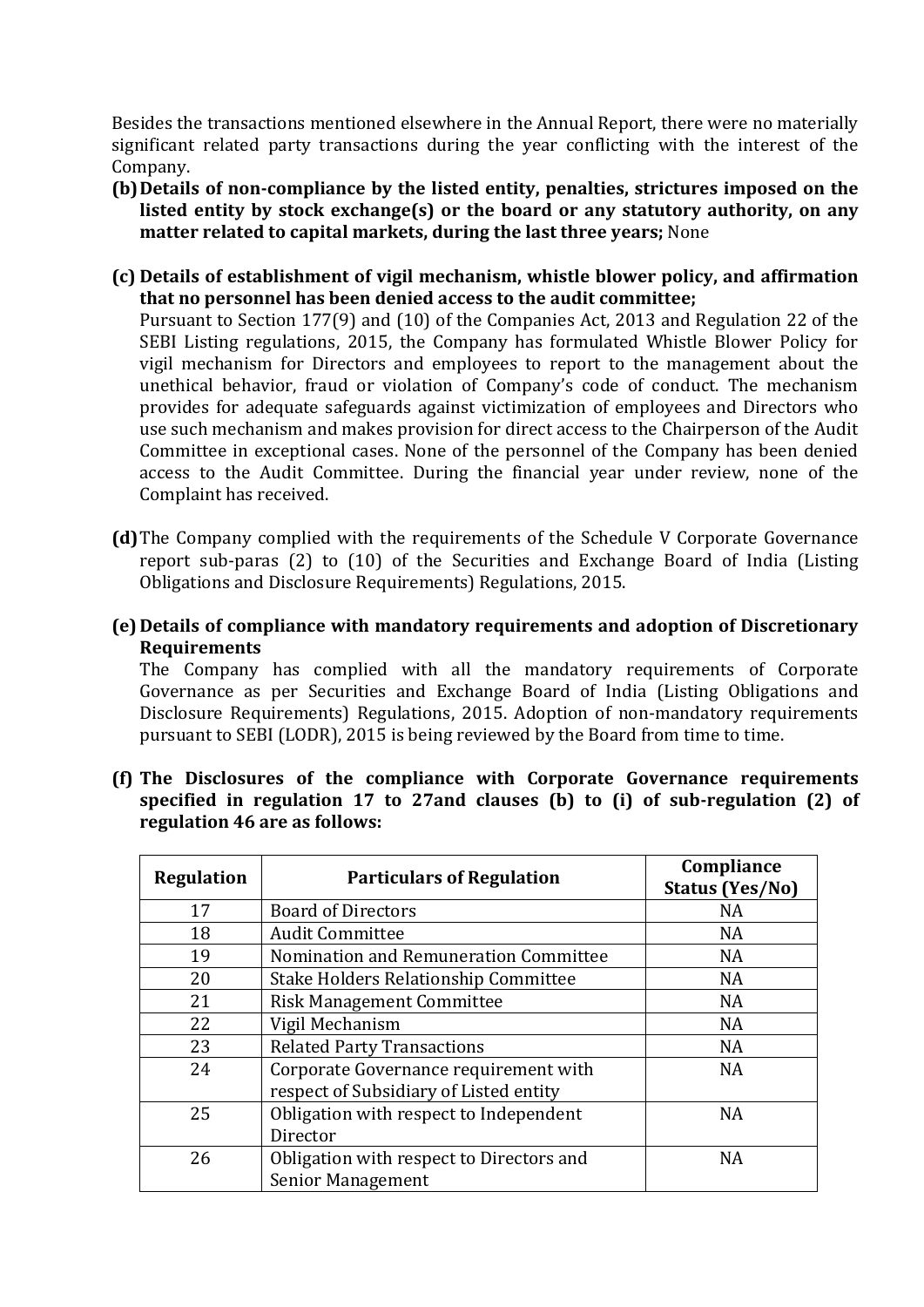| רי ר          | Other Corporate Governance Requirement |    |
|---------------|----------------------------------------|----|
| $46(2)(b)$ to | Website                                | NA |
|               |                                        |    |

### **(g) Code of Conduct:**

The Company has in place a comprehensive Code of Conduct applicable to all the employees and Non-executive Directors including Independent Directors. The Code is applicable to Non-executive Directors including Independent Directors to such extent as may be applicable to them depending on their roles and responsibilities. The Code gives guidance and support needed for ethical conduct of business and compliance of law.

## **(h)CEO and CFO Certification**

In line with the requirements of Schedule V of the Securities and Exchange Board of India (Listing Obligations and Disclosure Requirements) Regulations, 2015, Mr. Noratmal Kawar, Managing Director and Mr. Anil Kawar, Executive Director have submitted a certificate to the Board, certifying inter-alia, that the Financial Statements and the Cash Flow Statement for the year ended March 31, 2021 were reviewed to the best of their knowledge and belief, that they do not contain any material untrue statement, do not omit any material facts, are not misleading statements, together present a true and fair view and are in compliance with the applicable laws and regulations. The certificate further confirms that the transactions entered into by the Company for establishing internal control, financial reporting, evaluation of the internal control systems and making of necessary disclosures to the Auditors and the Audit Committee have been complied with.

#### **(i) Disclosure with respect to Demat suspense account/ unclaimed suspense account:**  Pursuant to the SEBI Circular and Regulation 39 of the SEBI Listing Regulations, 2015, during the year under review, there are no outstanding shares in the demat suspense

# account. **(j) Proceeds from public issues, rights issues, preferential issues, etc.**

During the year ended March 31, 2021, there were no proceeds from public issues, rights issues, preferential issues, etc.

- **(k)**The Company has adopted the policy on dissemination of information on the material events to stock exchanges in accordance with the Regulation 30 of the Securities and Exchange Board of India (Listing Obligations and Disclosure Requirements) Regulations, 2015.
- **(l)** The Company has adopted the policy on preservation of documents in accordance with the Regulation 9 of the Securities and Exchange Board of India (Listing Obligations and Disclosure Requirements) Regulations, 2015.

### **(m) Company Secretary in Practice Certification:**

In accordance with the Listing Regulations, the Company has obtained the certificate from a Practising Company Secretary confirming that as on March 31, 2021, none of the directors on the Board of the Company has been debarred or disqualified from being appointed or continuing as directors by Securities and Exchange Board of India/Ministry of Corporate Affairs or any such authority and the same is appended to this Report.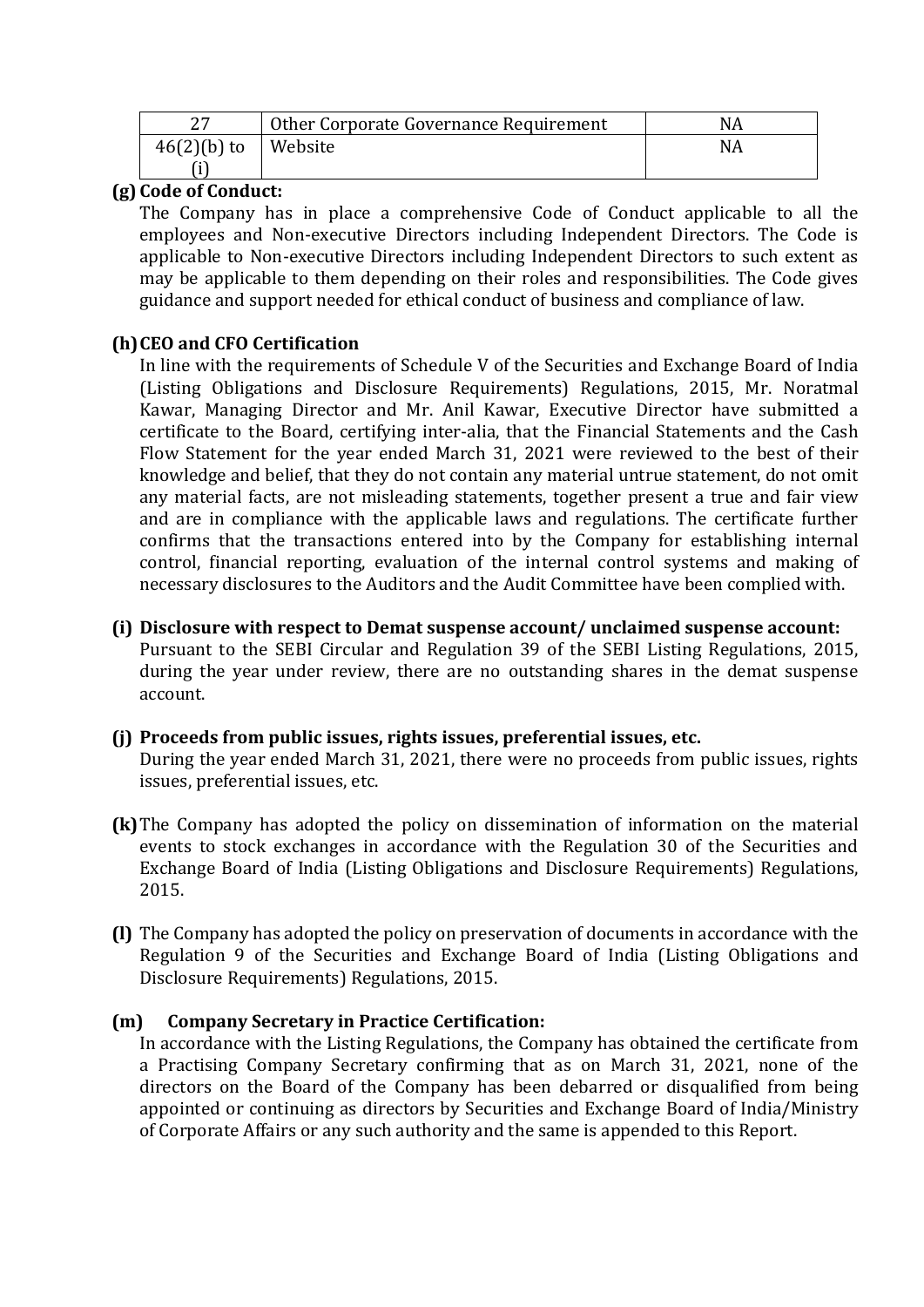#### **(n)Disclosures in relation to the Sexual Harassment of Women at Workplace (Prevention, Prohibition and Redressal) Act, 2013.**

| Number of complaints filed during the financial year         | <b>NIL</b> |
|--------------------------------------------------------------|------------|
| Number of complaints disposed of during the financial year   | <b>NIL</b> |
| Number of complaints pending as on end of the financial year | NIL        |

#### **DECLARATION OF COMPLIANCE WITH CODE OF CONDUCT**

As provided under Schedule-V of the Securities and Exchange Board of India (Listing Obligations and Disclosure Requirements) Regulations, 2015, the Board of Directors and the Senior Management Personnel have confirmed compliance with the Code of Conduct and Ethics for the financial year ended March 31, 2021.

#### For **Neelkanth Rock- Minerals Limited**

| Place: Jodhpur   | <b>NORATMAL KAWAR</b>    |
|------------------|--------------------------|
| Date: 06.09.2021 | <b>MANAGING DIRECTOR</b> |

#### **CEO AND CFO CERTIFICATION**

We hereby certify that:

- a. we have reviewed financial statements and the cash flow statement for the Financial Year ended 31st March, 2021 and that to the best of our knowledge and belief:
	- (i) These statements do not contain any materially untrue statement or omit any material fact or contain statements that might be misleading;
	- (ii) These statements together present a true and fair view of the Company's affairs and are in compliance with existing accounting standards, applicable laws and regulations.
- b. There are, to the best of our knowledge and belief no transactions entered into by the Company during the year which are fraudulent, illegal or violate of the Company's code of conduct.
- c. We accept responsibility for establishing and maintaining internal controls for financial reporting and that we have evaluated the effectiveness of internal control systems of the company pertaining to financial reporting and we have disclosed to the auditors and the Audit Committee, deficiencies in the design or operation of such internal controls, if any, of which we are aware and the steps we have taken or propose to take to rectify these deficiencies.
- d. We have indicated to the Auditors and the Audit Committee that there are no:
	- (i) significant changes in internal control over financial reporting during the year;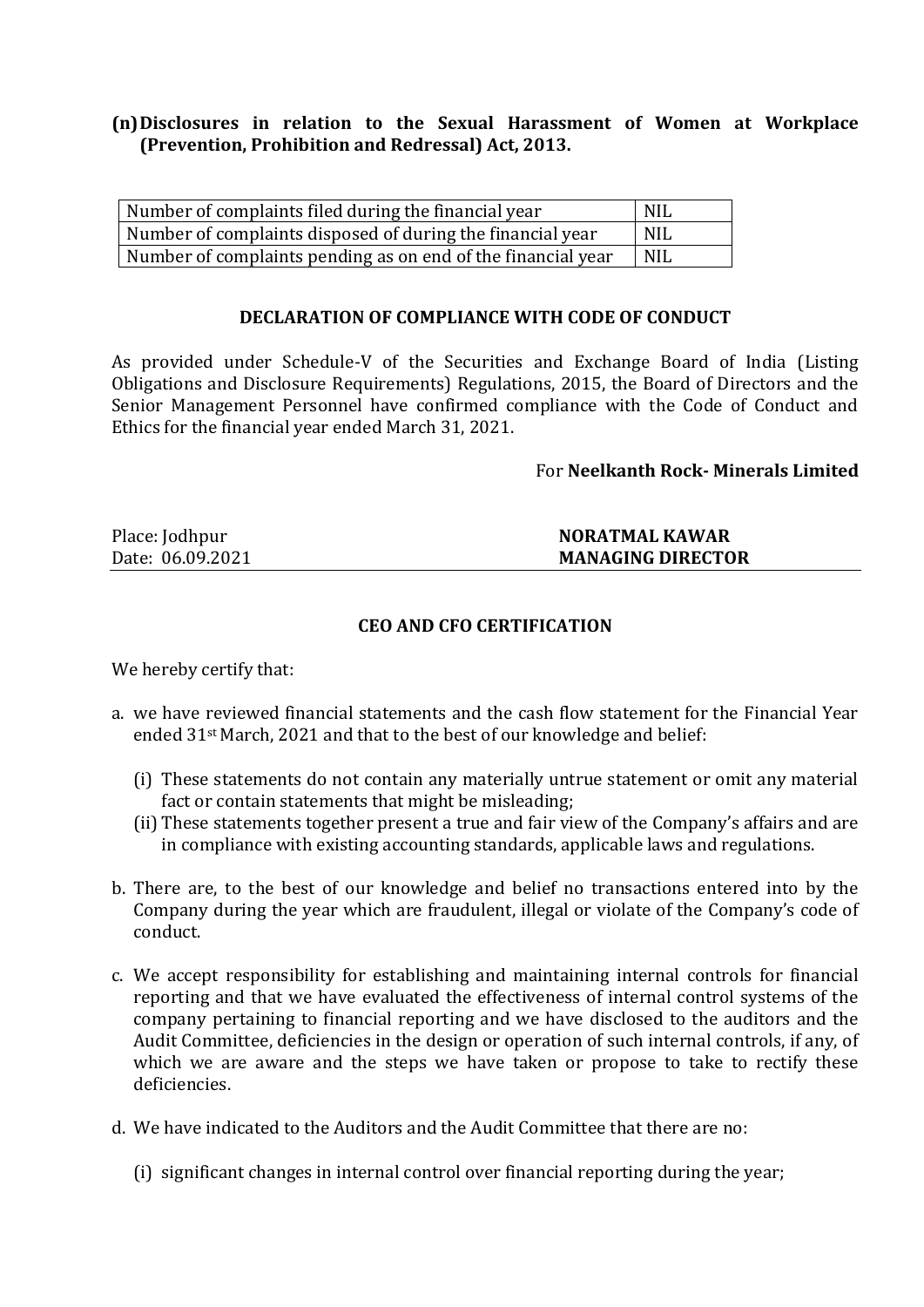- (ii) significant changes in accounting policies during the year requiring disclosure in the notes to the financial statements; and
- (iii) Instances of significant fraud of which we have become aware and the involvement therein, if any, of the management or an employee having significant role in the company's internal control system over financial reporting.

#### For **Neelkanth Rock- Minerals Limited**

| <b>Anil Kawar</b> | Noratmal Kawar           | Rameshwar Jangid |
|-------------------|--------------------------|------------------|
| DIN: 00464523     | DIN: 00464435            | <b>CFO</b>       |
| <b>Director</b>   | <b>Managing Director</b> |                  |
|                   |                          |                  |

#### **AUDITORS' CERTIFICATE ON COMPLIANCE WITH THE CONDITIONS OF CORPORATE GOVERNANCE UNDER CHAPTER IV OF THE SECURITIES AND EXCHANGE BOARDOF INDIA (LISTING OBLIGATIONS AND DISCLOSURE REQUIREMENTS) REGULATIONS, 2015**

To The Members of Neelkanth Rock-Minerals Limited

We have examined the compliance of conditions of corporate governance by Neelkanth Rock-Minerals Limited ('the Company') for the year ended 31st March, 2021, as stipulated in Chapter IV of the Securities and Exchange Board of India(Listing Obligations and Disclosure Requirements) Regulations, 2015 ("Regulations").

The compliance of conditions of corporate governance is the responsibility of the Management. Our examination was limited to procedures and implementation thereof, adopted by the Company for ensuring the compliance of the conditions of the corporate governance. It is neither an audit nor an expression of opinion on the financial statements of the Company.

In our opinion and to the best of our information and according to the explanations given to us, we certify that the Company has complied with the conditions of corporate governance as stipulated in the above mentioned Regulations.

We further state that such compliance is neither an assurance as to future viability of the Company nor the efficiency or effectiveness with which the Management has conducted the affairs of the Company.

> **FOR RAHUL SHAH & CO. Chartered Accountants (FRN: 019910C)**

> > **Rahul Shah (Proprietor)**

**Date: 06.09.2021 Place: Jodhpur**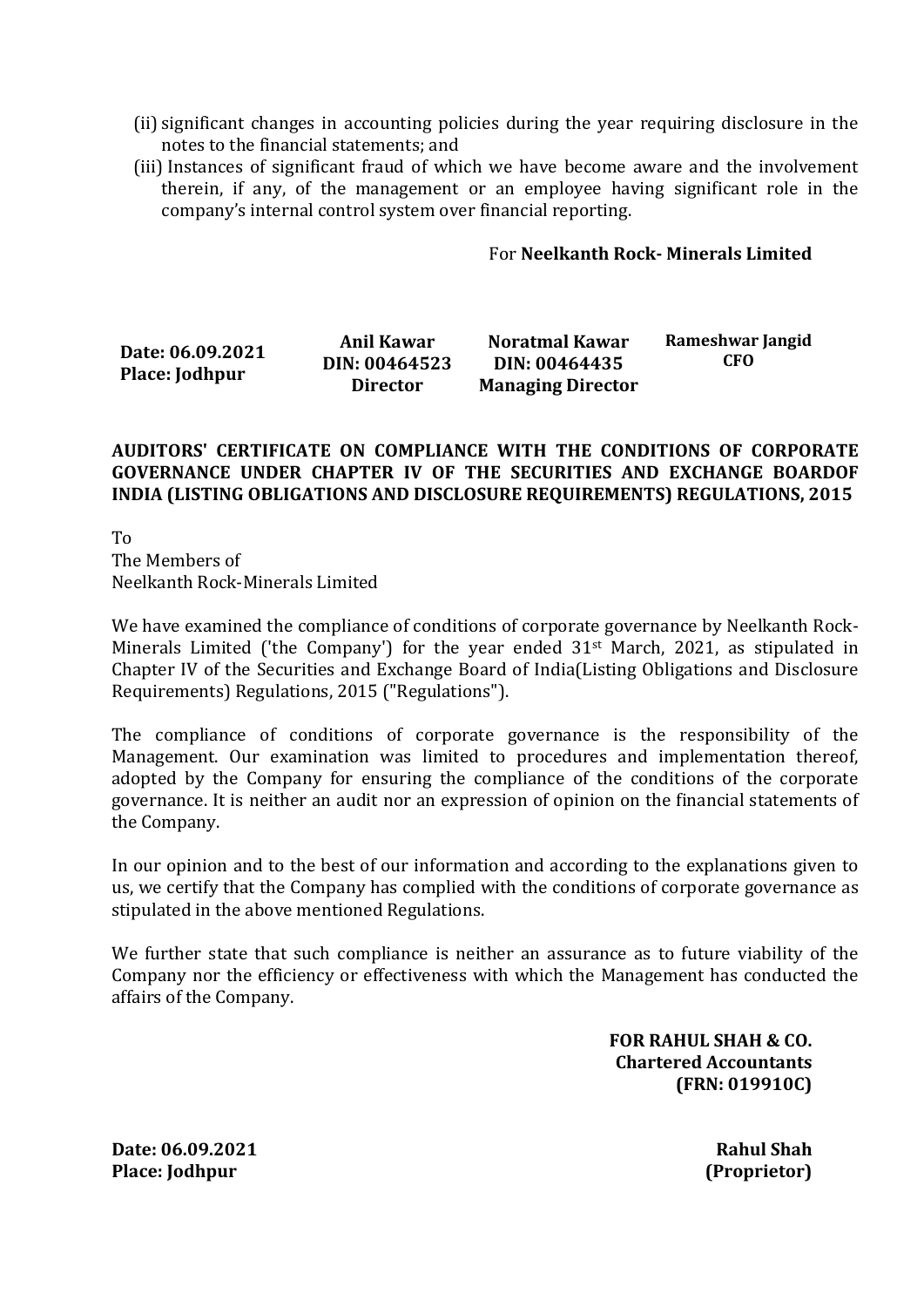## **CERTIFICATE OF NON-DISQUALIFICATION OF DIRECTORS**

(Pursuant to Regulation 34(3) and schedule V para C clause of (10)(i) of the SEBI (Listing Obligations and Disclosure Requirements) Regulations 2015

#### To The Members, **NEELKANTH ROCK-MINERALS LIMITED**

This certificate is issued pursuant to clause of (10)(i) of part C of schedule V of SEBI(Listing Obligations and Disclosure Requirements) (Amendment) Regulations,2018.

On the basis of documents and explanations given to us by the Company/Director , we hereby certify that **none** of the following directors on the board of **NEELKANTH ROCK-MINERALS LIMITED** (" the Company") have been debarred or disqualified from being appointed or continuing as Directors of the Company by SEBI, Ministry Of Corporate Affairs or any other Statutory Authority as on March 31,2021:

- Mr. Noratmal Kawar (DIN: 00464435)
- Mr. Anil Sayarchand Kawar (DIN: 00464523)
- Mrs. Shweta Vikash Kawar (DIN: 07119867)
- Mr. Rajendra Kumar Abani (DIN: 01729425)
- Mr. Naresh Kumar Jain (DIN: 01777930)

**FOR SKJ & Associates Company Secretaries** 

Place: Mumbai Date: 06.09.2021

 **SATISH KUMAR JAIN Proprietor FCS-6398/PCS-6632 UDIN: F006398C000906968**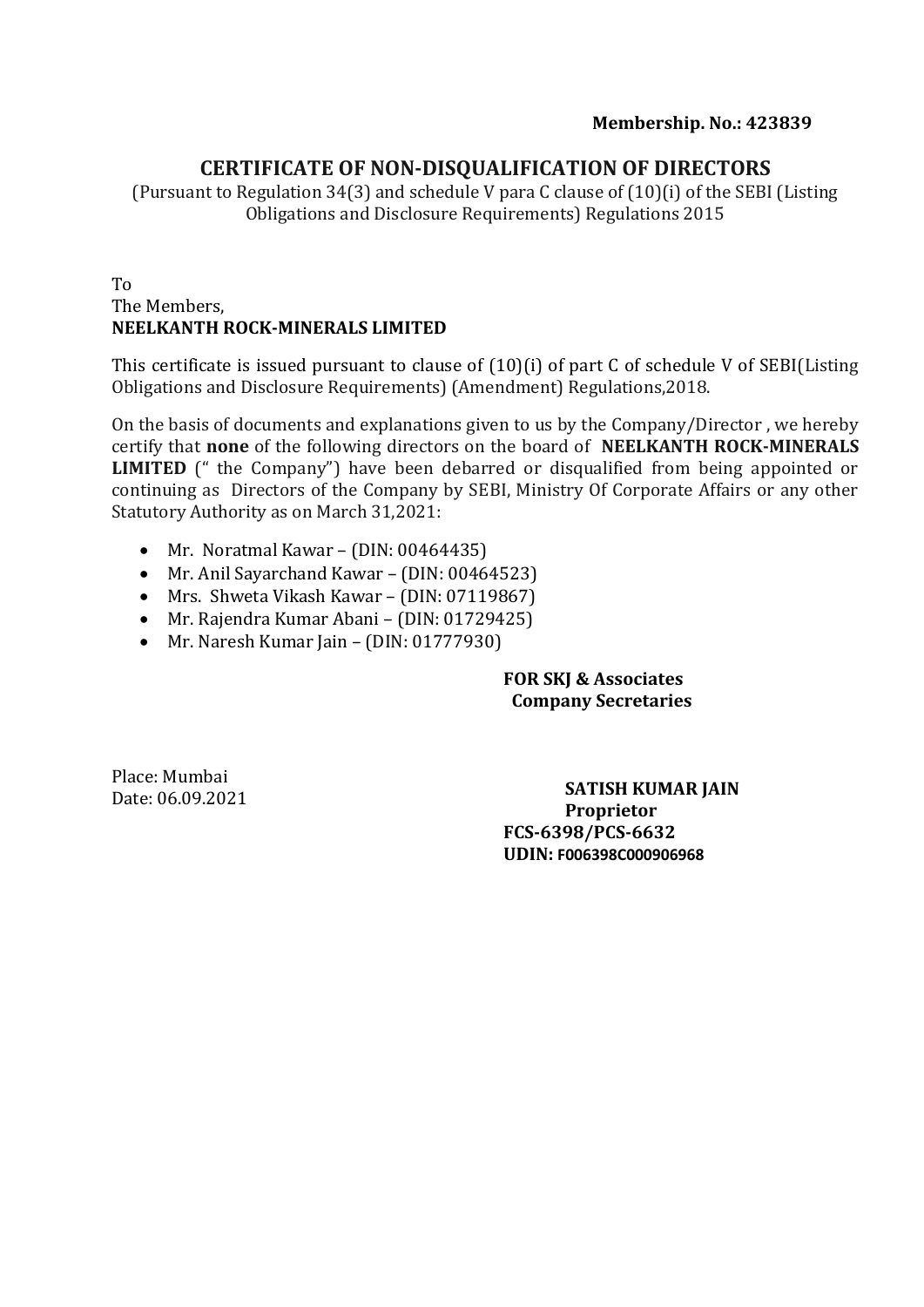## **RAHUL SHAH & CO CHARTERED ACCOUNTANTS**  SHAHO KI POLE PUNGAL PARA – JODHPUR [carahulshah1726@gmail.com](mailto:carahulshah1726@gmail.com) **INDEPENDENT AUDITOR'S REPORT To the Members of NEELKANTH ROCKMINERALS LIMITED Report on the Ind AS financial statements**

#### **Opinion**

We have audited the accompanying financial statements of NEELKANTH ROCKMINERALS LIMITED ('the Company'), which comprise the Balance Sheet as at March 31, 2021, the Statement of Profit and Loss, including the statement of other comprehensive Income, the cash flow statement and the statement of change in equity for the year then ended, and a summary of significant accounting policies and other explanatory information.

In our opinion and to the best of our information and according to the explanations given to us, the Ind AS financial statements give the information required by the Act in the manner so required and give a true and fair view in conformity with the accounting principles generally accepted in India, of the state of affairs of the Company as at 31st March, 2021 and its profit/loss, other comprehensive Income, its cash flows and statement of change in equity for the year ended on that date.

#### **Basis for Opinion**

We conducted our audit in accordance with the Standards on Auditing (SAs) specified under Section 143(10) of the Act. Our responsibilities under those SAs are further described in the Auditor's responsibilities for the Audit of the Financial Statements section of our report. We are independent of the Company in accordance with the Code of Ethics issued by the Institute of Chartered Accountants of India together with the ethical requirements that are relevant to our audit of the financial statements under the provisions of the Act and the Rules thereunder, and we have fulfilled our other ethical responsibilities in accordance with these requirements and the Code of Ethics. We believe that the audit evidence we have obtained is sufficient and appropriate to provide a basis for our opinion.

#### **Key Audit Matters**

We have determined that there are no key audit matters to communicate in our report.

#### **Other Information**

The Company's management and Board of Directors are responsible for the other information. The other information comprises the information included in the Company's annual report, but does not include the financial statements and our auditors' report thereon.

Our opinion on the financial statements does not cover the other information and we do not express any form of assurance conclusion thereon.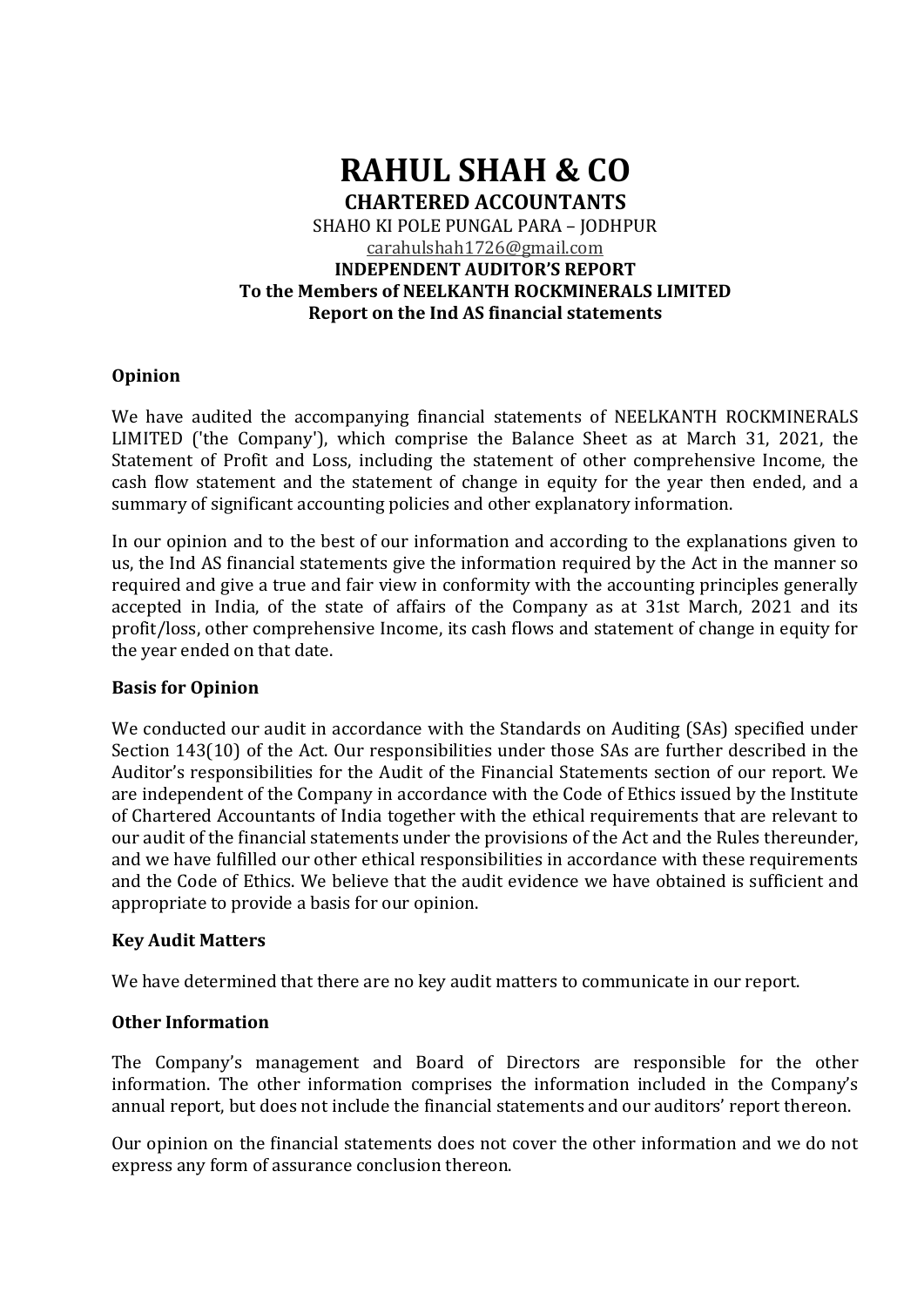In connection with our audit of the financial statements, our responsibility is to read the other information and, in doing so, consider whether the other information is materially inconsistent with the financial statements or our knowledge obtained in the audit or otherwise appears to be materially misstated. If, based on the work we have performed, we conclude that there is a material misstatement of this other information; we are required to report that fact. We have nothing to report in this regard.

#### **1. Management's Responsibility for the Ind AS financial statements**

The Company's management and Board of Directors are responsible for the matters stated in Section 134(5) of the Act with respect to the preparation of these financial statements that give a true and fair view of the state of affairs, profit / loss (including other comprehensive income), changes in equity and cash flows of the company in accordance with the accounting principles generally accepted in India, including the Indian Accounting Standards (Ind AS) specified under Section 133 of the Act. This responsibility also includes maintenance of adequate accounting records in accordance with the provisions of the Act for safeguarding of the assets of the Company and for preventing and detecting frauds and other irregularities; selection and application of appropriate accounting policies; making judgments and estimates that are reasonable and prudent; and design, implementation and maintenance of adequate internal financial controls that were operating effectively for ensuring the accuracy and completeness of the accounting records, relevant to the preparation and presentation of the financial statements that give a true and fair view and are free from material misstatement, whether due to fraud or error.

In preparing the financial statements, management and Board of Directors are responsible for assessing the Company's ability to continue as a going concern, disclosing, as applicable, matters related to going concern and using the going concern basis of accounting unless management either intends to liquidate the Company or to cease operations, or has no realistic alternative but to do so.

Board of Directors is also responsible for overseeing the Company's financial reporting process.

#### **2. Auditor's Responsibilities for the Audit of Financial Statements.**

Our objectives are to obtain reasonable assurance about whether the financial statements as a whole are free from material misstatement, whether due to fraud or error, and to issue an auditor's report that includes our opinion. Reasonable assurance is a high level of assurance, but is not a guarantee that an audit conducted in accordance with SAs will always detect a material misstatement when it exists. Misstatements can arise from fraud or error and are considered material if, individually or in the aggregate, they could reasonably be expected to influence the economic decisions of users taken on the basis of these financial statements.

As part of an audit in accordance with SAs, we exercise professional judgment and maintain professional skepticism

 Identify and assess the risks of material misstatement of the financial statements, whether due to fraud or error, design and perform audit procedures responsive to those risks, and obtain audit evidence that is sufficient and appropriate to provide a basis for our opinion. The risk of not detecting a material misstatement resulting from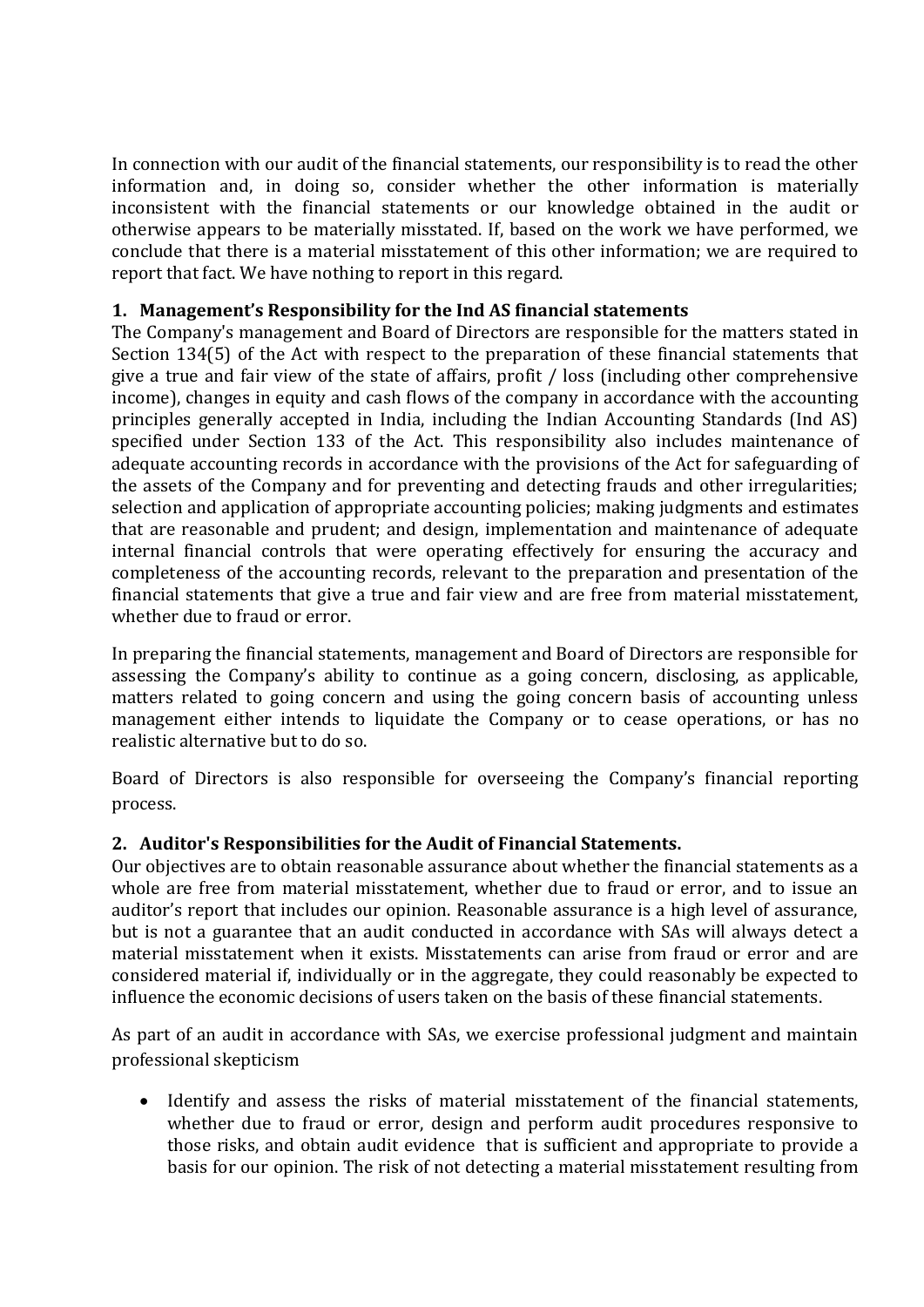fraud is higher than for one resulting from error, as fraud may involve collusion, forgery, intentional omissions, misrepresentations, or the override of internal control.

- Obtain an understanding of internal control relevant to the audit in order to design audit procedures that are appropriate in the circumstances. Under Section 143(3)(i) of the Act, we are also responsible for expressing our opinion on whether the company has adequate internal financial controls with reference to financial statements in place and the operating effectiveness of such controls.
- Evaluate the appropriateness of accounting policies used and the reasonableness of accounting estimates and related disclosures made by management.
- Conclude on the appropriateness of management's use of the going concern basis of accounting and, based on the audit evidence obtained, whether a material uncertainty exists related to events or conditions that may cast significant doubt on the Company's ability to continue as a going concern. If we conclude that a material uncertainty exists, we are required to draw attention in our auditor's report to the related disclosures in the financial statements or, if such disclosures are inadequate, to modify our opinion. Our conclusions are based on the audit evidence obtained up to the date of our auditors' report. However, future events or conditions may cause the Company to cease to continue as a going concern.
- Evaluate the overall presentation, structure and content of the financial statements, including the disclosures, and whether the financial statements represent the underlying transactions and events in a manner that achieves fair presentation.

We communicate with those charged with governance regarding, among other matters, the planned scope and timing of the audit and significant audit findings, including any significant deficiencies in internal control that we identify during our audit.

We also provide those charged with governance with a statement that we have complied with relevant ethical requirements regarding independence, and to communicate with them all relationships and other matters that may reasonably be thought to bear on our independence, and where applicable, related safeguards.

From the matters communicated with those charged with governance, we determine those matters that were of most significance in the audit of the financial statements of the current period and are therefore the key audit matters. We describe these matters in our auditors' report unless law or regulation precludes public disclosure about the matter or when, in extremely rare circumstances, we determine that a matter should not be communicated in our report because the adverse consequences of doing so would reasonably be expected to outweigh the public interest benefits of such communication.

### **3. Report on Other Legal and Regulatory Requirements**

1) As required by the Companies (Auditor's Report) Order, 2016 ("the Order") issued by the Central Government of India in terms of sub-section (11) of section 143 of the Act,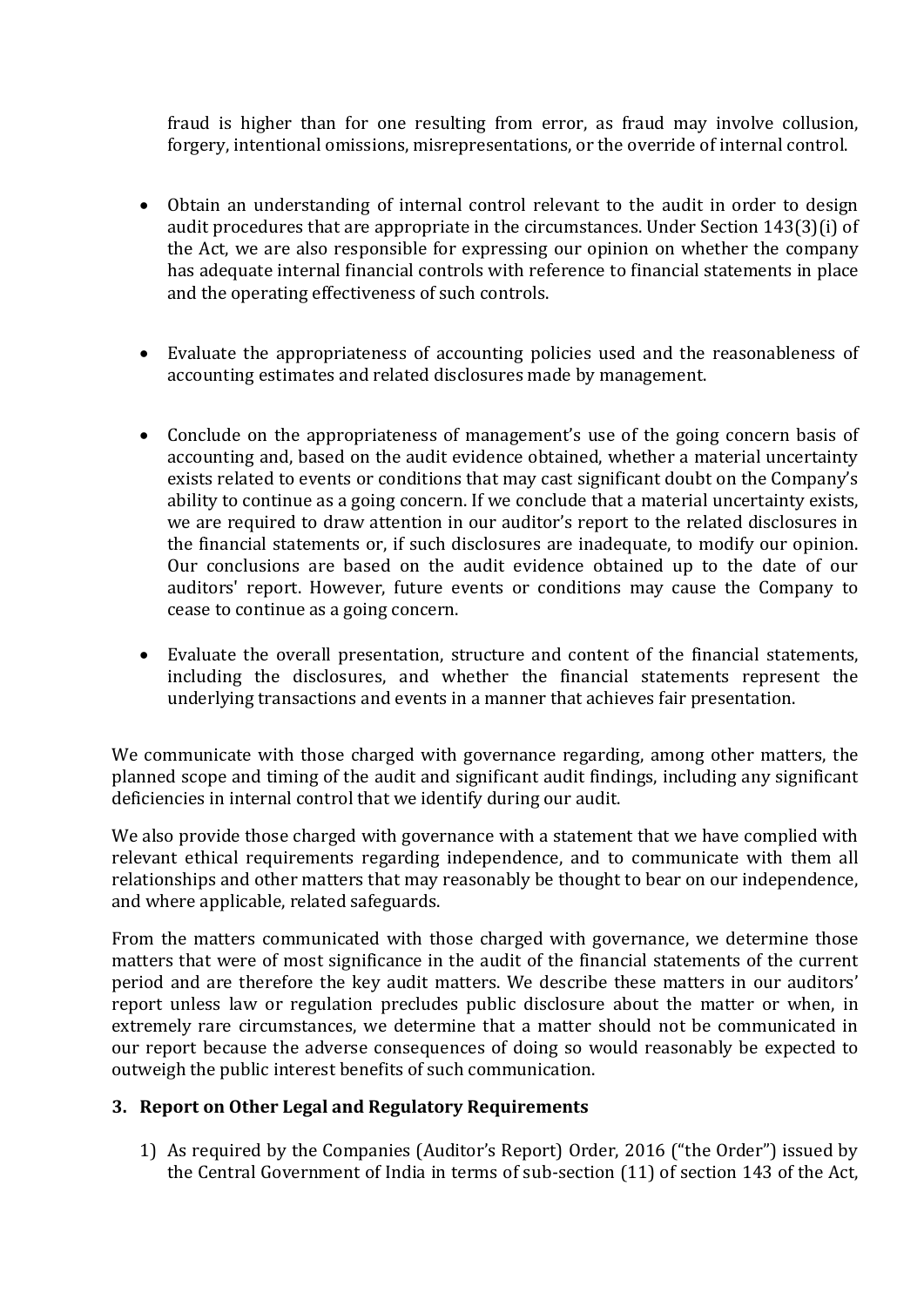we give in the Annexure 'A" a statement on the matters specified in paragraphs 3 and 4 of the Order to the extent applicable.

- 2) As required by section 143(3) of the Act, we report that:
	- a.) We have sought and obtained all the information and explanations which to the best of our knowledge and belief were necessary for the purpose of our audit;
	- b.) In our opinion proper books of account as required by law have been kept by the Company so far as appears from our examination of those books.
	- c.) The Balance Sheet, Statement of Profit and Loss, including the statement of other comprehensive Income, its cash flows and statement of change in equity dealt with by this Report are in agreement with the books of account.
	- d.) In our opinion, the aforesaid Ind AS financial statements comply with the Ind AS specified under section 133 of the Act.
	- e.) On the basis of written representations received from the directors as on March 31, 2021, and taken on record by the Board of Directors, none of the directors is disqualified as on March 31, 2021, from being appointed as a director in terms of sec 164(2) of the Act.
	- f.) With respect to the adequacy of the internal financial controls over financial reporting of the Company and the operating effectiveness of such controls, refer to our separate Report in "Annexure B".
	- g.) With respect to the other matters to be included in the Auditor's Report in accordance with Rule 11 of the Companies (Audit and Auditors ) Rules,2014, in our opinion and to the best of our information and according to the explanation given to us:
- i) The company does not have any pending litigation which would impact its financial position.
- ii) The company did not have any long term contracts including derivative contracts for which there were any material foreseeable losses.
- iii) There were no amounts which were required to be transferred to the Investor Education and Protection Fund by the Company.

**PLACE: JODHPUR FOR RAHUL SHAH & CO. DATED:**  $30$ <sup>th</sup> June 2021 Chartered Accountants  **ICAI FRN 019910C** 

> **(RAHUL SHAH) PROPRIETOR MEM. NO. 423839**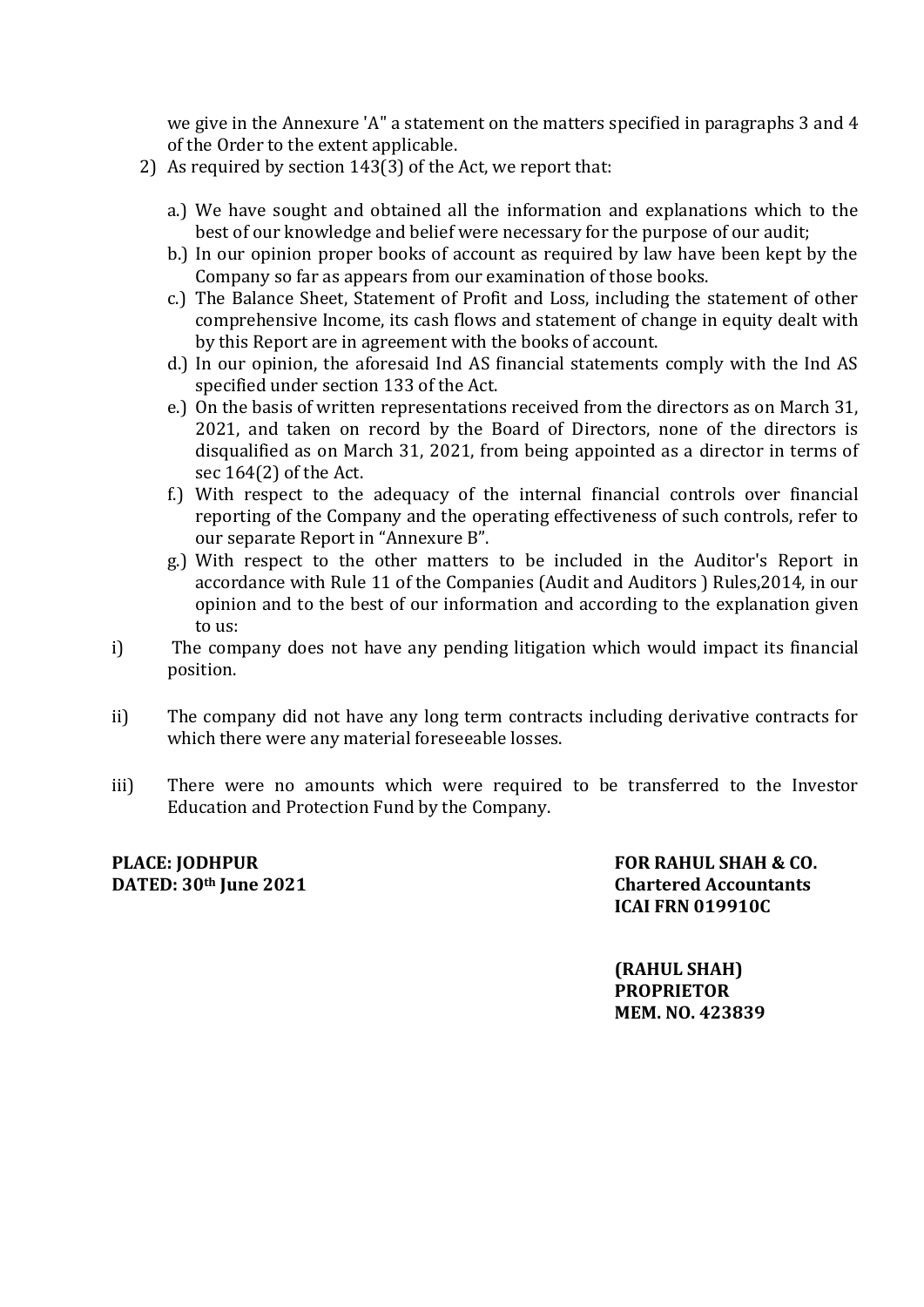## **ANNEXURE 'A'**

## **ANNEXURE TO THE INDEPENDENT AUDITORS' REPORT TO THE MEMBERS OF NEELKANTH ROCKMINERALS LIMITED AS AT 31ST MARCH 2021**

#### **(Referred to in paragraph 4 of our report of even date)**

- i) In respect of its fixed assets:
- (a) The Company has maintained proper records showing full particulars, including quantitative details and situation of fixed assets.
- (b) The fixed assets were physically verified during the year by the Management. According to the information and explanations given to us no material discrepancies were noticed on such verification.
- (c) The company holds title of the immovable properties held by the company in its name.
- ii) As explained to us inventories were physically verified during the year by the management at reasonable intervals and if any material discrepancies noticed, the same have been dealt with properly in the books of accounts.
- iii) According to the information and explanations given to us, the Company has not granted any loans, secured or unsecured to companies, firm, limited liability partnership or other parties covered in the register maintained under Section 189 of the Companies Act 2013 and hence sub cl. (a), (b) and (c) are not applicable.
- iv) As explained to us, there is no loan, investment, guarantee or security provided during the year under report which are covered by the provisions of sec 185 or 186 of the Companies Act, 2013.
- v) In our opinion and according to the information and explanations given to us, the Company has not accepted any deposits during the year under report.
- vi) As explained to us, the Central Govt. has not specified maintenance of cost records under sec 148(1) of the Companies Act, 2013, in the case of the company.
- vii) a. According to the information and explanations given to us in respect of Statutory and other dues the Company has been regular in depositing undisputed statutory dues, including Provident Fund, Employees State Insurance, Income Tax, Custom Duty, Goods and Service Tax, cess and any other statutory dues to the appropriate authorities during the year.

b. As stated to us, there is no disputed amount of the statutory and other dues pending for payment which are under litigation at any forum.

viii) According to the information and explanation given to us, the company has not availed financial assistance from any of the financial institution and/or bank and therefore Clause (viii) to the CARO, 2021 is not applicable.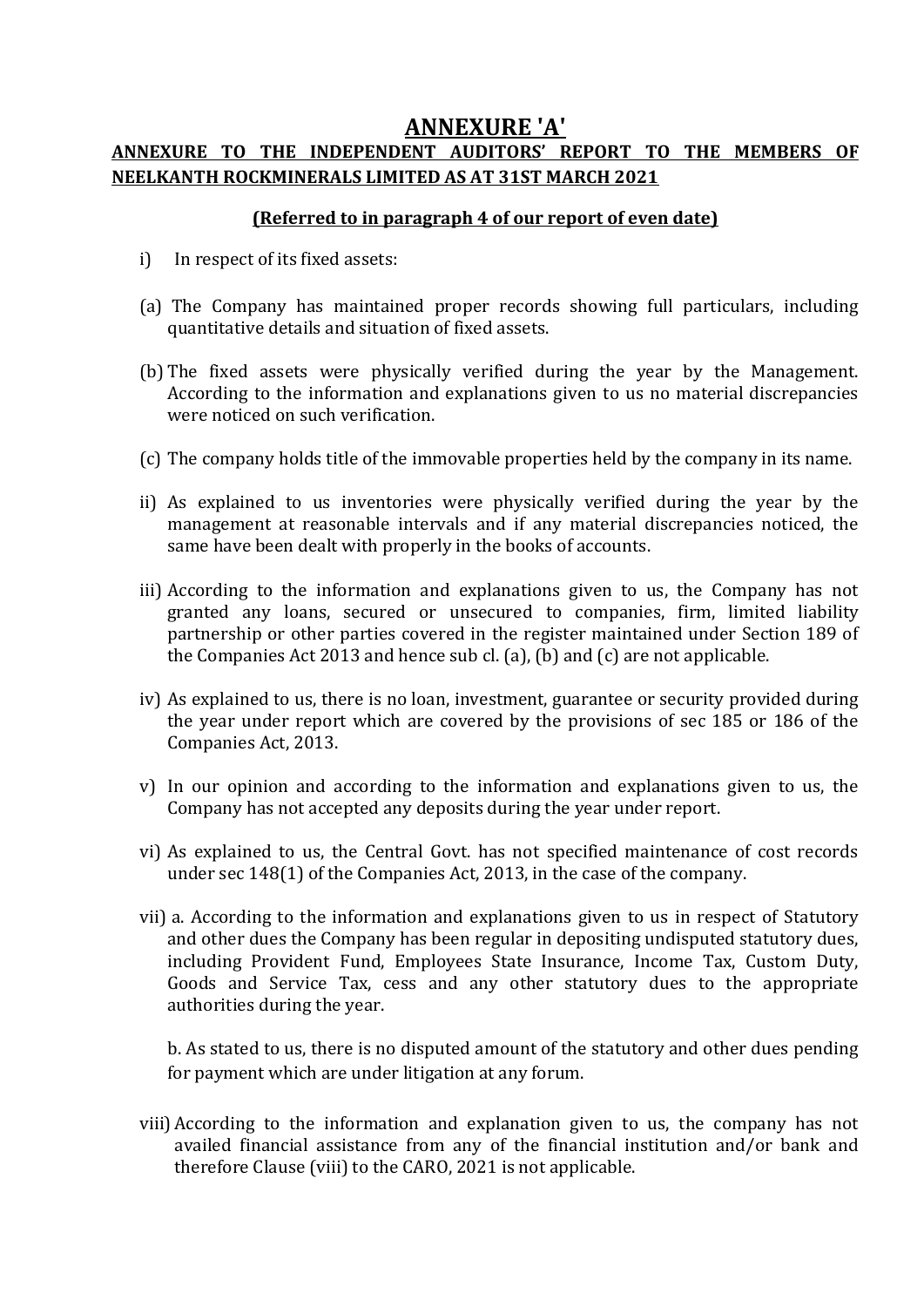- ix) According to the information and explanations given to us, the company has not raised any moneys either by way of Initial Public Issue or Further Public Offer (including debt instrument) or raised any term loan from during the year under report and therefore Clause (ix) to the CARO, 2021 is not applicable.
- x) To the best of our knowledge and belief and according to the information and explanations given to us, no fraud on or by the company or any fraud on the Company by its officers or employees has been noticed or reported during the year.
- xi) According to the information and explanations given to us and based on our examination of the records, no managerial remuneration has been paid or provided during the year under report and therefore the Clause (xi) to the CARO, 2021 is not applicable.
- xii) According to the information and explanations given to us, the company is not a nidhi company. Accordingly, the Clause 3 (xii) to the order is not applicable.
- xiii) According to the information and explanations given to us and based on our examination of the records, all the transactions with the related parties are in compliance with sec 177 and 188 of the Companies Act, 2013 where applicable and details have been disclosed in the Financial Statement as required under Accounting Standard (AS) 18, Related Party Disclosure specified under sec 133 of the Act, read with Rule 7 of the Companies (Accounts) Rules, 2014.
- xiv) According to the information and explanations given to us and based on our examination of records, the company has made any preferential allotment or private placement of shares or fully or partly convertible debentures and therefore Clause (xiv) to the order is not applicable.
- xv) As stated to us, the company has not entered into any non cash transaction with the directors or persons connected with him.
- xvi) As stated to us, the company is not required to be registered under sec 45IA of the Reserve Bank of India Act, 1934 during the year under report.

**FOR RAHUL SHAH & CO. Chartered Accountants ICAI FRN 019910C** 

**(RAHUL SHAH) PROPRIETOR MEM NO. 423839 PLACE: JODHPUR DATED: 30th June 2021**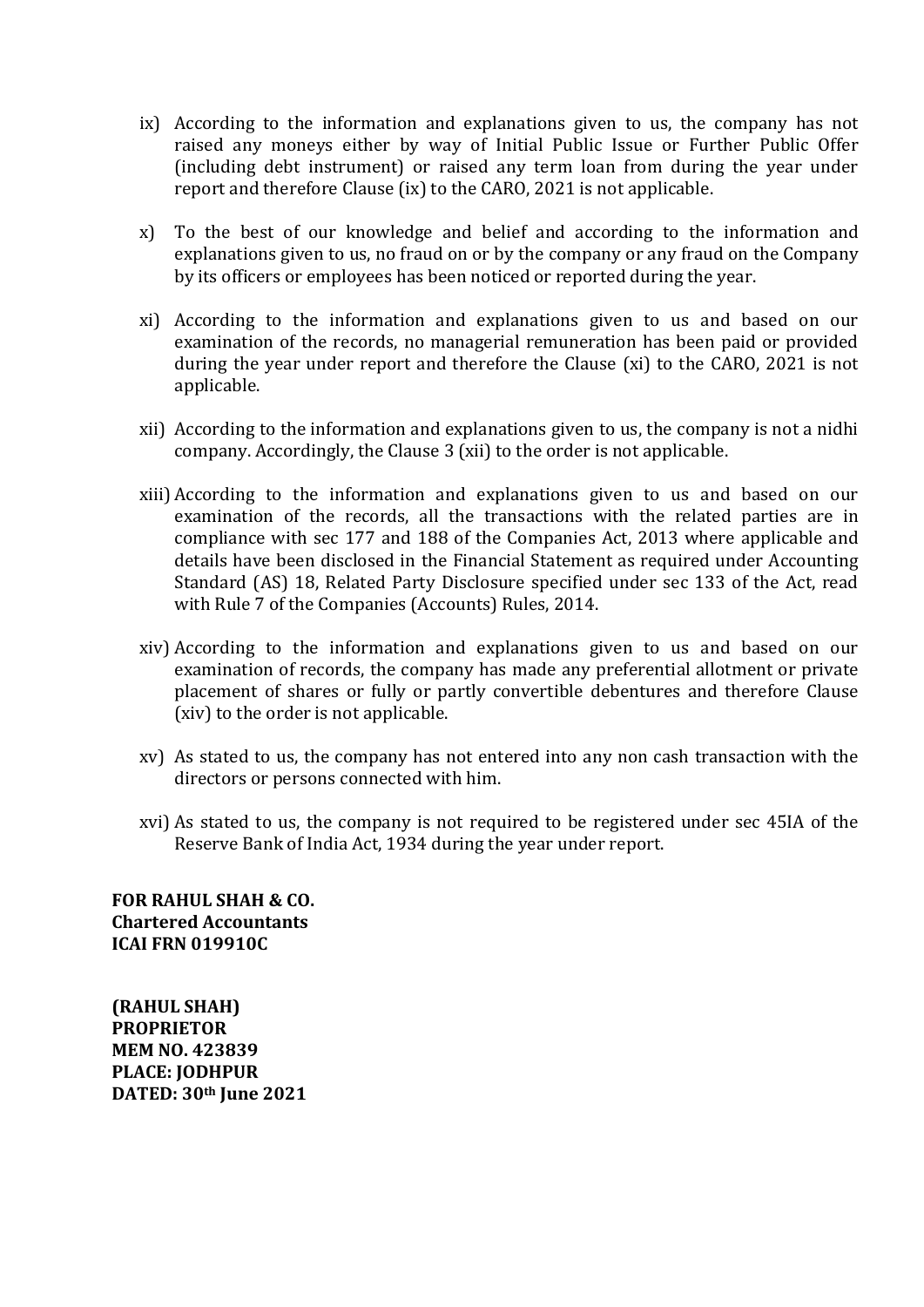## **ANNEXURE - B TO THE INDEPENDENT AUDITORS' REPORT**

## **Report on the Internal Financial Controls under Clause (i) of Sub-section 3 of Section 143 of the Companies Act, 2013 ("the Act") referred to in our report of even date.**

We have audited the internal financial controls over financial reporting of NEELKANTH ROCKMINERALS LIMITED. ("The Company") as of 31 March 2021 in conjunction with our audit of the standalone financial statements of the Company for the year ended on that date.

#### **Management's Responsibility for Internal Financial Controls:**

The Company's management is responsible for establishing and maintaining internal financial controls based on the internal control over financial reporting criteria established by the Company considering the essential components of internal control stated in the Guidance Note on Audit of Internal Financial Controls over Financial Reporting issued by the Institute of Chartered Accountants of India ('ICAI'). These responsibilities include the design, implementation and maintenance of adequate internal financial controls that were operating effectively for ensuring the orderly and efficient conduct of its business, including adherence to company's policies, the safeguarding of its assets, the prevention and detection of frauds and errors, the accuracy and completeness of the accounting records, and the timely preparation of reliable financial information, as required under the Companies Act, 2013.

#### **Auditors' Responsibility:**

Our responsibility is to express an opinion on the Company's internal financial controls over financial reporting based on our audit. We conducted our audit in accordance with the Guidance Note on Audit of Internal Financial Controls over Financial Reporting (the "Guidance Note") and the Standards on Auditing, issued by ICAI and deemed to be prescribed under section 143(10) of the Companies Act, 2013, to the extent applicable to an audit of internal financial controls. Those Standards and the Guidance Note require that we comply with ethical requirements and plan and perform the audit to obtain reasonable assurance about whether adequate internal financial controls over financial reporting was established and maintained and if such controls operated effectively in all material respects.

Our audit involves performing procedures to obtain audit evidence about the adequacy of the internal financial controls system over financial reporting and their operating effectiveness. Our audit of internal financial controls over financial reporting included obtaining an understanding of internal financial controls over financial reporting, assessing the risk that a material weakness exists, and testing and evaluating the design and operating effectiveness of internal control based on the assessed risk. The procedures selected depend on the auditor's judgment, including the assessment of the risks of material misstatement of the financial statements, whether due to fraud or error.

We believe that the audit evidence we have obtained is sufficient and appropriate to provide a basis for our audit opinion on the Company's internal financial controls system over financial reporting.

#### **Meaning of Internal Financial Controls over Financial Reporting:**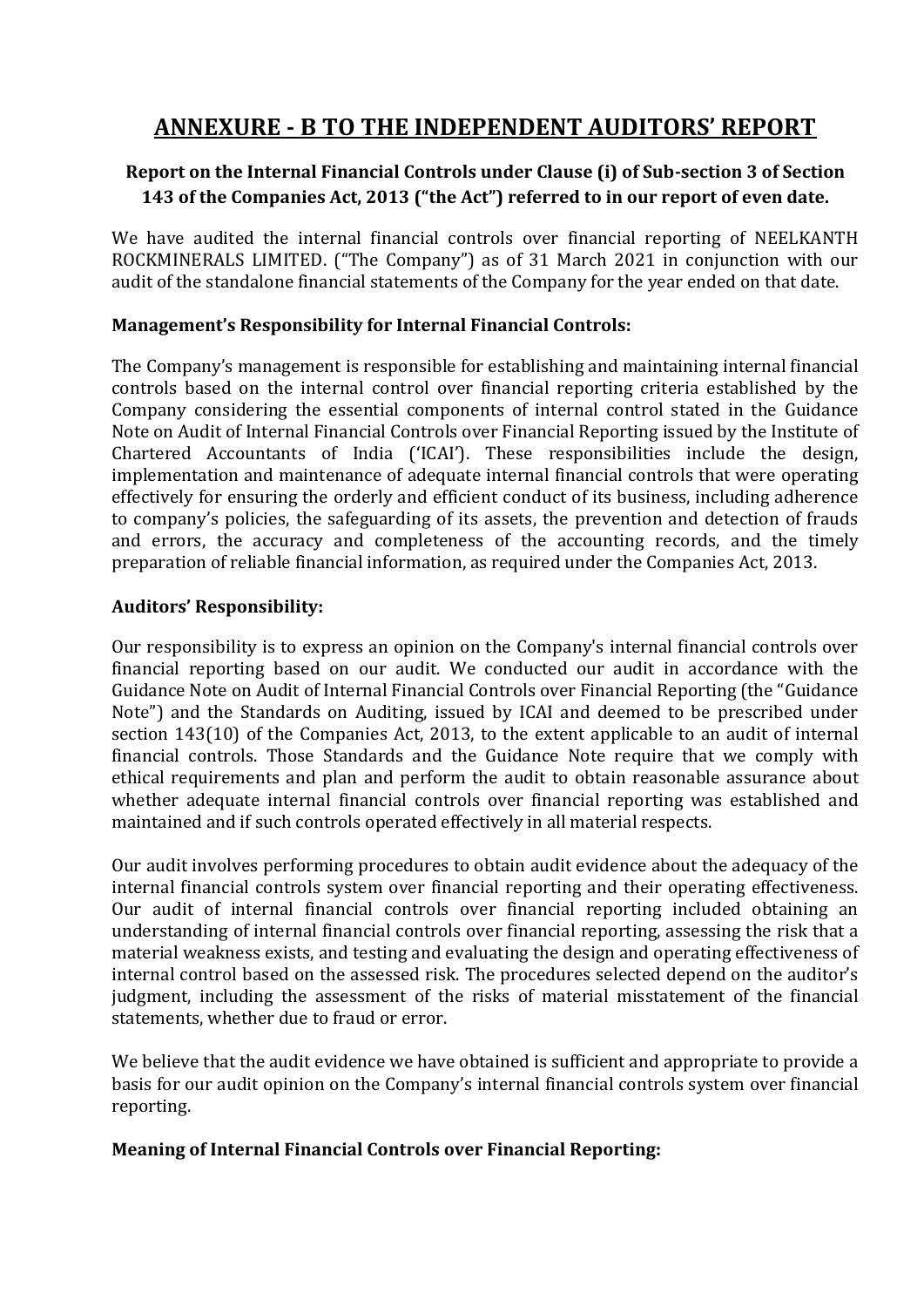A company's internal financial control over financial reporting is a process designed to provide reasonable assurance regarding the reliability of financial reporting and the preparation of financial statements for external purposes in accordance with generally accepted accounting principles. A company's internal financial control over financial reporting includes those policies and procedures that (1) pertain to the maintenance of records that, in reasonable detail, accurately and fairly reflect the transactions and dispositions of the assets of the company; (2) provide reasonable assurance that transactions are recorded as necessary to permit preparation of financial statements in accordance with generally accepted accounting principles, and that receipts and expenditures of the company are being made only in accordance with authorizations of management and directors of the company; and (3) provide reasonable assurance regarding prevention or timely detection of unauthorized acquisition, use, or disposition of the company's assets that could have a material effect on the financial statements.

#### **Inherent Limitations of Internal Financial Controls over Financial Reporting:**

Because of the inherent limitations of internal financial controls over financial reporting, including the possibility of collusion or improper management override of controls, material misstatements due to error or fraud may occur and not be detected. Also, projections of any evaluation of the internal financial controls over financial reporting to future periods are subject to the risk that the internal financial control over financial reporting may become inadequate because of changes in conditions, or that the degree of compliance with the policies or procedures may deteriorate.

#### **Opinion:**

In our opinion, the Company has, in all material respects, an adequate internal financial control system over financial reporting and such internal financial controls over financial reporting were operating effectively as at 31 March 2021, based on the internal control over financial reporting criteria established by the Company considering the essential components of internal control stated in the Guidance Note on Audit of Internal Financial Controls Over Financial Reporting issued by the Institute of Chartered Accountants of India.

**FOR RAHUL SHAH & CO. Chartered Accountants ICAI FRN 019910C** 

**(RAHUL SHAH) PROPRIETOR MEM. NO. 423839 PLACE: JODHPUR DATED: 30th June 2021**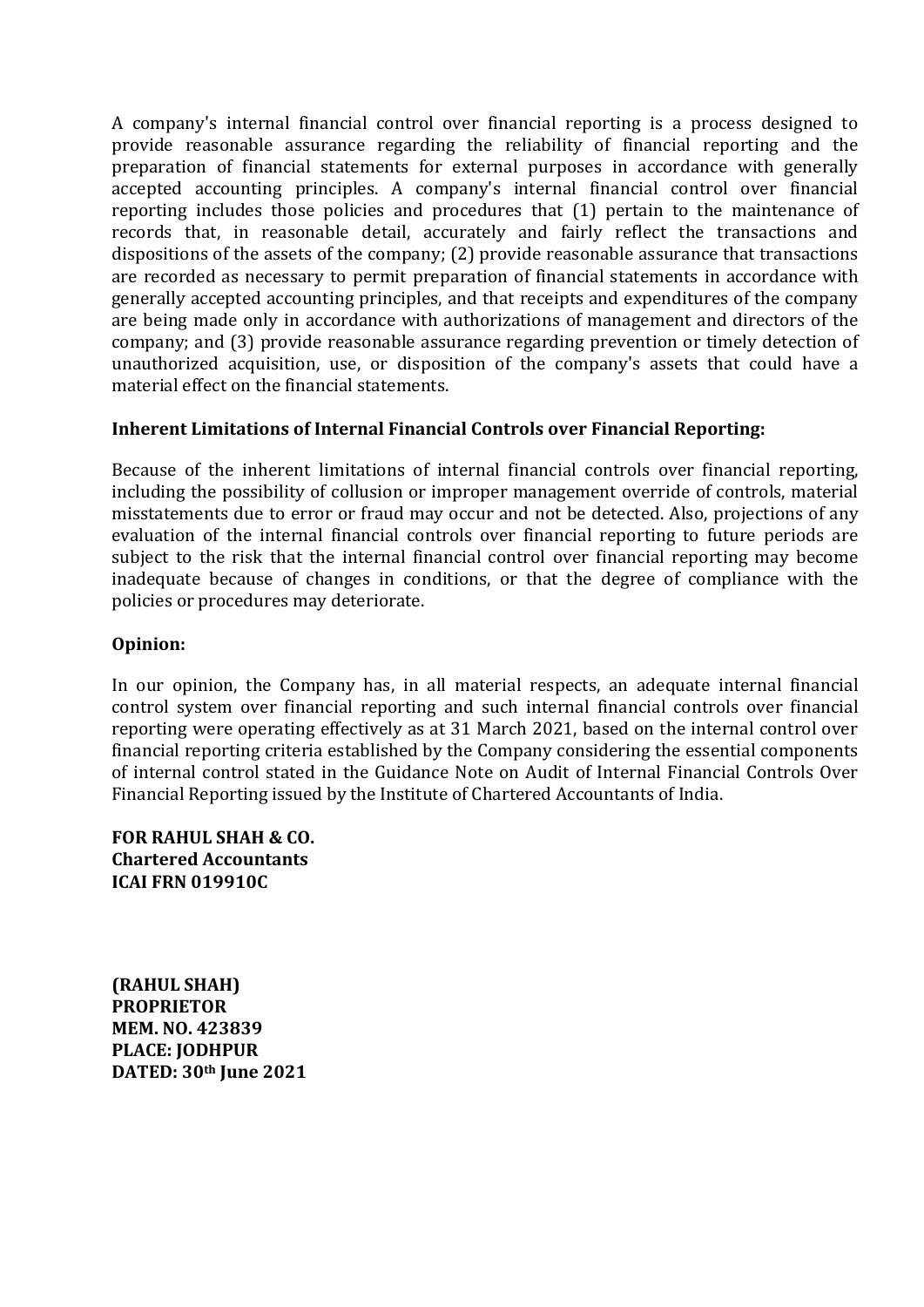#### **PART I –BALANCE SHEET**

#### **M/S NEELKANTH ROCK MINERALS LIMITED Balance Sheet As At 31 March 2021**

|                                                         |                  |                          | (Amount in Rupees) |
|---------------------------------------------------------|------------------|--------------------------|--------------------|
| <b>PARTICULARS</b>                                      | Note No.         | 31-Mar-21                | 31-Mar-21          |
| 1                                                       | $\mathbf 2$      | 3                        | 4                  |
| (1) ASSETS<br><b>Non-current assets</b>                 |                  |                          |                    |
| (a) Property, Plant and Equipment                       | 4                | 12,183                   | 2,236,366          |
| (b) Capital work-in-progress                            |                  | $\overline{\phantom{a}}$ | $\overline{a}$     |
| (c) Financial Assets                                    |                  |                          |                    |
| - Investments                                           | 5                | 1,512,000                | 1,512,000          |
| (d) Deferred tax assets (net)                           | 6                | $\pmb{0}$                | 2,147,414          |
| (e) Other non-current assets                            | 10               | 148,000                  | 532,553            |
| (2) Current assets                                      |                  |                          |                    |
| (a) Inventories                                         | $\overline{7}$   |                          | 784,753            |
| b) Financial Assets                                     |                  |                          |                    |
| (i) Trade receivables                                   | 8                |                          | 1,997,095          |
| (ii) Cash and cash equivalents                          | $\boldsymbol{9}$ | 49,822                   | 65,054             |
| (iii) Other Balances with Bank                          | $\boldsymbol{9}$ | 11,793,229               | 824,697            |
| (iv) Loans                                              | 10               | 60,512,298               | 44,908,153         |
| (3) Other current assets                                | 10               | 1,835,533                | 1,549,010          |
| <b>Total Assets</b>                                     |                  | 75,863,064               | 56,557,094         |
| <b>EQUITY AND LIABILITIES</b>                           |                  |                          |                    |
| <b>Equity</b>                                           |                  |                          |                    |
| (a) Equity Share capital                                | 11               | 50,437,000.00            | 50,437,000         |
| (b) Other Equity                                        | 12               | 21,138,929               | 5,778,576          |
| <b>LIABILITIES</b>                                      |                  |                          |                    |
| <b>Current liabilities</b><br>(a) Financial Liabilities |                  |                          |                    |
| (i) Trade payables                                      |                  |                          |                    |
| 1. Dues of Micro and Small Enterprises                  |                  |                          |                    |
| 2. Dues of creditors other than Micro and               |                  |                          |                    |
| small Enterprises                                       | 13               | 138,524                  | 117,166            |
| (b) Other current liabilities                           | 14               | 64,631                   | 39,456             |
| (c) Provisions                                          | 15               | 4,083,980                | 184,896            |
| <b>Total Equity and Liabilities</b>                     |                  | 75,863,064               | 56,557,094         |
| accompanying<br>to the financial<br>See<br>notes        |                  |                          |                    |
| statements                                              | 3                |                          |                    |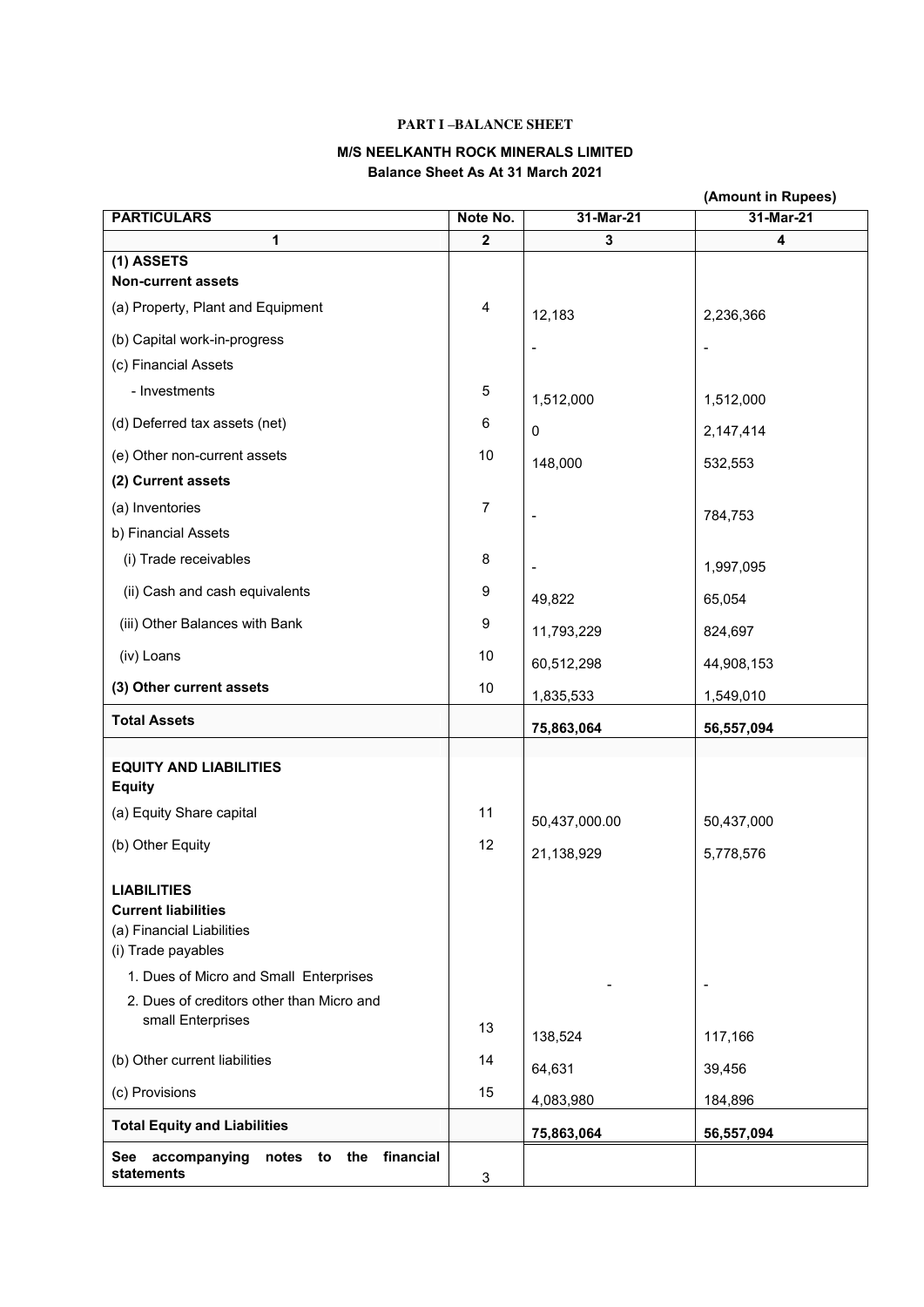**The accompanying notes are an integral part of the financial statements.**  As per our report of even date **For and on behalf of the board For and on behalf of the board** 

| <b>FOR RAHUL SHAH &amp; CO.</b> |                          |                     |
|---------------------------------|--------------------------|---------------------|
| <b>Chartered Accountants</b>    |                          |                     |
| <b>ICAI FRN 019910C</b>         | <b>NORAT MAL KAWAR</b>   | <b>ANIL KAWAR</b>   |
|                                 | <b>MANAGING DIRECTOR</b> | <b>DIRECTOR</b>     |
|                                 | DIN 00464435             | <b>DIN 00464523</b> |
| (RAHUL SHAH)                    |                          |                     |
| <b>PROPRIETOR</b>               |                          |                     |
| <b>MEM NO. 423839</b>           | <b>RAMESHWAR JANGID</b>  | <b>KRITIKA JAIN</b> |
| <b>PLACE: JODHPUR</b>           |                          | <b>COMPANY</b>      |
|                                 | <b>CFO</b>               | <b>SECRETARY</b>    |
| DATED: 30th June 2021           |                          |                     |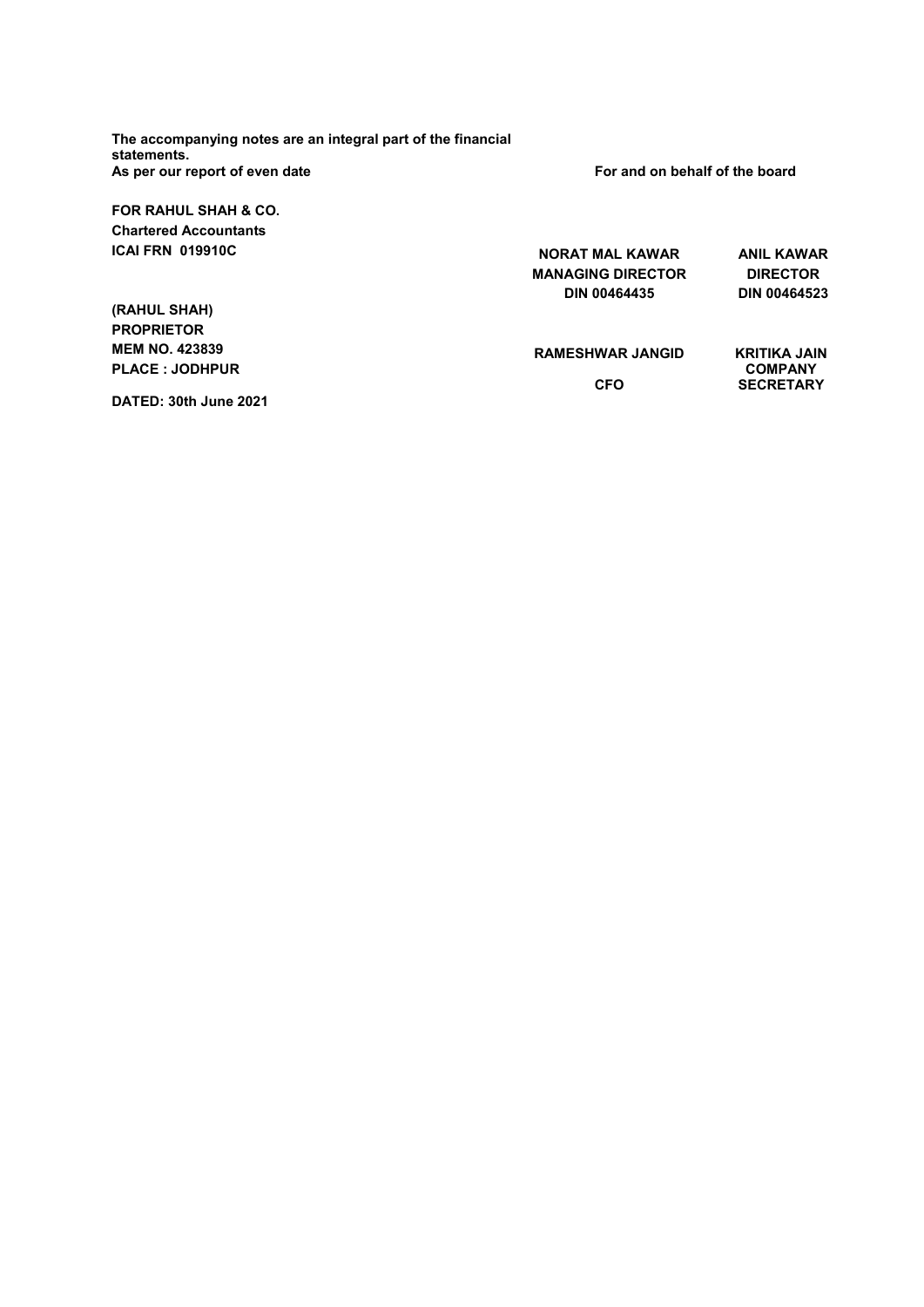#### **M/S NEELKANTH ROCK MINERALS LIMITED**

#### **Statement of Profit and Loss for the year ended 31 March 2021**

| <b>Particulars</b>                                                                | <b>Note</b> | 31-Mar-21                | 31-Mar-20 |
|-----------------------------------------------------------------------------------|-------------|--------------------------|-----------|
|                                                                                   | s           | Rs.                      | Rs.       |
| <b>i.INCOME</b>                                                                   |             |                          |           |
| a. Revenue from operations (gross)                                                | 16          | $\overline{\phantom{a}}$ |           |
| Less: excise duty                                                                 |             |                          |           |
| Revenue from operations (net)                                                     |             |                          |           |
| b.Other income                                                                    | 17          | 26,090,688               | 3,562,685 |
| Total revenue (i)                                                                 |             |                          |           |
|                                                                                   |             | 26,090,688               | 3,562,685 |
| <b>ii. EXPENSES</b>                                                               |             |                          |           |
| a.Cost of raw material and components consumed                                    | 18          |                          | 0.00      |
| b. Changes in inventories of finished goods, work-in-progress and<br>traded goods | 19          |                          |           |
| c.Employee benefits expense                                                       | 20          |                          |           |
| d. Other expenses                                                                 | 21          | 335,452                  | 66,000    |
|                                                                                   |             | 4,198,908                | 2,616,444 |
| e. Depreciation and amortization expense                                          | 22          | 1,056                    | 132,660   |
| f. Finance costs                                                                  | 23          | 5,429                    | 14,331    |
| Total expenses (ii)                                                               |             | 4,540,845                | 2,829,435 |
|                                                                                   |             |                          |           |
| iii. Profit/ (loss) before exceptional items and tax iii=(i-ii)                   |             |                          |           |
| iv. Exceptional items                                                             |             | 21,549,842               | 733,251   |
|                                                                                   |             |                          |           |
| v. Profit/ (loss) before tax (iii-iv)                                             |             | 21,549,842               | 733,251   |
| vi. Tax expense                                                                   |             |                          |           |
| a. Current tax                                                                    |             | 4,083,980                | 184,896   |
| b. Deferred Tax                                                                   |             | 2,147,414                | 6,033     |
| c. Income Tax Paid                                                                |             |                          |           |
| <b>Total Tax Expense (vi)</b>                                                     |             | 6,231,394                | 190,929   |
| vii. Profit/ (loss) for the period from continuing operations<br>$(v-vi)$         |             | 15,318,448               | 542,321   |
| viii.Profit/ (loss) from discontinued operations                                  |             |                          |           |
|                                                                                   |             |                          |           |
| ix. Tax expense of discontinued operations                                        |             |                          |           |
| x. Profit/ (loss) from discounting operations (after tax) (viii-                  |             |                          |           |
| ix)                                                                               |             |                          |           |
|                                                                                   |             |                          |           |
| xi. Profit/ (loss) for the period (vii+x)                                         |             | 15,318,448               | 542,321   |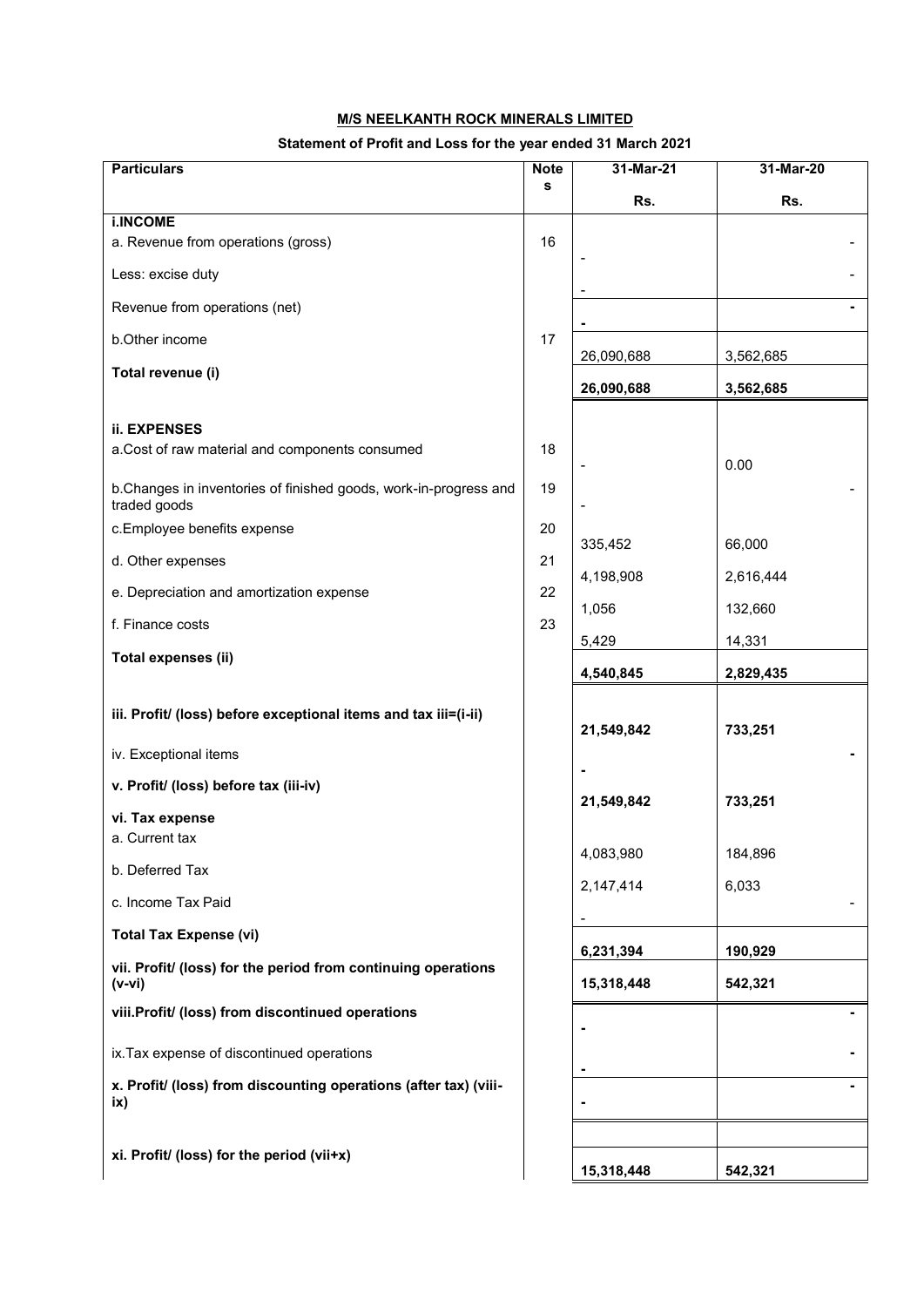| xii. Other comprehensive income                                                                            |    | $\overline{\phantom{a}}$ |                                |
|------------------------------------------------------------------------------------------------------------|----|--------------------------|--------------------------------|
| - Items that will not be reclassified to profit or loss                                                    |    | ٠                        |                                |
| - Income tax relating to items that will not be reclassified to profit<br>or loss                          |    |                          |                                |
| - Items that will be reclassified to profit or loss                                                        |    |                          |                                |
| - Income tax relating to items that will be reclassified to profit or<br>loss                              |    |                          |                                |
| xiii. Total comprehensive income for the period (xi+xii)                                                   |    | 15,318,448               | 542,321                        |
| (Profit/ loss + other comprehensive income)                                                                |    |                          |                                |
| xiv. Earnings per equity share (for continuing operations)                                                 |    |                          |                                |
| a) Basic                                                                                                   | 24 | 3.04                     | 0.11                           |
| b) Diluted                                                                                                 |    | 3.04                     | 0.11                           |
| xv. Earnings per equity share (for discontinued operations)                                                |    |                          |                                |
| a) Basic                                                                                                   |    |                          |                                |
| b) Diluted                                                                                                 |    |                          |                                |
|                                                                                                            |    |                          |                                |
| xvi. Earnings per equity share (for discontinued &<br>continuing operations)                               |    |                          |                                |
| a) Basic                                                                                                   |    |                          |                                |
| b) Diluted                                                                                                 |    | 3.04                     | 0.11                           |
|                                                                                                            |    | 3.04                     | 0.11                           |
| Earnings Per Equity Share [Nominal Value of Share Rs. 10/- (31<br>March 2020: Rs. 10/-]                    |    |                          |                                |
| Summary of significant accounting policies                                                                 | 3  |                          |                                |
| The accompanying notes are an integral part of the financial statements.<br>As per our report of even date |    |                          | For and on behalf of the board |

**FOR RAHUL SHAH & CO. Chartered Accountants ICAI FRN** 019910C NORAT MAL

| IVAI FRIY VIJJUV      | NURAI WAL           |                     |
|-----------------------|---------------------|---------------------|
|                       | <b>KAWAR</b>        | <b>ANIL KAWAR</b>   |
|                       | <b>MANAGING</b>     |                     |
|                       | <b>DIRECTOR</b>     | <b>DIRECTOR</b>     |
|                       | <b>DIN 00464435</b> | <b>DIN 00464523</b> |
| (RAHUL SHAH)          |                     |                     |
| <b>PROPRIETOR</b>     |                     |                     |
| <b>MEM NO. 423839</b> | <b>RAMESHWAR</b>    |                     |
|                       | <b>JANGID</b>       | <b>KRITIKA JAIN</b> |
| <b>PLACE: JODHPUR</b> |                     | <b>COMPANY</b>      |
|                       | <b>CFO</b>          | <b>SECRETARY</b>    |
| DATED: 30th June 2021 |                     |                     |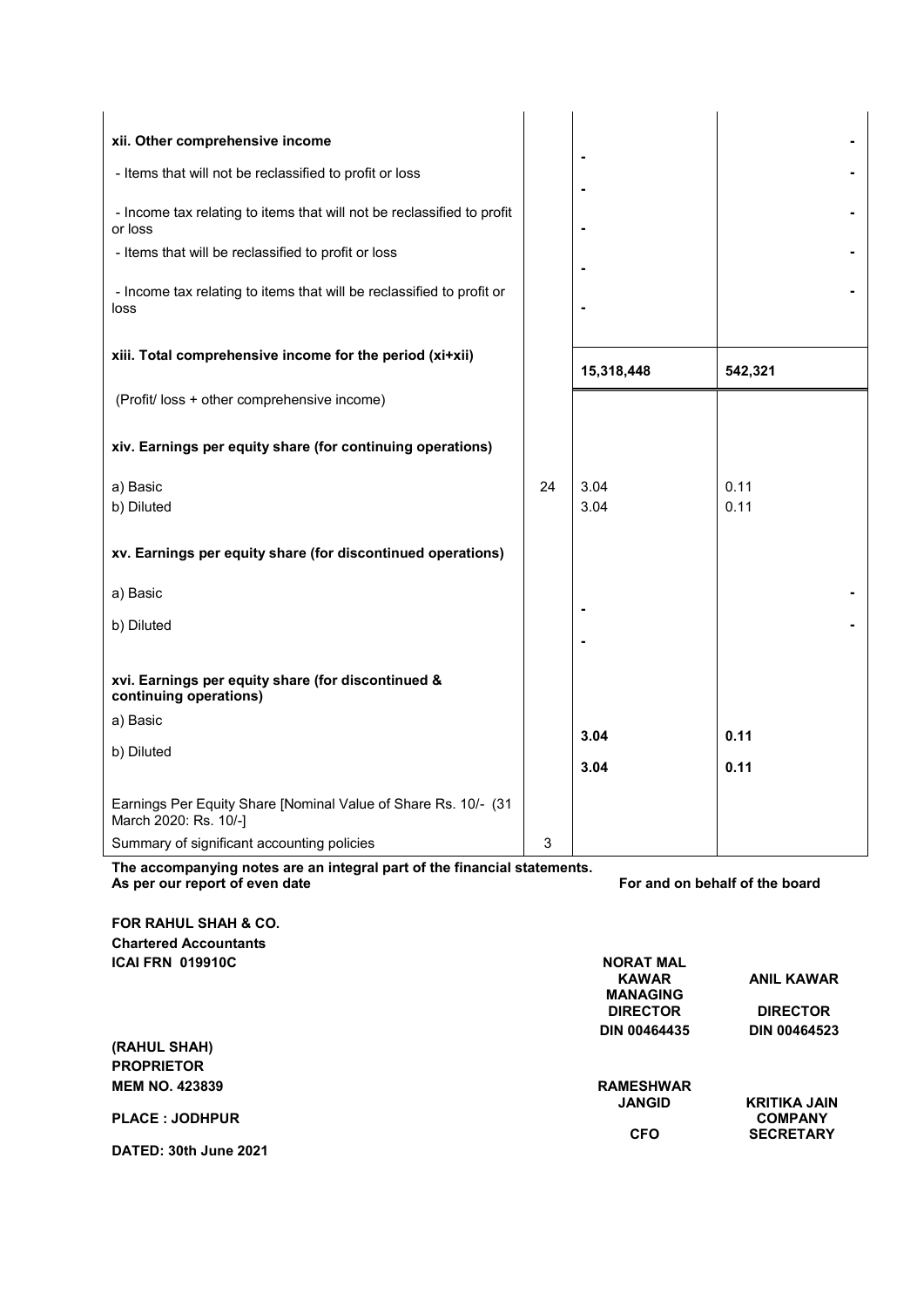#### **NEELKANTH ROCKMINERALS LIMITED**

#### **CASH FLOW STATEMENT FOR THE YEAR ENDED ON 31ST MARCH,2021 (PERSUANT TO CLAUSE 32 OF THE LISTING AGREEMENT WITH THE STOCK EXCHANGE)**

| S.NO.                             | <b>PARTICULARS</b>                                                                              | 2020-21        | 2019-20     |
|-----------------------------------|-------------------------------------------------------------------------------------------------|----------------|-------------|
|                                   |                                                                                                 | Rs.            | Rs.         |
| A.                                | <b>CASH FLOW FROM OPERATING</b><br><b>ACTIVITIES:</b><br>Net Profit Before Tax & Extra ordinary |                |             |
| 1                                 | items                                                                                           | 21,549,842     | 733,251     |
| 2                                 | Adjustments for :-                                                                              |                |             |
|                                   | Depreciation and Impairement Loss<br>(I)                                                        | 138,060        | 132,660     |
|                                   | (II) Preliminary Expenses written off                                                           |                |             |
|                                   | (III) Profit /Loss on Sale of Fixed Assets                                                      | (21,663,875)   |             |
|                                   | (IV) Interest Paid                                                                              | 2,943          | 1,925       |
|                                   | (V) Excess Provision write off                                                                  |                |             |
|                                   | (VI) Stock Damaged                                                                              | 784,753        | 1,004,432   |
|                                   | (VII) Interest Received                                                                         | (26,090,688)   | (3,562,685) |
|                                   |                                                                                                 | (46,828,807)   | (2,423,667) |
| 3                                 | Operating Profit before Working Capital                                                         | (25, 278, 965) | (1,690,417) |
| $\overline{4}$                    | Changes $(1+2)$<br>Adjustments for :-                                                           |                |             |
|                                   | (I) Trade and other Receiveables                                                                | (13,893,576)   | (1,551,424) |
|                                   | (II) Inventories                                                                                |                |             |
|                                   | (III) Trade Payables                                                                            | 46,533         | (58, 533)   |
|                                   |                                                                                                 | (13, 847, 043) | (1,609,956) |
| 5                                 | Cash Generated from Operations (3+4)                                                            | (39, 126, 008) | (3,300,373) |
|                                   | Less: Interest Paid/Capitalised                                                                 | 2,943          | 1,925       |
| Deletion before Sept, 30,<br>2018 | : Taxes Paid                                                                                    | 142,991        | 184,623     |
|                                   |                                                                                                 | 145,934        | 186,548     |
| 7                                 | Cash Flow Before Extra-Ordinary Items<br>$(5-6)$                                                | (39,271,942)   | (3,486,921) |
| 8                                 | Extra-Ordinary Items                                                                            |                |             |
| 9                                 | Net Cash from Operating Activities                                                              | (39,271,942)   | (3,486,921) |
| <b>B.</b>                         | <b>CASH FROM INVESTING</b><br><b>ACTIVITIES</b>                                                 |                |             |
| 10                                | Purchase of Fixed Assets                                                                        | 23,750,000     |             |
|                                   | (Including Capital Work in Progress)                                                            |                |             |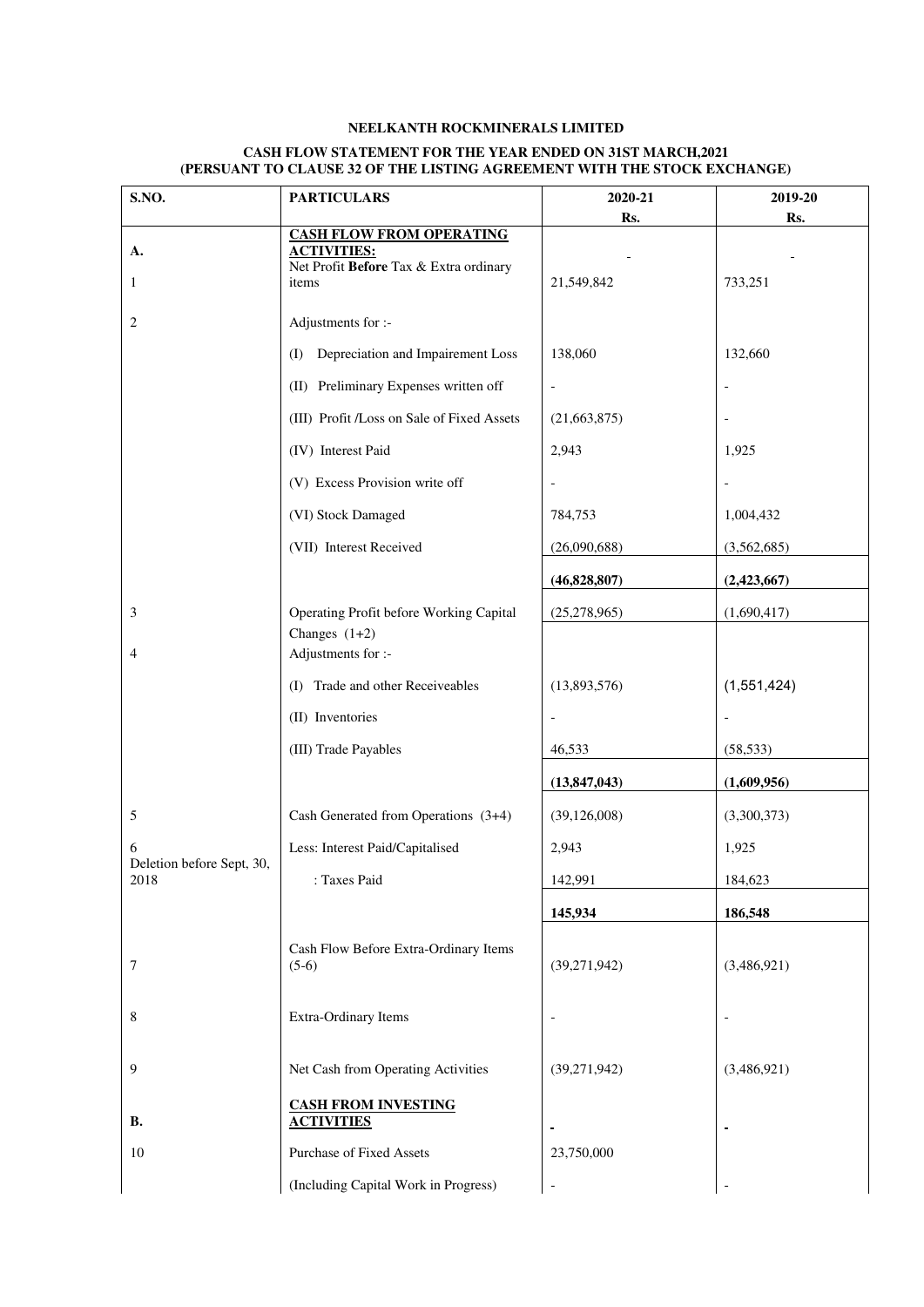| 11 | Sale of Fixed Assets                                 | $\overline{\phantom{a}}$ |                          |
|----|------------------------------------------------------|--------------------------|--------------------------|
| 12 | Other Non Current Investment                         | 384,553                  | 630,576                  |
| 13 | <b>Interest Received</b>                             | 26,090,688               | 3,562,685                |
|    |                                                      | 50,225,241               | 4,193,261                |
| C. | <b>CASH FLOW FROM FINANCING</b><br><b>ACTIVITIES</b> |                          | $\blacksquare$           |
| 14 | Proceeds from issue of Equity Shares                 | $\overline{\phantom{a}}$ | $\overline{\phantom{a}}$ |
|    |                                                      |                          | ٠                        |
| 15 | Increase in Deposits                                 |                          |                          |
| 15 | NET INCREASE IN CASH AND                             |                          |                          |
|    | CASH EQUIVALENTS [(A)+(B)+(C)]                       | 10,953,299               | 706,340                  |
| 16 | Opening Balance of Cash and Cash<br>Equivalents      | 889,751                  | 183,411                  |
|    | Closing Balance of Cash and Cash                     |                          |                          |
| 17 | Equivalents                                          | 11,843,051               | 889,751                  |
|    |                                                      | (0)                      | $\mathbf{0}$             |

**As Per our Report of even Date ICAI FRN 019910C** 

**(RAHUL SHAH) PROPRIETOR** 

**FOR RAHUL SHAH & CO.** Norat Mal Kawar Managing Director **Chartered Accountants DIN 00464435 Anil Kawar Director DIN 00464523 MEM NO. 423839 Rameshwar Jangid CFO Kritika Jain Company Secretary** 

PLACE : JODHPUR DATED: 30th June 2021

#### **AUDITORS ' CERTIFICATE**

We have verified the Cash Flow Statement of Neelkanth Rock Minerals Ltd. for the Year Ended on 31st March,2021 with reference to the audited statement of accounts of the company. The cash flow statement is found to be in accordance with the requirement of clause 32 of the Listing Agreement with stock exchange.

PLACE : JODHPUR DATED: 30th June 2021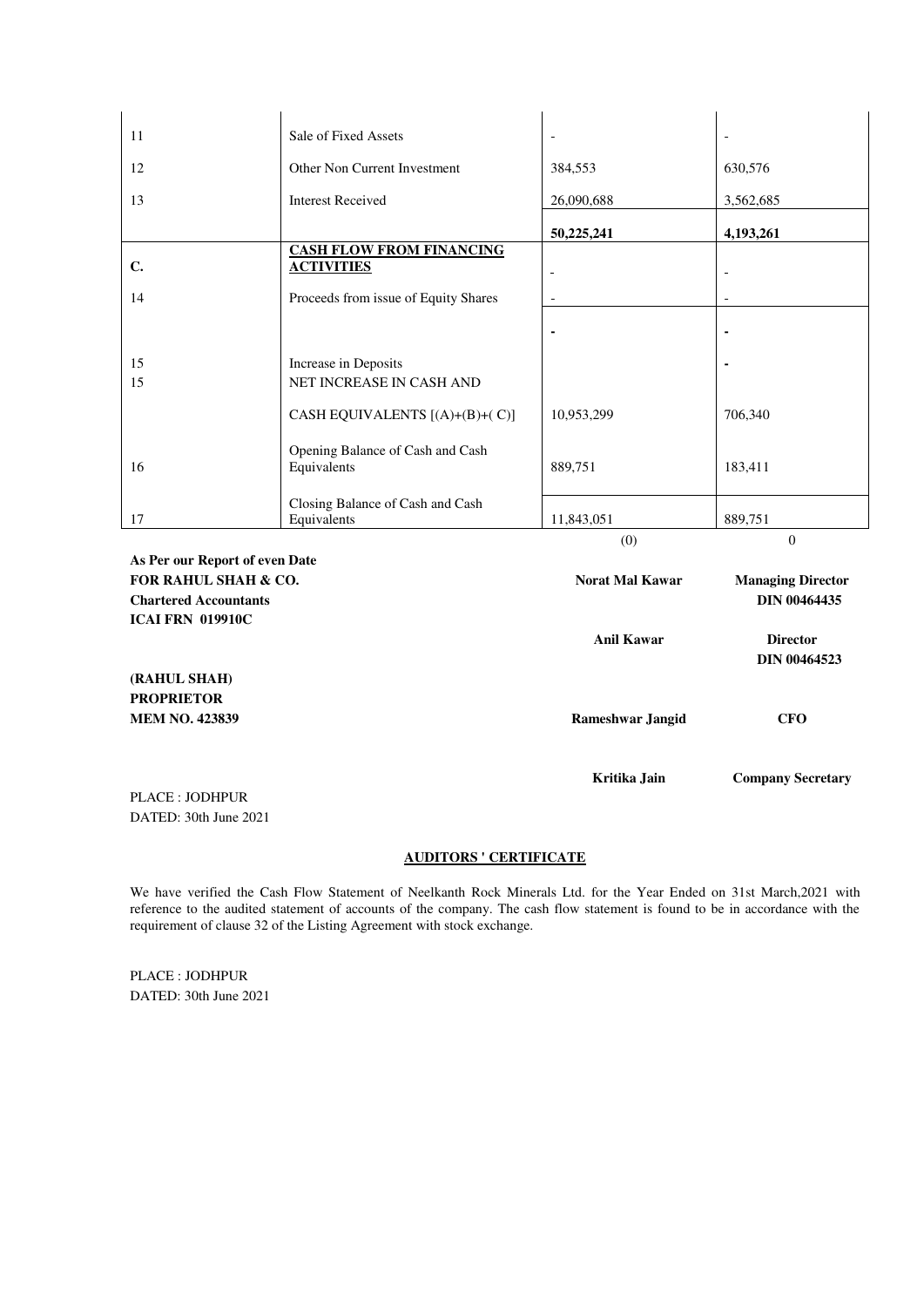#### **NOTES TO FINANCIAL STATEMENT FOR THE YEAR ENDED ON 31ST MARCH, 2021**

#### **1 CORPORATE INFORMATION**

Neelkanth Rockminerals Limited is a Public Limited company domiciled in India and incorporated under the provisions of the Companies Act, 1956 then in force. The company is engaged in the manufacturing and selling of Granite slabs/Tiles and Mineral Products.

#### **2 BASIS OF PREPARATION OF FINANCIAL STATEMENTS**

#### **a) Basis of preparation and compliance with Ind AS**

These financial statements have been prepared in accordance with the Indian Accounting Standards (referred to as "Ind AS") as prescribed under section 133 of the Companies Act, 2013 read with Companies (Indian Accounting Standards) Rules as amended from time to time.

These financial statements were approved for issue by the Board of Directors on June, 30, 2021

#### **b) Basis of measurement**

The Ind AS financial statements have been prepared on a going concern basis using historical cost conventions and on accrual method of accounting except otherwise stated.

#### **c) Functional and presentation currency**

These Ind AS Financial statements are prepared in Indian Rupees which is the company's functional curreny and all financial information presented in Rupees have been rounded off.

#### **3 SUMMARIES OF SIGNIFICANT ACCOUNTING POLICIES**

#### **a) Change in Accounting policy:-**

As stated to us, there is no significant change in accounting policy of the company affecting the financial statements in any manner.

#### **b) Use of estimates:-**

The preparation of financial statements in conformity with Ind AS requires the management to make judgments, estimates and assumptions that affect the reported amounts of revenues, expenses, assets and liabilities and the disclosure of contingent liabilities, at the end of the reporting period. Although these estimates are based on the management's best knowledge of current events and actions, uncertainty about these assumptions and estimates could result in the outcomes requiring a material adjustment to the carrying amounts of assets or liabilities in future periods.

#### **c) Property, Plant and Equipments**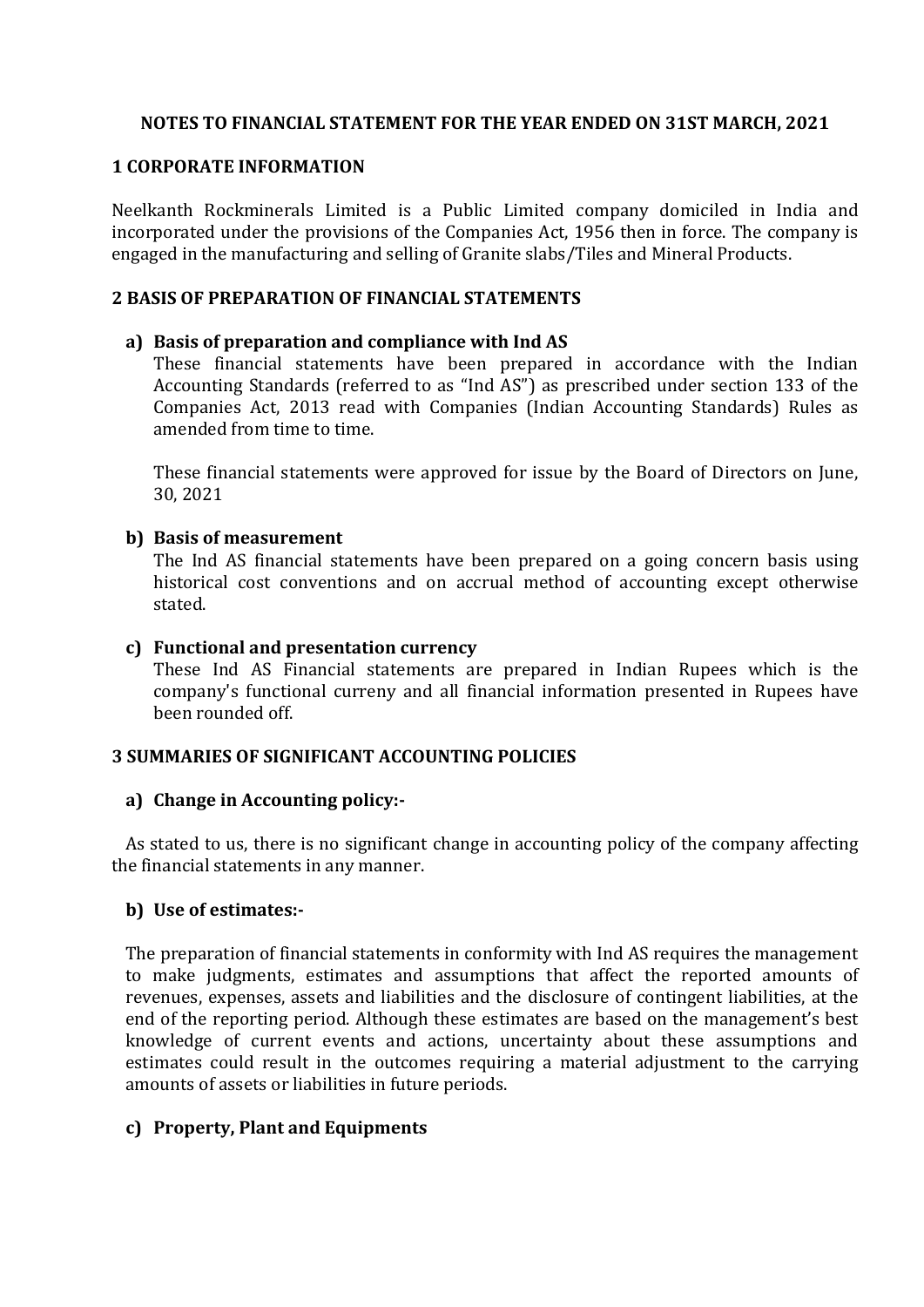Property, plants and equipments are shown at cost net of accumulated depreciation and impairment losses if any. Cost comprises of purchase price, other direct attributable costs for bringing the assets to its working conditions for its intended use and proportionate allocated share of indirect expenses, if any.

#### **d) Depreciation on Tangible Fixed Assets**

Depreciation on property, plant and equipments is computed on written down value method at such rates as computed considering useful life provided in Sch II of the Act.

#### **e) Investment**

Investments, which are readily realizable and intended to be held for not more than one year from the date on which such investments are made, are classified as current investments. All other investments are classified as long-term investments.

On initial recognition, all investments are measured at cost. The cost comprises purchase price and directly attributable acquisition charges such as brokerage, fees and duties.

Current investments are carried in the financial statements at lower of cost and fair value determined on an individual investment basis. Long-term investments are carried at cost. However, provision for diminution in value is made to recognize a decline other than temporary in the value of the investments.

On disposal of an investment, the difference between its carrying amount and net disposal proceeds is charged or credited to the statement of profit and loss.

#### **f) Inventories are valued and shown as under:**

- I. Inventories are taken as per physical verification conducted by the management.
- II. Inventories of Raw Material, Consumables, Stores, Oil & Lubricants, Fuel, and Packing Materials have been valued at cost or market price whichever is lower.
- III. Work in Progress and Finished Goods have been valued at lower of cost or market price.
- IV. Scrap and wastage are valued at market realisable value.

#### **g) Revenue Recognition**

#### **I. Sales of products are recognized at the time of invoicing to customers**

#### **h) Preliminary Expenses**

Preliminary expenditure is amortized over a period of 5 years commencing from the year of commencement of commercial production.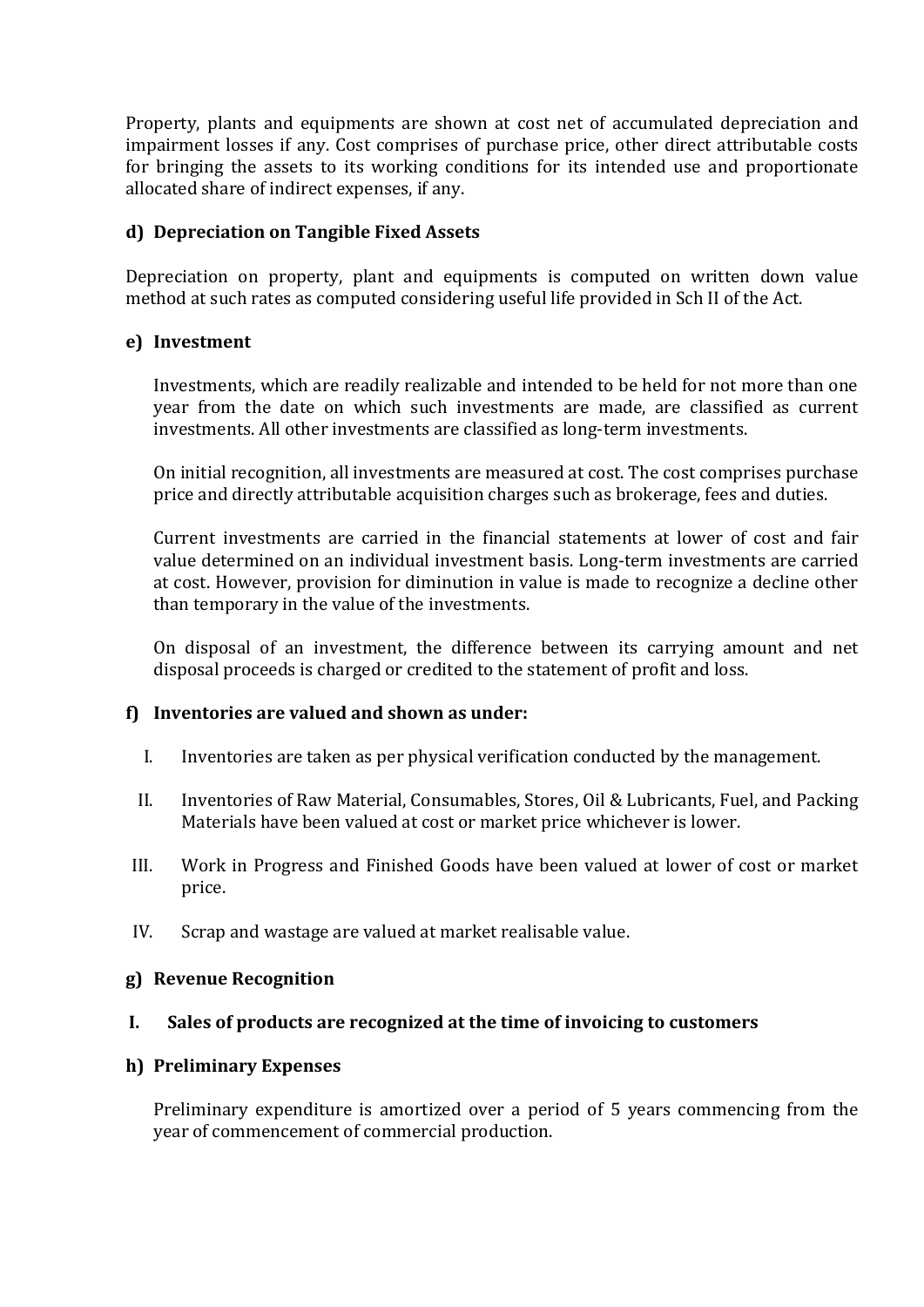#### **i) Taxation**

Tax expenses for the year, comprising current tax and deferred tax are included in determining the net profit for the year.

A provision is made for the current tax based on tax liability computed in accordance with relevant tax rates and tax laws. The deferred tax for all timing differences arising between taxable income and accounting income are recognized at currently enacted tax rates.

Deferred tax assets are recognized only if there is reasonable certainty that they will be realized and are reviewed for the appropriateness of their respective carrying values at each balance sheet date.

#### **j) Contingent Liabilities**

A contingent liability is a possible obligation that arises from past events whose existence will be confirmed by the occurrence or non-occurrence of one or more uncertain future events beyond the control of the company or a present obligation that is not recognized because it is not probable that an outflow of resources will be required to settle the obligation. A contingent liability also arises in extremely rare cases where there is a liability that cannot be recognized because it cannot be measured reliably. The company does not recognize a contingent liability but discloses its existence in the financial statements.

#### **k) Gratuity and other Benefits to Employees**

The contribution to provident fund are being made monthly and are accounted for on accrual basis. Provision of Gratuity has however not been made.

#### **l) Prior period and Extra ordinary Items**

Material events accruing after the Balance Sheet date are taken into cognizance. These items and changes in accounting policies, if material, are separately disclosed wherever required. The changes in accounting policies are generally made only where so required by statutes or standards or by complulsion of convenience.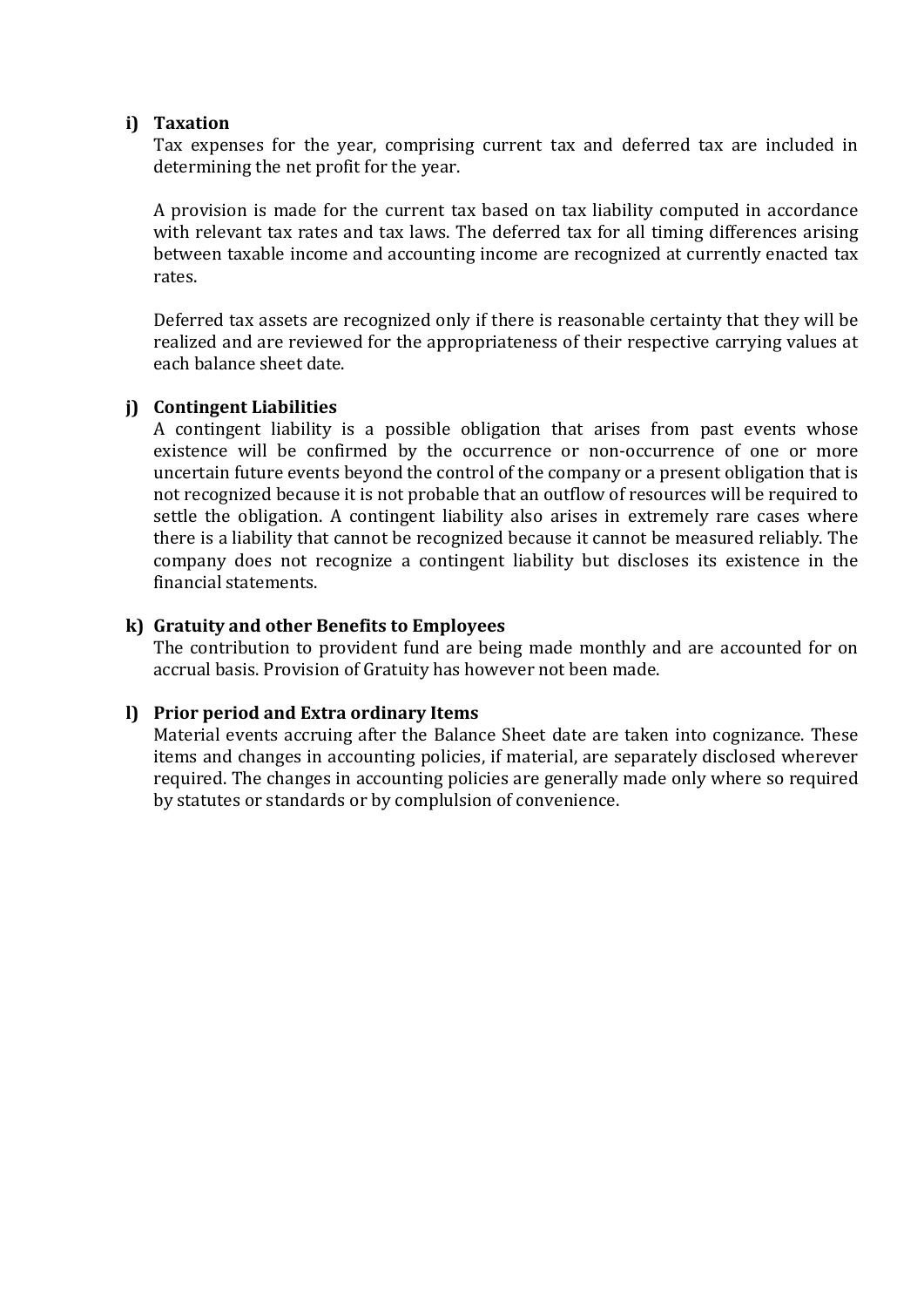#### **NOTES ON FINANCIAL STATEMENTS (CONT.)**

#### **4. PROPERTY, PLANT AND EQUIPMENTS**

| <b>Particulars</b>            | Land                     | <b>Buildings</b>         | <b>Office Building</b>   | <b>Plant and</b><br><b>Machinery</b> | <b>Computers</b>         | Furniture & Fixtures<br>and Office Equipment | Vehicles                 | Items below Rs. 5000/-   | Total      |
|-------------------------------|--------------------------|--------------------------|--------------------------|--------------------------------------|--------------------------|----------------------------------------------|--------------------------|--------------------------|------------|
|                               |                          |                          |                          |                                      |                          |                                              |                          |                          |            |
| Cost or valuation             |                          |                          |                          |                                      |                          |                                              |                          |                          |            |
| At 1 April 2020               | 496,271                  | 8,507,441                | 739,059                  | 777,525                              | 628,366                  | 1,341,117                                    | 226,581                  | 25,487                   | 12,741,847 |
| Additions/Adj.                |                          |                          |                          | $\overline{a}$                       |                          |                                              |                          | $\overline{\phantom{a}}$ |            |
| Disposals/Adj during the year | 496,271                  | 8,507,441                | 739,059                  | 777,525                              | 628,366                  | 1,341,117                                    | $\blacksquare$           | 25,487                   | 12,515,266 |
| At 31 March 2021              | $\overline{\phantom{a}}$ | $\overline{\phantom{a}}$ | $\overline{\phantom{0}}$ | $\overline{\phantom{a}}$             | $\overline{\phantom{a}}$ | $\overline{\phantom{a}}$                     | 226,581                  | $\overline{\phantom{a}}$ | 226,581    |
|                               |                          |                          |                          |                                      |                          |                                              |                          |                          |            |
| Depreciation                  |                          |                          |                          |                                      |                          |                                              |                          |                          |            |
| At 1 April 2020               | $\overline{\phantom{a}}$ | 7,385,497                | 271,149                  | 738,649                              | 596,948                  | 1,274,408                                    | 213,343                  | 25,487                   | 10,505,481 |
| Dep Short Charged             |                          |                          |                          |                                      |                          |                                              |                          |                          |            |
| Charge for the year           |                          | $\overline{\phantom{0}}$ |                          |                                      |                          |                                              | 1,056                    |                          | 1,056      |
| Disposals/Adj during the year | $\overline{\phantom{a}}$ | 7,385,497                | 271,149                  | 738,649                              | 596,948                  | 1,274,408                                    | $\overline{\phantom{a}}$ | 25,487                   | 10,292,138 |
| At 31 March 2021              |                          | ٠                        |                          |                                      |                          |                                              | 214,399                  | $\overline{\phantom{a}}$ | 214,399    |
|                               |                          |                          |                          |                                      |                          |                                              |                          |                          |            |
| Net Block                     |                          |                          |                          |                                      |                          |                                              |                          |                          |            |
| At 31 March 2020              | 496,271                  | 1,121,944                | 467,910                  | 38,876                               | 31,418                   | 66,709                                       | 13,238                   | $\blacksquare$           | 2,236,366  |
| At 31 March 2021              | $\overline{\phantom{a}}$ | $\overline{\phantom{a}}$ | $\overline{\phantom{a}}$ | $\overline{\phantom{a}}$             | $\overline{\phantom{a}}$ | $\overline{\phantom{a}}$                     | 12,182                   | $\overline{\phantom{a}}$ | 12,183     |
|                               |                          |                          |                          |                                      |                          |                                              |                          |                          |            |

| Rs.<br>Rs.<br>Non-trade investments (valued at cost unless stated otherwise)<br>In Govt. Securities<br><b>National Saving certificates</b><br>29,000<br><b>Quoted Equity Instruments</b><br>800 Equity Shares of Deep Diamonds (P) Ltd. (Previous year 800 shares)<br>8,000<br><b>Unquoted Equity Instruments</b><br>147500 (Previous Year 147500/- Equity Shares of Rs. 10/- each fully paid up in Jai Ambey Granited Ltd.) | 3/31/2021<br>3/31/2020 |
|------------------------------------------------------------------------------------------------------------------------------------------------------------------------------------------------------------------------------------------------------------------------------------------------------------------------------------------------------------------------------------------------------------------------------|------------------------|
|                                                                                                                                                                                                                                                                                                                                                                                                                              |                        |
|                                                                                                                                                                                                                                                                                                                                                                                                                              |                        |
|                                                                                                                                                                                                                                                                                                                                                                                                                              |                        |
|                                                                                                                                                                                                                                                                                                                                                                                                                              |                        |
|                                                                                                                                                                                                                                                                                                                                                                                                                              | 29,000                 |
|                                                                                                                                                                                                                                                                                                                                                                                                                              |                        |
|                                                                                                                                                                                                                                                                                                                                                                                                                              | 8,000                  |
|                                                                                                                                                                                                                                                                                                                                                                                                                              |                        |
|                                                                                                                                                                                                                                                                                                                                                                                                                              |                        |
| 1.475.000                                                                                                                                                                                                                                                                                                                                                                                                                    | 1,475,000              |
| Total<br>1,512,000                                                                                                                                                                                                                                                                                                                                                                                                           | 1,512,000              |
| Aggregate Amount of Quoted Investments (Market value: Rs. 8480.00)<br>8.000                                                                                                                                                                                                                                                                                                                                                  | 8,000                  |
| (31 March 2021: 10200.00)                                                                                                                                                                                                                                                                                                                                                                                                    |                        |
| Aggregate Amount of Unquoted Investments<br>1,475,000                                                                                                                                                                                                                                                                                                                                                                        | 1,475,000              |
|                                                                                                                                                                                                                                                                                                                                                                                                                              |                        |
| 6. DEFERRED TAX ASSETS (NET)<br>3/31/2021<br>3/31/2020                                                                                                                                                                                                                                                                                                                                                                       |                        |
| Rs.<br>Rs.                                                                                                                                                                                                                                                                                                                                                                                                                   |                        |
| Deferred tax Asset                                                                                                                                                                                                                                                                                                                                                                                                           |                        |
| Fixed assets: Impact of difference between tax depreciation and                                                                                                                                                                                                                                                                                                                                                              |                        |
| depreciation/ amortization charged for the financial reporting<br>2,147,414                                                                                                                                                                                                                                                                                                                                                  | 2,153,447              |
| 2,147,414<br><b>Gross Deferred Tax Assets</b>                                                                                                                                                                                                                                                                                                                                                                                | 2.153.447              |
|                                                                                                                                                                                                                                                                                                                                                                                                                              |                        |
| Deferred tax Liability                                                                                                                                                                                                                                                                                                                                                                                                       |                        |
| Impact of difference between tax depreciation and Depreciation charged in financial statement.<br>2,147,414                                                                                                                                                                                                                                                                                                                  | 6,033                  |
|                                                                                                                                                                                                                                                                                                                                                                                                                              |                        |
| 2,147,414<br><b>Gross Deferred Tax Liability</b>                                                                                                                                                                                                                                                                                                                                                                             | 6.033                  |
| <b>Net Deferred Tax Asset</b><br>0                                                                                                                                                                                                                                                                                                                                                                                           | 2,147,414              |
| $ \cdots$ $ \cdots$ $ \cdots$ $\cdots$ $\cdots$<br>.<br>$\mathbf{r}$<br>$\sim$                                                                                                                                                                                                                                                                                                                                               |                        |

| . INVENTORIES (valued at lower of cost and net realizable value). | Non-current              |           | Current   |           |  |
|-------------------------------------------------------------------|--------------------------|-----------|-----------|-----------|--|
|                                                                   | 3/31/2021                | 3/31/2020 | 3/31/2021 | 3/31/2020 |  |
|                                                                   | Rs.                      | Rs.       | Rs.       | Rs.       |  |
|                                                                   |                          |           |           |           |  |
| Raw materials                                                     |                          |           |           | 784,753   |  |
| (refer note 18)                                                   |                          |           |           |           |  |
| Work-in-progress (refer note 19)                                  | $\overline{\phantom{0}}$ |           |           |           |  |
| Finished goods (refer note 19)                                    | $\overline{\phantom{0}}$ |           |           |           |  |
| Consumables                                                       |                          |           |           |           |  |
| Total                                                             |                          |           |           | 784,753   |  |

| <b>TRADE RECEIVABLES</b><br>8.                                                 | Non-current |           | <b>Current</b> |           |  |
|--------------------------------------------------------------------------------|-------------|-----------|----------------|-----------|--|
| <b>Trade receivables</b>                                                       | 3/31/2021   | 3/31/2020 | 3/31/2021      | 3/31/2020 |  |
|                                                                                | Rs.         | Rs.       | Rs.            | Rs.       |  |
| 8.1 Considered good unless stated otherwise Outstanding for a period exceeding |             |           |                |           |  |
| six months from the date they are due for payment                              |             |           |                |           |  |
| -Secured, considered good                                                      |             |           |                |           |  |
| -Unsecured, considered good                                                    |             |           |                | 1,997,095 |  |
| -Doubtful                                                                      |             |           |                |           |  |
| Sub-Total                                                                      |             |           |                | 1,997,095 |  |
| Less;-Provision for doubtful                                                   |             |           |                |           |  |
| receivables                                                                    |             |           |                |           |  |
| TOTAL (A)                                                                      |             |           | ۰.             | 1,997,095 |  |
|                                                                                |             |           |                |           |  |
| 8.2 Other receivables                                                          |             |           |                |           |  |
| -Secured, considered good                                                      |             |           |                |           |  |
| -Unsecured, considered good                                                    |             |           |                |           |  |
| -Doubtful                                                                      |             |           |                |           |  |
| Sub-Total                                                                      |             |           |                |           |  |
| Less-Provision for doubtful                                                    |             |           |                |           |  |
| receivables                                                                    |             |           |                |           |  |
| TOATL (B)                                                                      |             |           |                |           |  |
| Total $(A + B)$                                                                |             |           |                | 1,997,095 |  |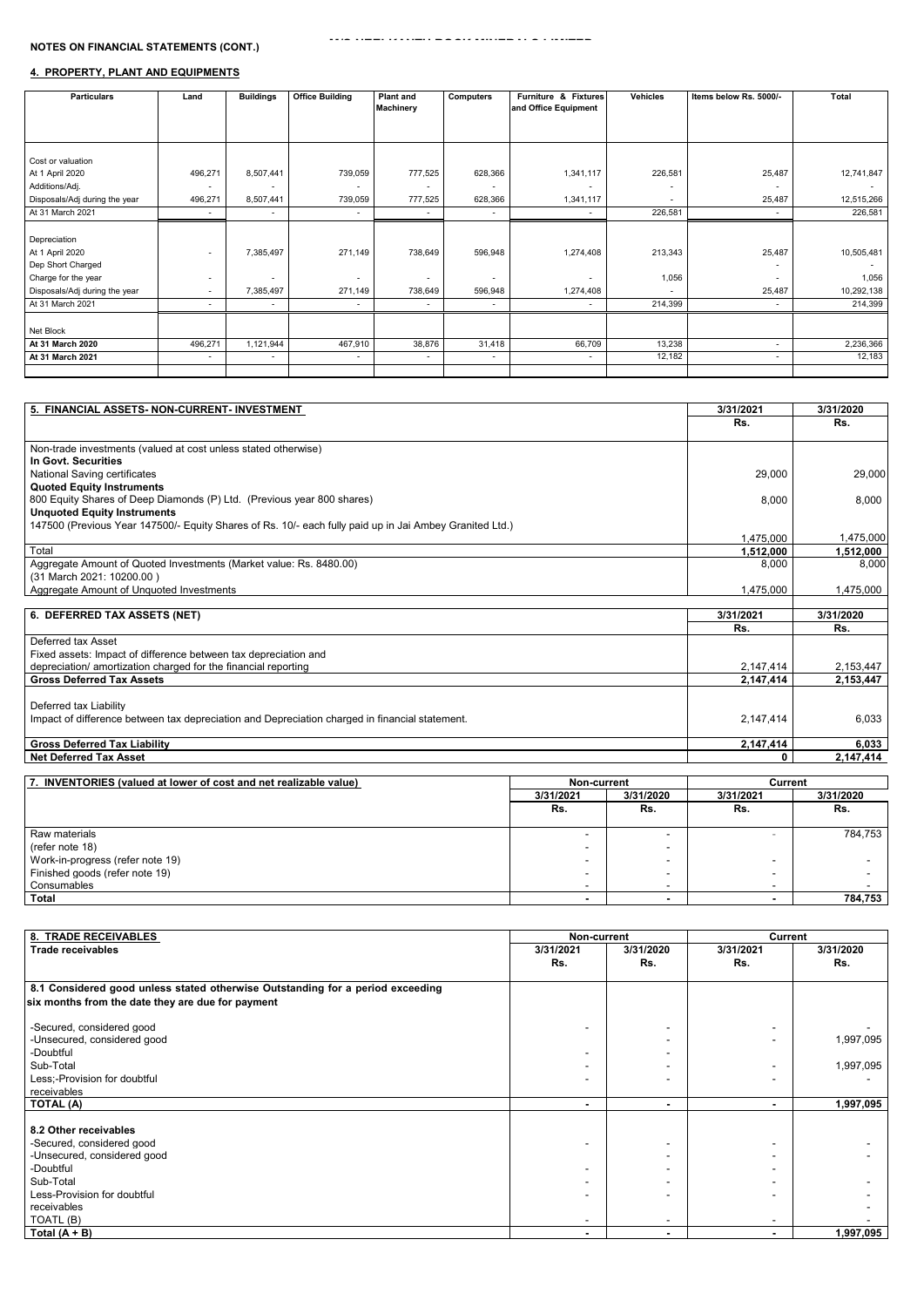| 9. CASH AND CASH EQUIVALENT | Non-current |           | Current    |           |
|-----------------------------|-------------|-----------|------------|-----------|
|                             | 3/31/2021   | 3/31/2020 | 3/31/2021  | 3/31/2020 |
|                             | Rs.         | Rs.       | Rs.        | Rs.       |
|                             |             |           |            |           |
| Cash and cash equivalents   |             |           |            |           |
| 1. Cash on hand             |             |           | 49.822     | 65,054    |
| 2. Balances with banks:     |             |           |            |           |
| -On current accounts        |             |           | 11,793,229 | 824,697   |
| Total                       |             |           | 11,843,051 | 889,751   |

| <b>10. LOANS AND ADVANCES</b>                  | Non-current |           |            | Current    |  |
|------------------------------------------------|-------------|-----------|------------|------------|--|
|                                                | 3/31/2021   | 3/31/2020 | 3/31/2021  | 3/31/2020  |  |
|                                                | Rs.         | Rs.       | Rs.        | Rs.        |  |
|                                                |             |           |            |            |  |
| Security deposit                               |             |           |            |            |  |
| Unsecured, considered good                     | 50,000      | 434,553   |            |            |  |
| TOTAL (A)                                      | 50,000      | 434.553   |            |            |  |
|                                                |             |           |            |            |  |
|                                                |             |           |            |            |  |
| Loans                                          |             | ۰         | 60,512,298 | 44,908,153 |  |
| TOTAL (B)                                      | ۰           | ۰         | 60,512,298 | 44,908,153 |  |
|                                                |             |           |            |            |  |
| <b>Other Current Assets</b>                    |             |           |            |            |  |
| <b>Other Assets</b>                            | 98,000      | 98,000    | 481,755    | 464,163    |  |
| Balances with Statutory/Government authorities |             |           | 1,353,778  | 1,084,847  |  |
| TOTAL (C)                                      | 98,000      | 98,000    | 1,835,533  | 1,549,010  |  |
| Total $(A + B + C)$                            | 148,000     | 532.553   | 62,347,831 | 46,457,163 |  |

#### **11. Equity Share Capital** (Amount in Rupees)

| <b>Particulars</b>               | Opening<br>balance<br>as at 1 Apr<br>2019 | <b>Changes in Opening</b><br>equity<br><b>Ishare</b><br>capital<br>during the<br>vear | balance<br>as at 1 Apr 2020 capital | Changes in<br>equity share<br>during the<br>year | Closing<br>balance<br>as at 31 Mar<br>2021 |
|----------------------------------|-------------------------------------------|---------------------------------------------------------------------------------------|-------------------------------------|--------------------------------------------------|--------------------------------------------|
| <b>Authorized Shares Capital</b> |                                           |                                                                                       |                                     |                                                  |                                            |
| Equity shares of Rs 10/-         | 55,000,000                                |                                                                                       | 55,000,000                          |                                                  | 55,000,000                                 |
| each fully paid up               |                                           |                                                                                       |                                     |                                                  |                                            |
|                                  |                                           |                                                                                       |                                     |                                                  |                                            |
|                                  |                                           |                                                                                       |                                     |                                                  |                                            |
| <b>Issued, Subscribed and</b>    |                                           |                                                                                       |                                     |                                                  |                                            |
| <b>Fully Paid-up Shares</b>      |                                           |                                                                                       |                                     |                                                  |                                            |
| Equity shares of Rs 10/-         |                                           |                                                                                       |                                     |                                                  | 50.437.000                                 |
| each fully paid up               |                                           |                                                                                       | 50,437,000                          | $\overline{\phantom{0}}$                         |                                            |

#### **a. Reconciliation of the shares outstanding at the beginning and at the end of the reporting period**

| <b>Equity shares</b>                    | 3/31/2021 |            | 3/31/2020 |            |
|-----------------------------------------|-----------|------------|-----------|------------|
|                                         | Nos.      | Rs.        | Nos.      | Rs.        |
|                                         |           |            |           |            |
| At the beginning of the period          | 5.043.700 | 50.437.000 | 5.043.700 | 50,437,000 |
| Issued during the period -Fully Paid up |           |            |           |            |
| Outstanding at the end of the period    | 5.043.700 | 50.437.000 | 5.043.700 | 50,437,000 |

#### **b. Terms/rights attached to equity shares**

The company has only one class of equity shares having a par value of Rs.10/- per share. Each holder of equity shares is entitled to one vote per share. The company declares and pays dividends in Indian rupees. No dividend however has been proposed by the Board of Directors for the financial year 2020-21

In the event of liquidation of the company, the holders of equity shares will be entitled to receive remaining assets of the company, after distribution of all preferential amounts. The distribution will be in proportion to the number of equity shares held by the shareholders.

| d.<br>Details of shareholders holding more than 5% equity shares in the company | 3/31/2021 |              | 3/31/2020 |                  |  |
|---------------------------------------------------------------------------------|-----------|--------------|-----------|------------------|--|
|                                                                                 | No.       | % holding in | No.       | % holding in the |  |
|                                                                                 |           | the class    |           | class            |  |
| Equity shares of Rs.10/- each fully paid                                        |           |              |           |                  |  |
| Name of Shareholder                                                             |           |              |           |                  |  |
| Anil Sayarchand Kawar                                                           | 398.140   | 7.89         | 398.140   | 7.89             |  |
| Gautam Chand Kawar                                                              | 398.140   | 7.89         | 398.140   | 7.89             |  |
| Noratmal Kawar                                                                  | 398.140   | 7.89         | 398.140   | 7.89             |  |
| <b>Shantilal Kawar</b>                                                          | 673.771   | 13.36        | 673.771   | 13.36            |  |
| Sohanlal Kawar                                                                  | 398.140   | 7.89         | 398.140   | 7.89             |  |
| Sajjan Raj Kawar                                                                | 308.913   | 6.12         | 308.913   | 6.12             |  |
| Sunil Kawar                                                                     | 398,140   | 7.89         | 398,140   | 7.89             |  |

As per records of the company, including its register of shareholders/members and other declarations received from shareholders regarding beneficial interest, the above shareholding represents both legal and beneficial ownerships of shares.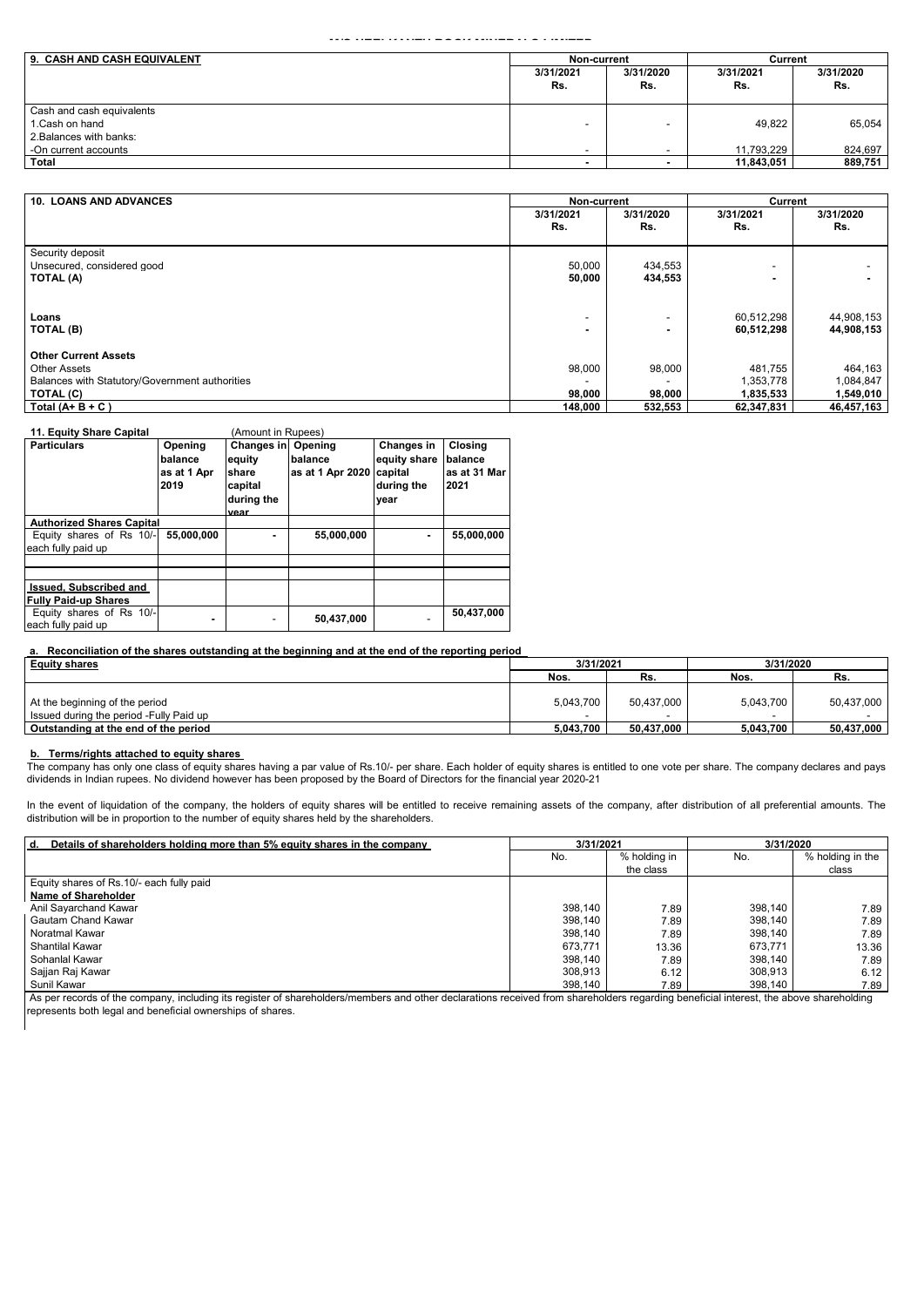**Mission Continues** (Amount in Rupees)

| 12. Other Equity                                                         |                                                              |                                                                  |                          |                                             |                          |                          |            |  |
|--------------------------------------------------------------------------|--------------------------------------------------------------|------------------------------------------------------------------|--------------------------|---------------------------------------------|--------------------------|--------------------------|------------|--|
| <b>Particulars</b>                                                       | <b>Share</b><br>application<br>money<br>pending<br>allotment | Equity<br>component<br>of<br>compound<br>financial<br>instrument |                          | <b>Total</b><br><b>Reserves and Surplus</b> |                          |                          |            |  |
|                                                                          |                                                              |                                                                  | <b>Capital Reserve</b>   | <b>Securities</b>                           | Other                    | Retained                 |            |  |
|                                                                          |                                                              |                                                                  |                          | Premium                                     | <b>Reserves</b>          | Earnings                 |            |  |
| Balance at the beginning of<br>the period 01 April 2019                  |                                                              | ä,                                                               | $\blacksquare$           |                                             | 2,000,000                | 3,384,297                | 5,384,297  |  |
| Transfer<br>retained<br>to<br>earnings                                   |                                                              |                                                                  |                          |                                             | $\overline{\phantom{0}}$ | 542,321                  | 542,321    |  |
| Any other change: Excess<br>provision made<br>tax<br>in<br>Previous year |                                                              |                                                                  |                          |                                             |                          | (148, 042)               | (148, 042) |  |
| Balance at the beginning of<br>the reporting period                      |                                                              | $\overline{\phantom{0}}$                                         | $\overline{a}$           |                                             | 2,000,000                | 3,778,576                | 5,778,576  |  |
| Changes in accounting<br>policy or prior period errors                   |                                                              |                                                                  |                          |                                             |                          |                          |            |  |
| Restated balance at the<br>beginning of the reporting<br>period          |                                                              | $\overline{a}$                                                   |                          |                                             | $\overline{\phantom{0}}$ |                          |            |  |
| Comprehensive<br>Total<br>Income for the year                            |                                                              | $\overline{a}$                                                   | $\overline{\phantom{a}}$ |                                             |                          | $\overline{\phantom{0}}$ |            |  |
| <b>Dividends</b>                                                         | $\overline{\phantom{0}}$                                     | $\overline{\phantom{a}}$                                         | $\overline{\phantom{a}}$ | $\overline{\phantom{a}}$                    | $\overline{\phantom{0}}$ |                          |            |  |
| Transfer<br>retained<br>to<br>earnings                                   |                                                              | $\overline{\phantom{0}}$                                         | $\overline{a}$           |                                             | $\overline{\phantom{0}}$ | 15,318,448               | 15,318,448 |  |
| Add: Excess provision of<br>ıτ                                           | $\overline{\phantom{0}}$                                     | $\overline{\phantom{0}}$                                         | $\overline{\phantom{0}}$ |                                             | $\overline{\phantom{0}}$ | 41,905                   | 41,905     |  |
| Balance at the end of the<br>reporting period 31.03.2021                 |                                                              |                                                                  |                          |                                             | 2,000,000                | 19,138,929               | 21,138,929 |  |

| 13.a. TRADE PAYABLES - DUES TO MICRO AND SMALL ENTERPRISES                                            | Non-current              |           | Current                  |           |
|-------------------------------------------------------------------------------------------------------|--------------------------|-----------|--------------------------|-----------|
| (As per the information supplied by vendors)                                                          | 3/31/2021                | 3/31/2020 | 3/31/2021                | 3/31/2020 |
|                                                                                                       | Rs.                      | Rs.       | Rs.                      | Rs.       |
| a. Principal and interest amount remaining unpaid                                                     |                          |           |                          |           |
| b. Interest due thereon remaining unpaid                                                              |                          |           |                          |           |
| c. Interest paid by the Company in terms of Section 16 of the Micro, Small and Medium Enterprises     |                          |           |                          |           |
| Development Act, 2006, along with the amount of the payment made to the supplier beyond the           |                          |           |                          |           |
| appointed day                                                                                         |                          |           |                          |           |
| d. Interest due and payable for the period of delay in making payment (which have been paid but       |                          |           |                          |           |
| beyond the appointed day during the period) but without adding interest specified under the Micro.    |                          |           |                          |           |
| Small and Medium Enterprises Act, 2006                                                                |                          |           |                          |           |
| e. Interest accrued and remaining unpaid                                                              |                          |           |                          |           |
| f. Interest remaining due and payable even in the succeeding years, until such date when the interest |                          |           |                          |           |
| dues as above are actually paid to the small enterprises                                              |                          |           |                          |           |
| <b>Total - 13.a</b>                                                                                   |                          |           |                          |           |
|                                                                                                       |                          |           |                          |           |
| 13.b. TRADE PAYABLES- DUES TO OTHERS (Including acceptances)                                          | $\overline{\phantom{a}}$ |           | 138.524                  | 117,166   |
| <b>Total - 13.b</b>                                                                                   |                          |           | 138.524                  | 117,166   |
| Total 13.a+13.b                                                                                       |                          |           | 138.524                  | 117.166   |
|                                                                                                       |                          |           |                          |           |
| <b>14. OTHER CURRENT LIABILITIES</b>                                                                  |                          |           | 3/31/2021                | 3/31/2020 |
|                                                                                                       |                          |           | Rs.                      | Rs.       |
| <b>Electricity Exp. Provision</b>                                                                     |                          |           | $\overline{\phantom{a}}$ | 33.887    |
| <b>TDS/TCS pavable</b>                                                                                |                          |           | 64.631                   | 5.569     |
| <b>Total</b>                                                                                          |                          |           | 64.631                   | 39.456    |
|                                                                                                       |                          |           |                          |           |
| <b>15. SHORT TERM PROVISIONS</b>                                                                      |                          |           | 3/31/2021                | 3/31/2020 |
|                                                                                                       |                          |           | Rs.                      | Rs.       |
|                                                                                                       |                          |           |                          |           |
| Income Tax provision less advance tax paid                                                            |                          |           | 4,083,980                | 184,896   |
| <b>Total</b>                                                                                          |                          |           | 4,083,980                | 184,896   |

| <b>16. REVENUE FROM OPERATIONS</b>   | 3/31/2021<br>Rs. | 3/31/2020<br>Rs. |
|--------------------------------------|------------------|------------------|
| Sale of products                     |                  |                  |
| a. Finished goods                    |                  |                  |
| b. Raw Material & Consumables        |                  |                  |
| Revenue from Operations (Gross)      |                  |                  |
| Less: Excise duty #                  |                  |                  |
| <b>Revenue from Operations (net)</b> |                  |                  |

| <b>17. OTHER INCOME</b>             | 3/31/2021  | 3/31/2020 |
|-------------------------------------|------------|-----------|
|                                     | Rs.        | Rs.       |
| Intt. On Bank and Security deposits | 4,337,432  | 3,197,201 |
| Interest received (KMBL)            | -          | 7,983     |
| Round Off                           | -          |           |
| Interest Recd on Refund             | 6,881      |           |
| Profit on sale of Land and Building | 21,663,875 |           |
| <b>Rent Received</b>                | 82.500     | 357,500   |
| Total                               | 26,090,688 | 3,562,685 |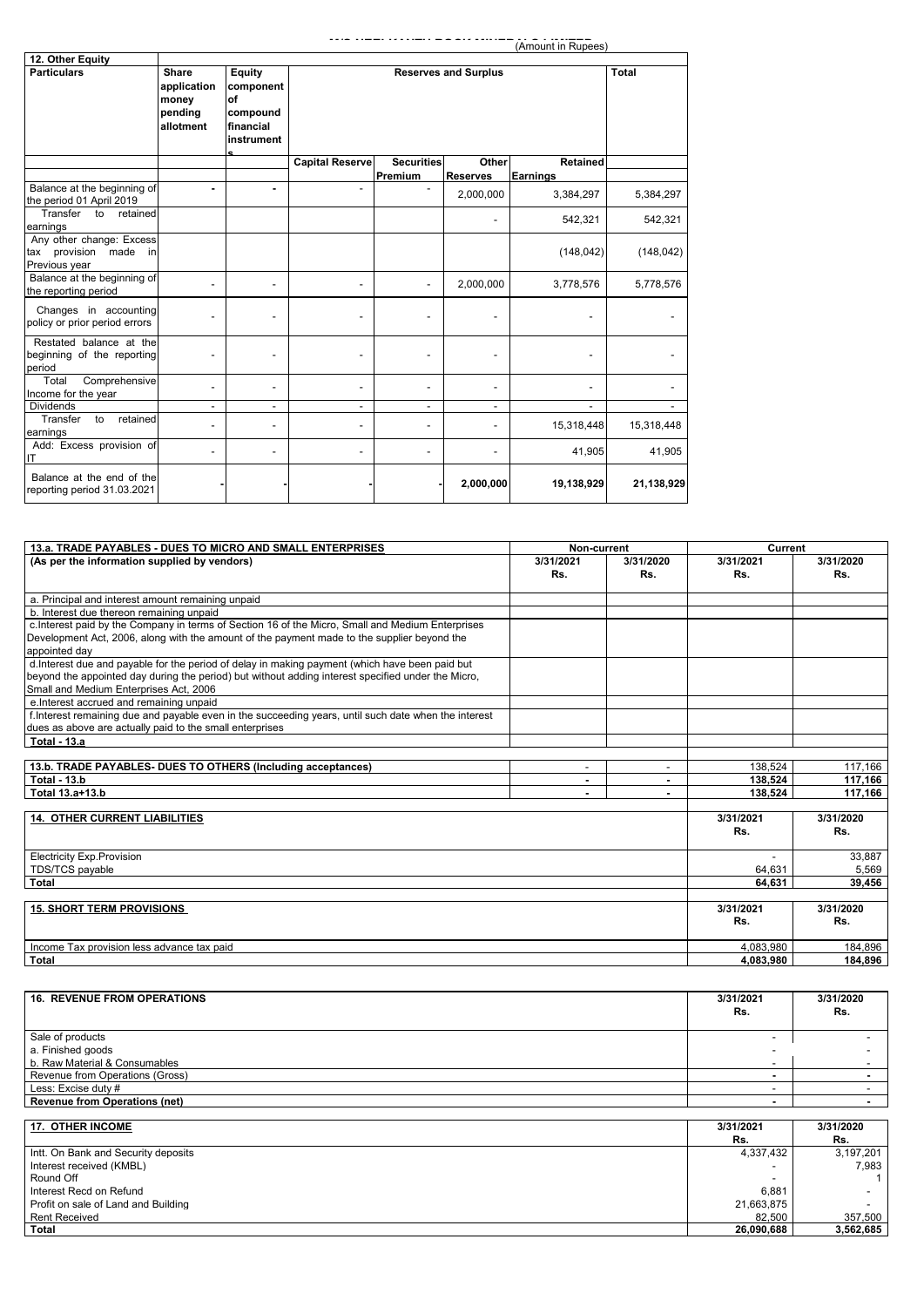| 18. COST OF RAW MATERIAL AND COMPONENTS CONSUMED | 3/31/2021<br>Rs. | 3/31/2020<br>Rs. |
|--------------------------------------------------|------------------|------------------|
| Inventory at the beginning of the year           | 784.753          | ,352,531         |
| Add: Purchases                                   |                  |                  |
|                                                  | 784.753          | 1,352,531        |
| Less: Stock Damaged                              | 784.753          | 567.778          |
| Less: inventory at the end of the year           |                  | 784,753          |
| Cost of raw material and components consumed     |                  | 0.00             |

| <b>Details of inventory</b>        |           | 3/31/2021<br>Rs.         | 3/31/2020<br>Rs. |
|------------------------------------|-----------|--------------------------|------------------|
| <b>Granite Blocks/Tiles</b>        |           | $\overline{\phantom{0}}$ |                  |
| Bentonite Lumps/Bardana            |           |                          | 784,753          |
| Total                              |           |                          | 784,753          |
|                                    |           |                          |                  |
| <b>19. CHANGES IN INVENTORIES</b>  | 3/31/2021 | 3/31/2020                | (Increase)/      |
|                                    | Rs.       | Rs.                      | decrease Rs.     |
| Inventories at the end of the year |           |                          |                  |
| Work-in-progress                   | -         | $\overline{\phantom{0}}$ |                  |
| Finished goods                     | -         | $\overline{\phantom{0}}$ |                  |
| Sub-Total                          | ۰         |                          |                  |

**Inventories at the beginning of the year**

| Finished goods              | $\overline{\phantom{a}}$ | $\overline{\phantom{0}}$ | $\overline{\phantom{a}}$ |
|-----------------------------|--------------------------|--------------------------|--------------------------|
| Sub-Total                   |                          | ۰                        |                          |
| Total                       |                          | ۰                        | $\overline{\phantom{a}}$ |
|                             |                          |                          |                          |
| <b>Details of inventory</b> |                          | 3/31/2021                | 3/31/2020                |
|                             |                          | Rs.                      | Rs.                      |
| Raw material/Components     |                          |                          | 784,753                  |
| Total                       |                          | -                        | 784,753                  |
|                             |                          |                          |                          |
| Work-in-progress            |                          |                          |                          |
| <b>Granite Slabs</b>        |                          | -                        |                          |
| <b>Bentonite Powder</b>     |                          | $\overline{\phantom{a}}$ | $\overline{\phantom{0}}$ |
| Total                       |                          | ۰                        | ۰.                       |
| <b>Finished goods</b>       |                          |                          |                          |
| <b>Granite Slabs/tiles</b>  |                          | -                        |                          |
| <b>Bentonite Powder</b>     |                          | -                        | $\overline{\phantom{0}}$ |
| Total                       |                          |                          | $\overline{\phantom{a}}$ |

Work-in-progress - - -

| . EMPLOYEE BENEFIT EXPENSES<br>20. | 3/31/2021<br>в.<br>ĸs. | 3/31/2020<br>Rs. |
|------------------------------------|------------------------|------------------|
| Salaries.<br>. wages and bonus     | 335,452                | 66,000           |
| Total                              | 335.452                | 66.000           |

| 21. OTHER EXPENSES                       | 3/31/2021 | 3/31/2020 |
|------------------------------------------|-----------|-----------|
|                                          | Rs.       | Rs.       |
| a. Manufacturing Expenses                |           |           |
| Power and fuel                           | 108.741   | 38,090    |
| <b>Factory General expenses</b>          | 183,777   | 18,200    |
| Sub-Total                                | 292,518   | 56,290    |
| b. Administrative Expenses               |           |           |
| <b>Advertisement Expenses</b>            | 70,880    | 91,613    |
| Communication costs                      |           | 54,986    |
| Printing and stationery                  | 70.455    | 61,130    |
| Legal and professional fees              | 650,905   | 555,397   |
| Payment to auditor (Refer details below) | 22,000    | 22,000    |
| GST reversed on Damaged Stock            | 39,238    | 50,222    |
| <b>Stock Damaged</b>                     | 784,753   | 1,004,432 |
| <b>Impairement of Assets</b>             | 137.003   |           |
| Misc Expenses                            | 2,131,156 | 720,373   |
| Sub-Total                                | 3,906,390 | 2,560,153 |
|                                          |           |           |

| Total (a+b)                                              | 4,198,908 | 2,616,443 |
|----------------------------------------------------------|-----------|-----------|
| Above expenses include research and development expenses |           |           |
| <b>Payment to auditor</b>                                | 3/31/2021 | 3/31/2020 |
|                                                          | Rs.       | Rs.       |
| As auditor:                                              |           |           |
| Audit fee                                                | 18,000    | 18,000    |
| Tax audit fee                                            |           |           |
| In other capacity:                                       |           |           |
| Company law matters                                      | 4.000     | 4,000     |
| Total                                                    | 22.000    | 22,000    |
|                                                          |           |           |
| 22. DEPRECIATION AND AMORTIZATION EXPENSES               | 3/31/2021 | 3/31/2020 |

| <b>22. DEFREGIATION AND AMORTIZATION EXPENSES</b> | 33120ZT   | 313 114949 |
|---------------------------------------------------|-----------|------------|
|                                                   | Rs.       | Rs.        |
| Depreciation of tangible assets                   | 1,056     | 60,338     |
| <b>Total</b>                                      | 1,056     | 60,338     |
|                                                   |           |            |
| <b>23. FINANCE COST</b>                           | 3/31/2021 | 3/31/2020  |
|                                                   | Rs.       | Rs.        |
| Interest                                          | 2,943     | 834        |
| Interest on TDS                                   | 2,394     | 1,091      |
| Bank charges                                      | 92        | 12,406     |
| Total                                             | 5,429     | 14,331     |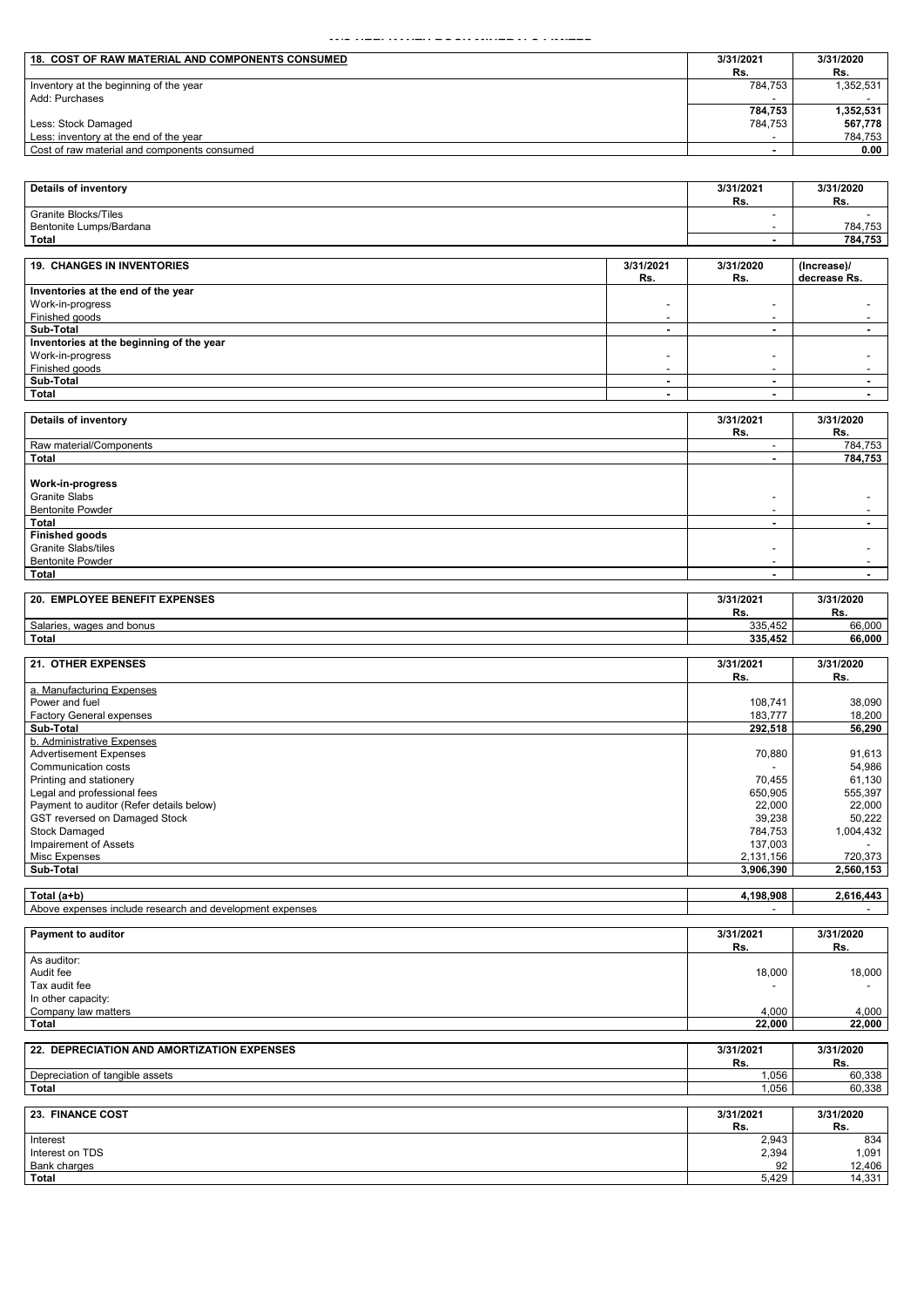| 24. EARNING PER SHARE (EPS)                                                                      |                          |           | 3/31/2021<br>Rs. | 3/31/2020<br>Rs. |
|--------------------------------------------------------------------------------------------------|--------------------------|-----------|------------------|------------------|
| The following reflects the profit and share data used in the basic and diluted EPS computations: |                          |           |                  |                  |
| Total operations for the year                                                                    |                          |           |                  |                  |
| Profit/(loss) after tax                                                                          |                          |           | 15,318,448       | 542,321          |
| Net profit/(loss) for calculation of basic EPS                                                   |                          |           | 15,318,448       | 542.321          |
| Weighted average number of equity shares in calculating basic EPS                                |                          |           | 5,043,700        | 5,043,700        |
|                                                                                                  |                          |           |                  |                  |
| 25. Value of imports calculated on CIF basis                                                     |                          |           | 3/31/2021        | 3/31/2020        |
|                                                                                                  |                          |           | Rs.              | Rs.              |
| Raw materials/consumables                                                                        |                          |           |                  |                  |
| Capital goods                                                                                    |                          |           |                  |                  |
|                                                                                                  |                          |           |                  |                  |
| 26. Expenditure in foreign currency (accrual basis)                                              |                          |           | 3/31/2021        | 3/31/2020        |
|                                                                                                  |                          |           | Rs.              | Rs.              |
| Total                                                                                            |                          |           |                  |                  |
|                                                                                                  |                          |           |                  |                  |
| 27. Imported and indigenous raw materials, components and spare parts consumed                   | % of total               | Value     | % of total       | Value            |
|                                                                                                  | consumption              | (Rs.)     | consumption      | (Rs.)            |
| Year ended 31 March 2021                                                                         | 3/31/2021                | 3/31/2021 | 3/31/2020        | 3/31/2020        |
|                                                                                                  |                          |           |                  |                  |
| <b>Raw Materials</b>                                                                             |                          |           |                  |                  |
| Imported                                                                                         |                          |           |                  |                  |
| Indigenously obtained                                                                            | 100                      |           | 100              |                  |
|                                                                                                  | 100                      |           | 100              |                  |
| <b>Components</b>                                                                                |                          |           |                  |                  |
| Imported                                                                                         |                          |           |                  |                  |
| Indigenously obtained                                                                            |                          |           |                  |                  |
|                                                                                                  | $\overline{\phantom{a}}$ |           |                  |                  |
| Spare parts                                                                                      |                          |           |                  |                  |
| Imported                                                                                         | $\overline{\phantom{a}}$ |           |                  |                  |
| Indigenously obtained                                                                            | 100                      |           | 100              |                  |
|                                                                                                  |                          |           |                  |                  |
|                                                                                                  |                          |           |                  |                  |
|                                                                                                  |                          |           |                  |                  |

| 28.<br>$-$<br>າ Currencv (Accrual Basis)<br>Foreian<br>ın<br>∟arninɑs '<br>. . | 3/31/2021 | 3/31/2020 |
|--------------------------------------------------------------------------------|-----------|-----------|
|                                                                                | --<br>к,  | в.<br>5ס  |
| Total                                                                          |           |           |

#### **29. Related Party Disclosures**

Names of related parties and related party relationship

Managing Director Norat Mal Kawar

Relatives/Related concerns of Managing Director Names Siddhi Vinayak Minerals

Related party transactions

The following table provides the total amount of transactions that have been entered into with related parties for the relevant financial year:

#### **a. Sale/purchase of goods and**

| a. Sale/purchase of goods and     | Rs         |                         |                          |           |                          |
|-----------------------------------|------------|-------------------------|--------------------------|-----------|--------------------------|
| services                          | Year ended | Sale of goods/          | Purchase                 | Amount    | Amount                   |
|                                   |            | machine and job charges |                          | owed by   | owed to                  |
|                                   |            |                         |                          | related   | related                  |
|                                   |            |                         |                          | parties*  | parties*                 |
| Associates Concern                |            |                         |                          |           |                          |
| -From M/S Siddhi Vinayak Minerals | 3/31/2021  |                         | $\overline{\phantom{a}}$ | 4,334,866 | $\overline{\phantom{0}}$ |
|                                   | 3/31/2020  |                         | $\overline{\phantom{a}}$ | 3,817,750 |                          |

| <b>Contingent liabilities</b><br>30 | 3/31/2021  | 3/31/2020 |
|-------------------------------------|------------|-----------|
|                                     | к»         | -<br>к.   |
|                                     | <b>NIL</b> | Nil       |

#### **31 Segment Reporting**

During the year under consideration, the company operated only one segment i.e., manufacturing of Granite Slabs/Tiles and Other Minerals Product.

32.The Balances of Sundry Debtors, Sundry Creditors and Loans and Advances are stated at book value subject to confirmation from respective parties.

33.The Previous year figures have been recomputed, reclassified, regrouped & rearranged wherever considered necessary to make them comparable with current year figures

 **ICAI FRN 019910C FOR RAHUL SHAH & CO. Chartered Accountants** 

 **DATED: 30th June 2021 (RAHUL SHAH) DIN 00464435 PROPRIETOR MEM NO. 423839 PLACE : JODHPUR** 

 **For and on behalf of the board** 

**NORAT MAL KAWAR MANAGING DIRECTOR**  **ANIL KAWAR DIRECTOR DIN 00464523**

**RAMESHWAR JANGID CFO**

**KRITIKA JAIN COMPANY SECRETARY**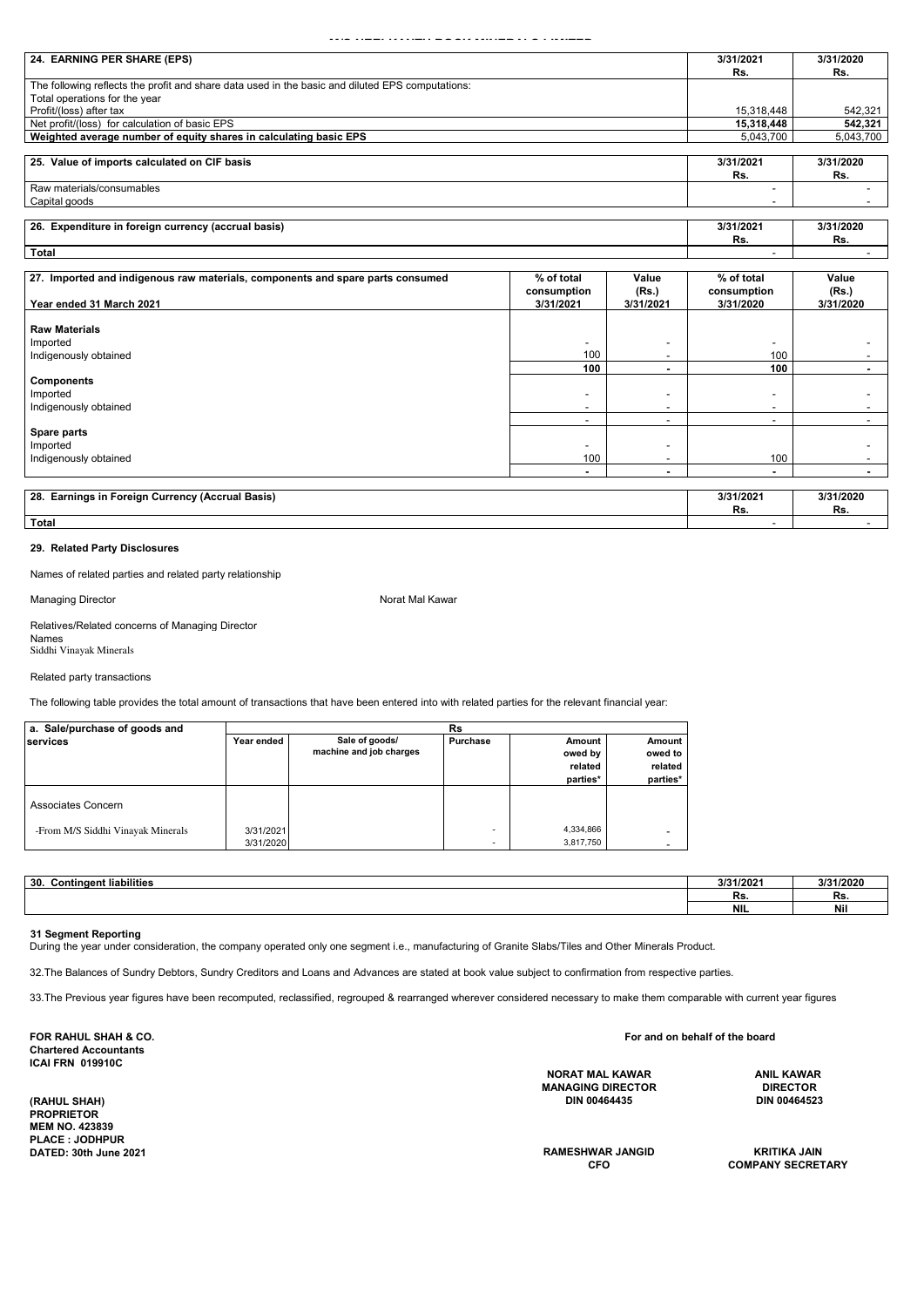# **NEELKANTH ROCK-MINERALS LIMITED**

CIN: L14219RJ1988PLC062162 Registered Office: Flat No. 606, Scheme Chopasani Jagir, Khasra No. 175/74, plot No. 15/16 Jodhpur, Rajasthan-342001 E-mail ID: info@neelrock.com; Tel: +0291-2631839

#### **ATTENDANCE SLIP**

Registered Folio No./DP ID and Client ID:

Name & Address:

Number of Shares held:

I certify that I am a member /proxy /authorized representative for the member of the Company.

I hereby record my presence at the **33rd Annual General Meeting** of the Company being held on **Thursday, the 30th day of September, 2021 at 10:30 A.M.** at the Registered Office of the Company at Flat No. 606, Scheme Chopasani Jagir, Khasra No. 175/74, plot No. 15/16 Jodhpur, Rajasthan-342001.

Further, please register/ update my/ our under mentioned E-mail ID for sending all future Company's correspondence: E-mail ID:

#### **Name & Signature of Shareholder/ Proxy/ Authorised Representative**

Note: Please complete the Attendance Slip and hand it over at the entrance of the meeting hall.

**ADMISSION AT THE ANNUAL GENERAL MEETING VENUE WILL BE ALLOWED ONLY ON VERIFICATION OF THE MEMBERSHIP DETAILS AND SIGNATURES ON THE ATTENDANCE SLIP.**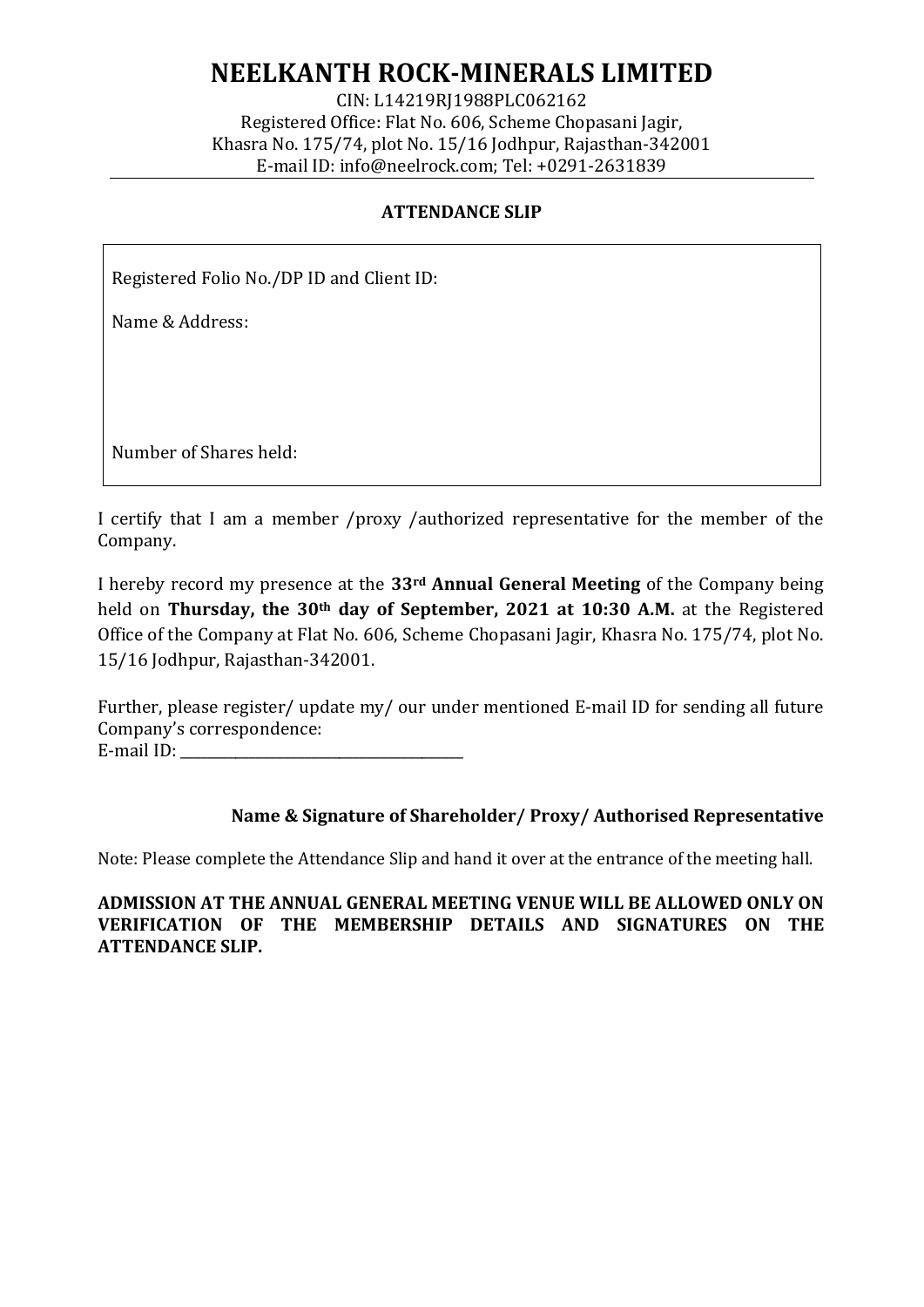# **NEELKANTH ROCK-MINERALS LIMITED**

CIN: L14219RJ1988PLC062162 Registered Office: Flat No. 606, Scheme Chopasani Jagir, Khasra No. 175/74, plot No. 15/16 Jodhpur, Rajasthan-342001 E-mail ID: info@neelrock.com; Tel: +0291-2631839

#### **PROXY FORM**

*[Pursuant to section 105(6) of the Companies Act, 2013 and Rule 19(3) of the* Companies (Management and Administration) Rules, 2014*]* 

Name of the Member(s): Registered Address: E-mail ID: Folio No. / DP ID/ Client ID:

I/We, being the member(s) of \_\_\_\_\_\_\_\_\_\_\_\_\_\_ shares Neelkanth Rock-Minerals Limited, hereby appoint

- 1. Name:\_\_\_\_\_\_\_\_\_\_\_\_\_\_\_\_\_\_\_\_\_\_\_\_\_\_\_\_\_\_\_\_\_\_ Address: \_\_\_\_\_\_\_\_\_\_\_\_\_\_\_\_\_\_\_\_\_\_\_\_\_\_\_\_\_\_\_\_\_\_\_\_\_\_\_\_\_\_ e-mail id \_\_\_\_\_\_\_\_\_\_\_\_\_\_\_\_\_\_\_\_\_\_\_\_\_\_\_\_\_\_\_\_\_\_, signature \_\_\_\_\_\_\_\_\_\_\_\_\_\_\_\_\_\_\_\_\_\_\_\_ or failing him 2. Name:\_\_\_\_\_\_\_\_\_\_\_\_\_\_\_\_\_\_\_\_\_\_\_\_\_\_\_\_\_\_\_\_\_\_ Address: \_\_\_\_\_\_\_\_\_\_\_\_\_\_\_\_\_\_\_\_\_\_\_\_\_\_\_\_\_\_\_\_\_\_\_\_\_\_\_\_\_\_
- e-mail id \_\_\_\_\_\_\_\_\_\_\_\_\_\_\_\_\_\_\_\_\_\_\_\_\_\_\_\_\_\_\_\_, signature \_\_\_\_\_\_\_\_\_\_\_\_\_\_\_\_\_\_\_\_\_\_\_\_\_\_\_ or failing him 3. Name:\_\_\_\_\_\_\_\_\_\_\_\_\_\_\_\_\_\_\_\_\_\_\_\_\_\_\_\_\_\_\_\_\_\_ Address: \_\_\_\_\_\_\_\_\_\_\_\_\_\_\_\_\_\_\_\_\_\_\_\_\_\_\_\_\_\_\_\_\_\_\_\_\_\_\_\_\_\_
- e-mail id \_\_\_\_\_\_\_\_\_\_\_\_\_\_\_\_\_\_\_\_\_\_\_\_\_\_\_\_\_\_\_\_, signature \_\_\_\_\_\_\_\_\_\_\_\_\_\_\_\_\_\_\_\_\_\_\_\_\_\_\_ or failing him as my/our proxy to attend and vote (on a ballot) for me/us and on my/our behalf at the

**33rd Annual General Meeting** of the Company, to be held on the **Thursday, the 30th day of September, 2021 at 10:30 A.M.** at the Registered Office of the Company at Flat No. 606, Scheme Chopasani Jagir, Khasra No. 175/74, plot No. 15/16 Jodhpur, Rajasthan-342001 and at any adjournment thereof in respect of such resolutions as are indicated below:

| No.                      | <b>RESOLUTION</b>                                                                                                                                             |
|--------------------------|---------------------------------------------------------------------------------------------------------------------------------------------------------------|
| <b>ORDINARY BUSINESS</b> |                                                                                                                                                               |
| 1.                       | Adoption of Financial Statements for the year ended March 2021 and Report of<br>Auditors and Directors thereon.                                               |
| 2.                       | To appoint a Director in place of Mrs. Shweta Vikash Kawar (DIN: 07119867),<br>who retires by rotation and being eligible, offers herself for re-appointment. |

Signed this \_\_\_\_\_\_\_ day of \_\_\_\_\_\_\_\_\_\_\_\_ 2021

Signature of Shareholder\_\_\_\_\_\_\_\_\_\_\_\_\_\_\_\_\_\_ |Signature of Proxy holder(s)\_\_\_\_\_\_\_\_\_\_\_\_\_\_

Note: This form of proxy in order to be effective should be duly completed and deposited at the Registered Office of the Company, not less than 48 hours before the commencement of the Meeting.